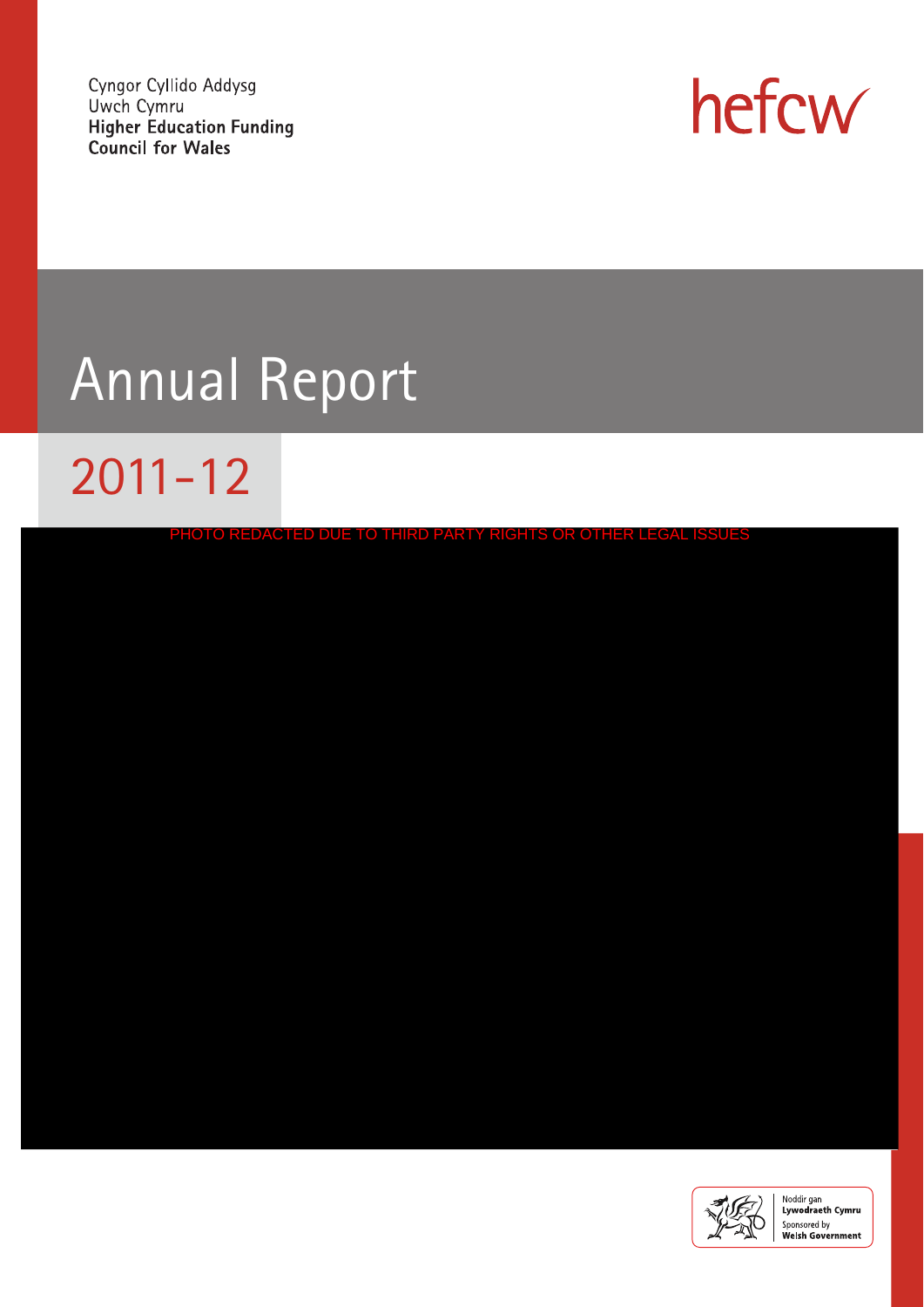#### **Conventions and abbreviations**

Financial Year (1 April – 31 March) 2011-12 Academic Year (1 August – 31 July) 2011/12 HE – higher education FE – further education HEIs – higher education institutions FECs – further education colleges FTE – full time equivalent For additional copies or alternative formats of this report email **info@hefcw.ac.uk** or download from **www.hefcw.ac.uk**.

#### *© Copyright HEFCW 2012*

The copyright for this publication is held by the Higher Education Funding Council for Wales (HEFCW). The material may be copied or reproduced provided that the source is acknowledged and the material, wholly or in part, is not used for commercial gain. Use of the material for gain requires the prior written permission of HEFCW.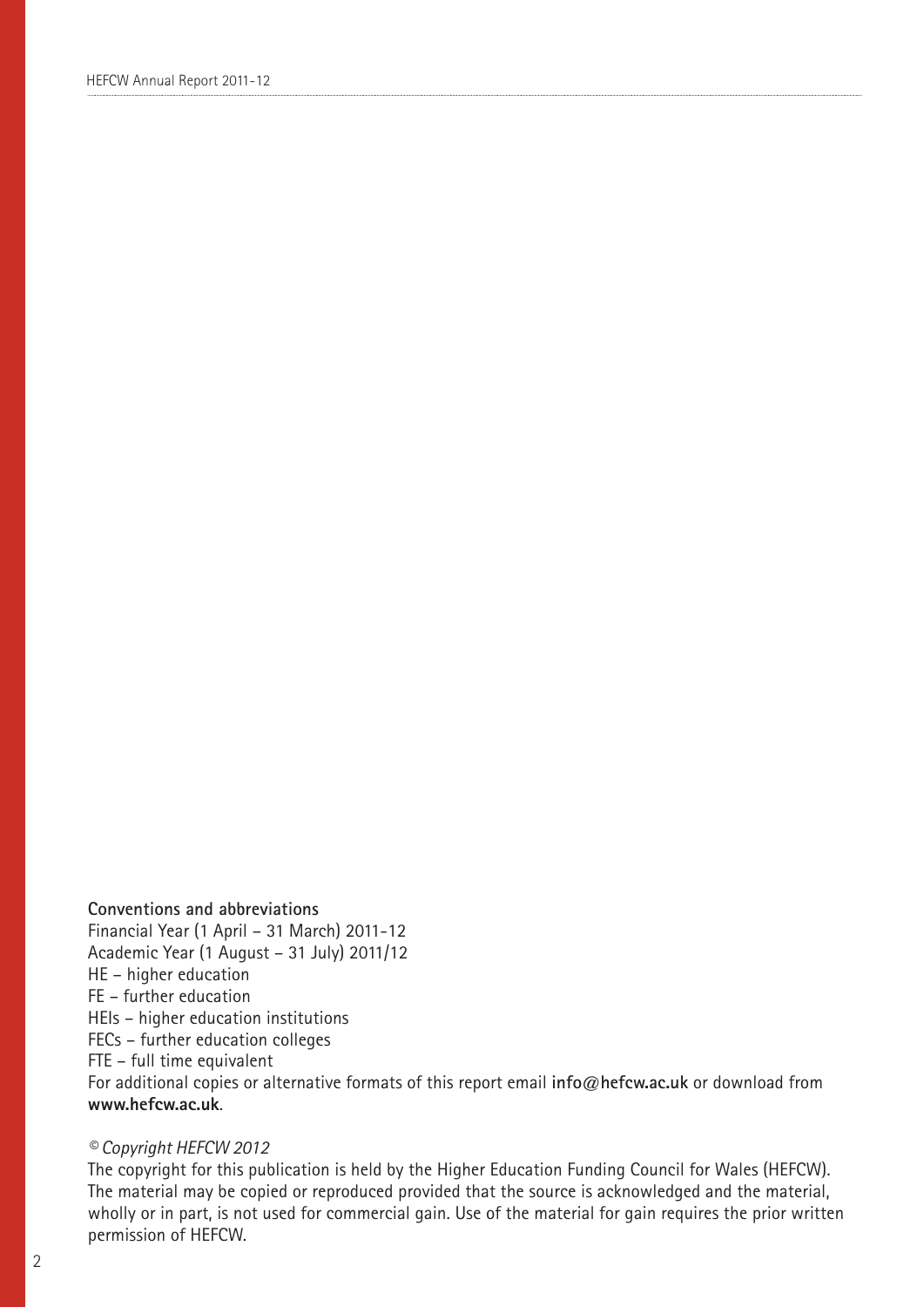# Contents

| Summary accounts for the year ending 31 March 201238 |  |
|------------------------------------------------------|--|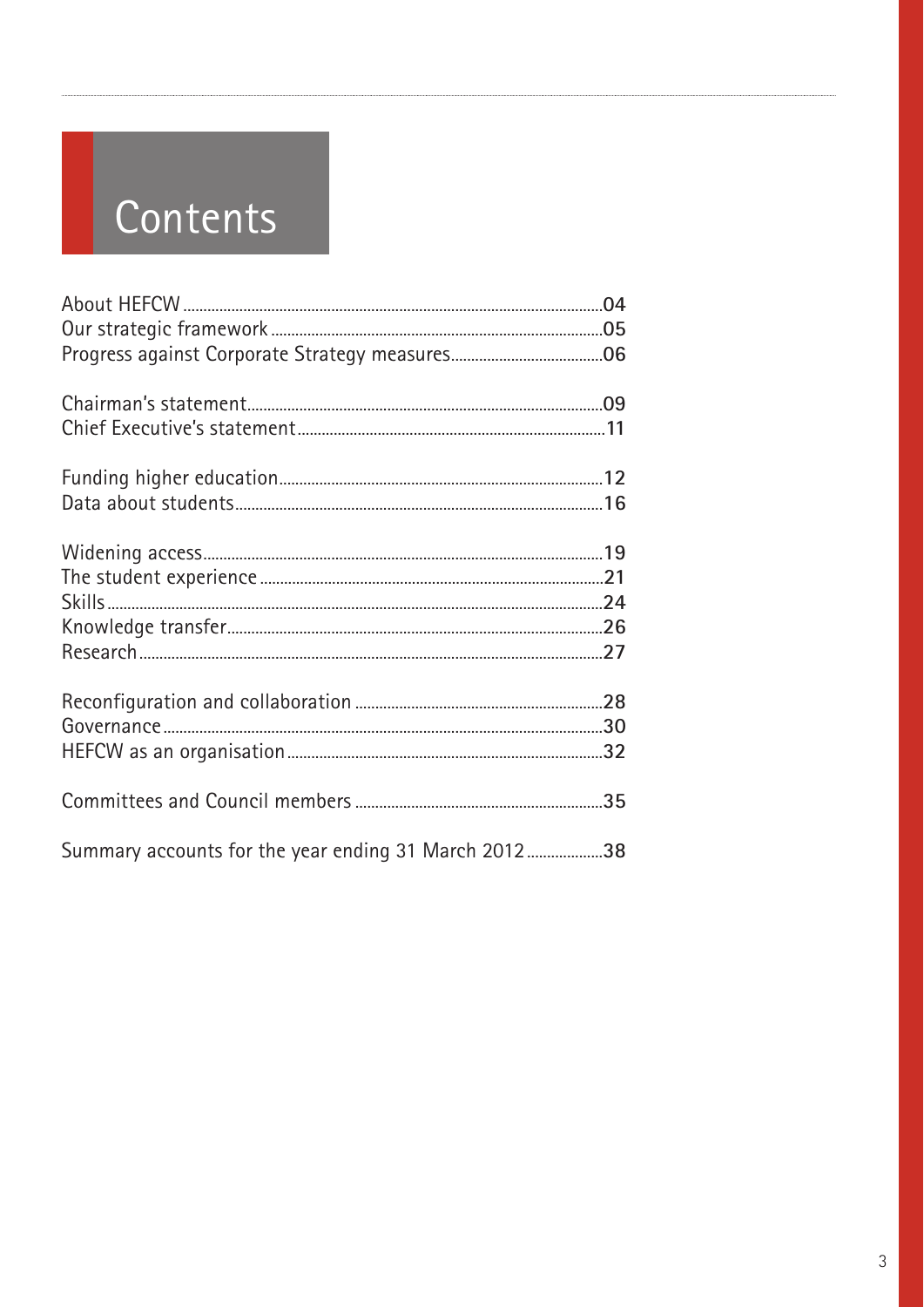## About HEFCW

The Higher Education Funding Council for Wales (HEFCW) is a Welsh Government Sponsored Body.

HEFCW is responsible for administering funds for higher education provided by the Welsh Government. This funding includes:

- Tuition fee grant for Welsh domiciled full-time undergraduates
- Teaching, research and other funding to Welsh universities
- HE courses at further education colleges.

Through this funding, HEFCW supports the HE system in Wales in delivering Welsh Government priorities. HEFCW also accredits providers of initial teacher training for school teachers.

HEFCW was established by the Further and Higher Education Act 1992. Responsibilities for initial teacher training (ITT), including the accreditation of ITT providers, are covered under the Education (School Teachers' Qualifications) (Wales) Regulations 2004 and the Education Act 2005.

### **Our vision**

We wish to develop and sustain **internationally excellent** higher education in Wales, for the benefit of individuals, society and the economy, in Wales and **more widely**.

#### **Our Mission**

We strategically use resources from the Welsh Government and others to:

- secure higher education learning and research of the highest quality
- make the most of the contribution of higher education to the culture, society and economy of Wales
- ensure high quality, accredited teacher training across Wales.

#### In order to

- enhance social justice, and
- support a buoyant economy.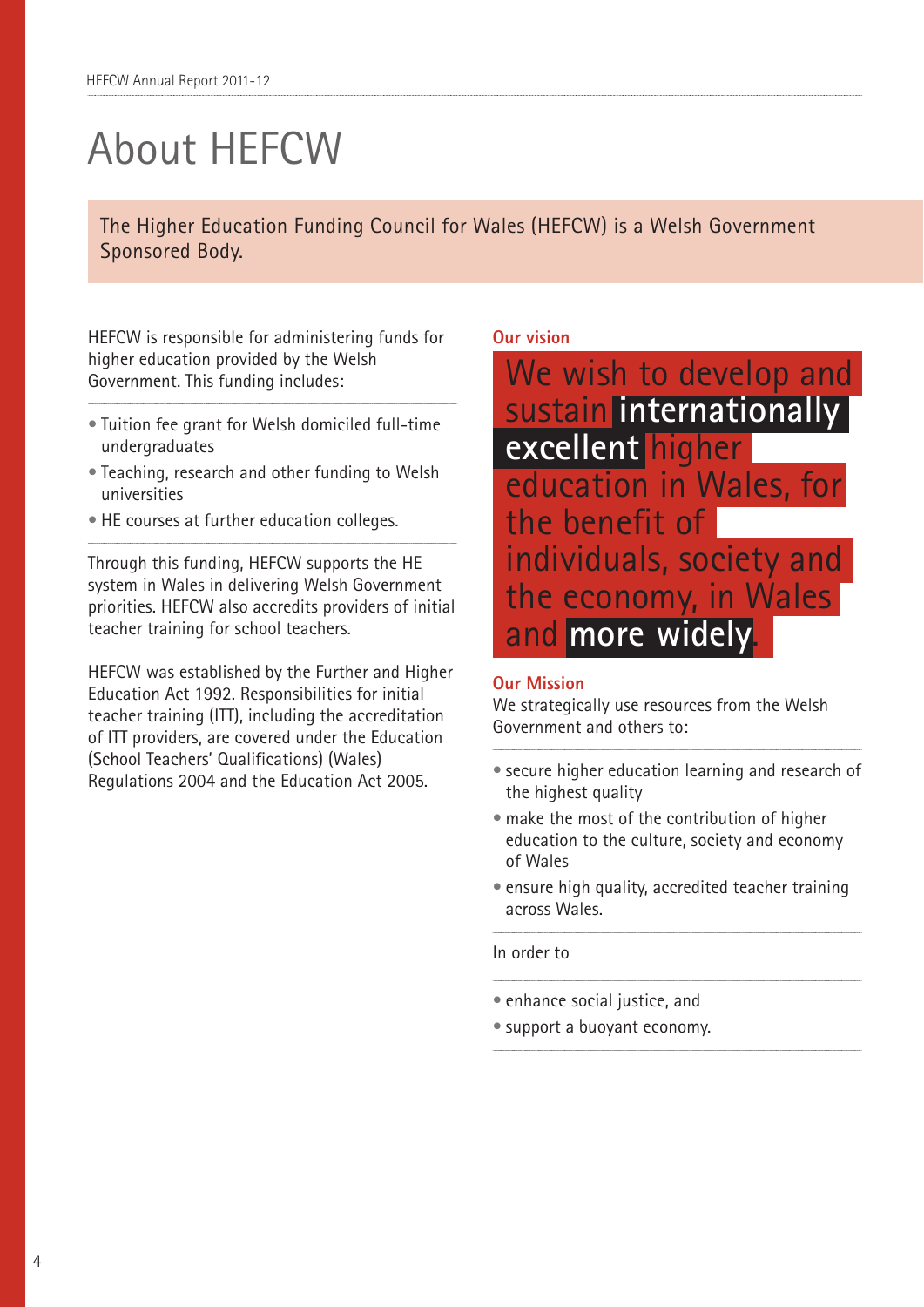## Our strategic framework



### Underpinned by

#### **Reconfiguration and Collaboration**

Deliver a reconfigured higher education system with strong providers that, through partnership working, particularly regionally, offer more accessible higher education opportunities.

#### **Governance**

Deliver continual improvement in the quality of governance and long term sustainability of the higher education system.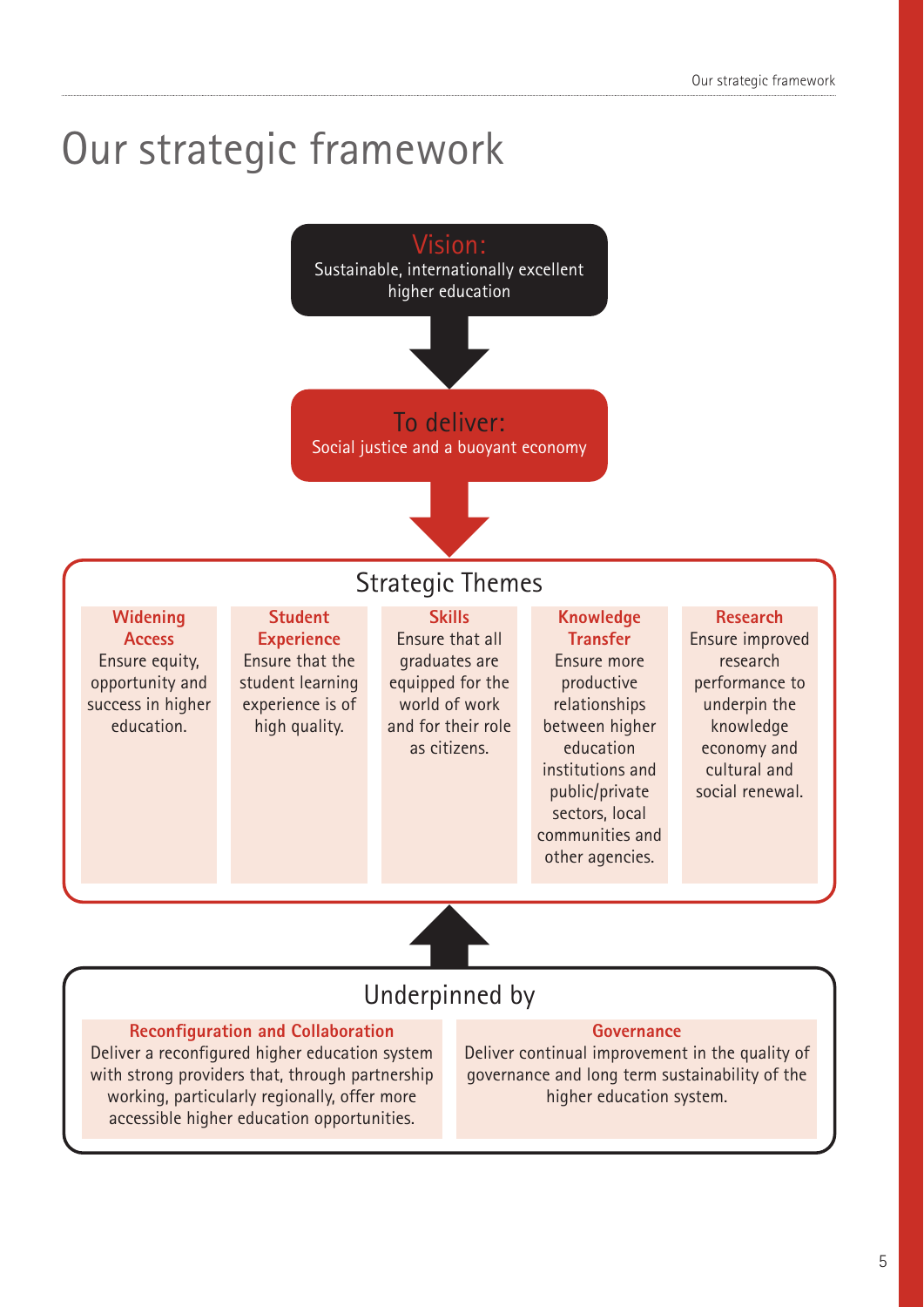## Progress against Corporate Strategy measures

| Strategic measure                                                                                                                                                                                                                                                                        | <b>Baseline</b>                                                              | <b>Progress</b>                                                              | <b>Progress</b>                                                             |
|------------------------------------------------------------------------------------------------------------------------------------------------------------------------------------------------------------------------------------------------------------------------------------------|------------------------------------------------------------------------------|------------------------------------------------------------------------------|-----------------------------------------------------------------------------|
| 1 A 10% rise in the proportion of all Welsh<br>domiciled students studying higher education<br>courses at higher education institutions and further                                                                                                                                      | 2008/09                                                                      | 2009/10                                                                      | 2010/11                                                                     |
| education institutions in Wales who are domiciled<br>in the Welsh Communities First Areas from 15.6%<br>in 2008/09 to 17.2% in 2012/13.                                                                                                                                                  | 15.6%                                                                        | 16.2%                                                                        | 16.5%                                                                       |
| 2 A 2.7% rise in the module completion rate for<br>undergraduate enrolments in Welsh higher                                                                                                                                                                                              | 2008/09                                                                      | 2009/10                                                                      | 2010/11                                                                     |
| education institutions from 87.6% in 2008/09 to<br>90% in 2012/13.                                                                                                                                                                                                                       | 87.6%                                                                        | 90.1%                                                                        | 92.5%                                                                       |
| 3 The three year rolling average score for Wales in<br>the National Student Survey 'overall satisfaction'*<br>question will be equal to, or greater than the                                                                                                                             | 2007 to 2009<br>3-year rolling<br>average                                    | 2009 to 2011<br>3-year rolling<br>average                                    | 2010 to 2012<br>3-year rolling<br>average                                   |
| comparative score for the UK.<br>*'Score' means percentage of students who agreed<br>with 'Overall, I am satisfied with the quality of my                                                                                                                                                | <b>Welsh HE</b><br>institutions<br>83.3%                                     | <b>Welsh HE</b><br>institutions<br>82.7%                                     | 83%                                                                         |
| course'.                                                                                                                                                                                                                                                                                 | <b>UK HE</b><br>institutions<br>81.7%                                        | <b>UK HE</b><br>institutions<br>82.7%                                        | 83.7%                                                                       |
| 4 The number of Welsh domiciled students at<br>Welsh higher education institutions and further<br>education institutions undertaking some element of<br>their course through the medium of Welsh will rise                                                                               | 2008/09                                                                      | 2009/10                                                                      | 2010/11                                                                     |
| from 4,586 in 2008/09 to 5,509 in 2012/13.*<br>*Baseline and target have been amended to reflect<br>2008/09 data correction.                                                                                                                                                             | 4,586                                                                        | 4,612                                                                        | 4,690                                                                       |
| 5 The percentage growth in the number of overseas<br>students attending higher education courses in<br>Welsh higher education institutions will be equal<br>to, or greater than, the comparable figure for UK<br>higher education institutions (excluding London<br>and the South East). | 2007/08 to<br>2008/09<br>% growth                                            | 2008/09 to<br>2009/10<br>% growth                                            | $2009/10$ to<br>2010/11<br>% growth                                         |
|                                                                                                                                                                                                                                                                                          | <b>Welsh HE</b><br>institutions<br>15.1%                                     | <b>Welsh HE</b><br>institutions<br>26.7%                                     | <b>Welsh HE</b><br>institutions<br>16.4%                                    |
|                                                                                                                                                                                                                                                                                          | <b>UK HE</b><br>institutions<br>(excl. London<br>and SE<br>England)<br>10.4% | <b>UK HE</b><br>institutions<br>(excl. London<br>and SE<br>England)<br>11.9% | <b>UK HE</b><br>institutions<br>(excl. London<br>and SE<br>England)<br>8.5% |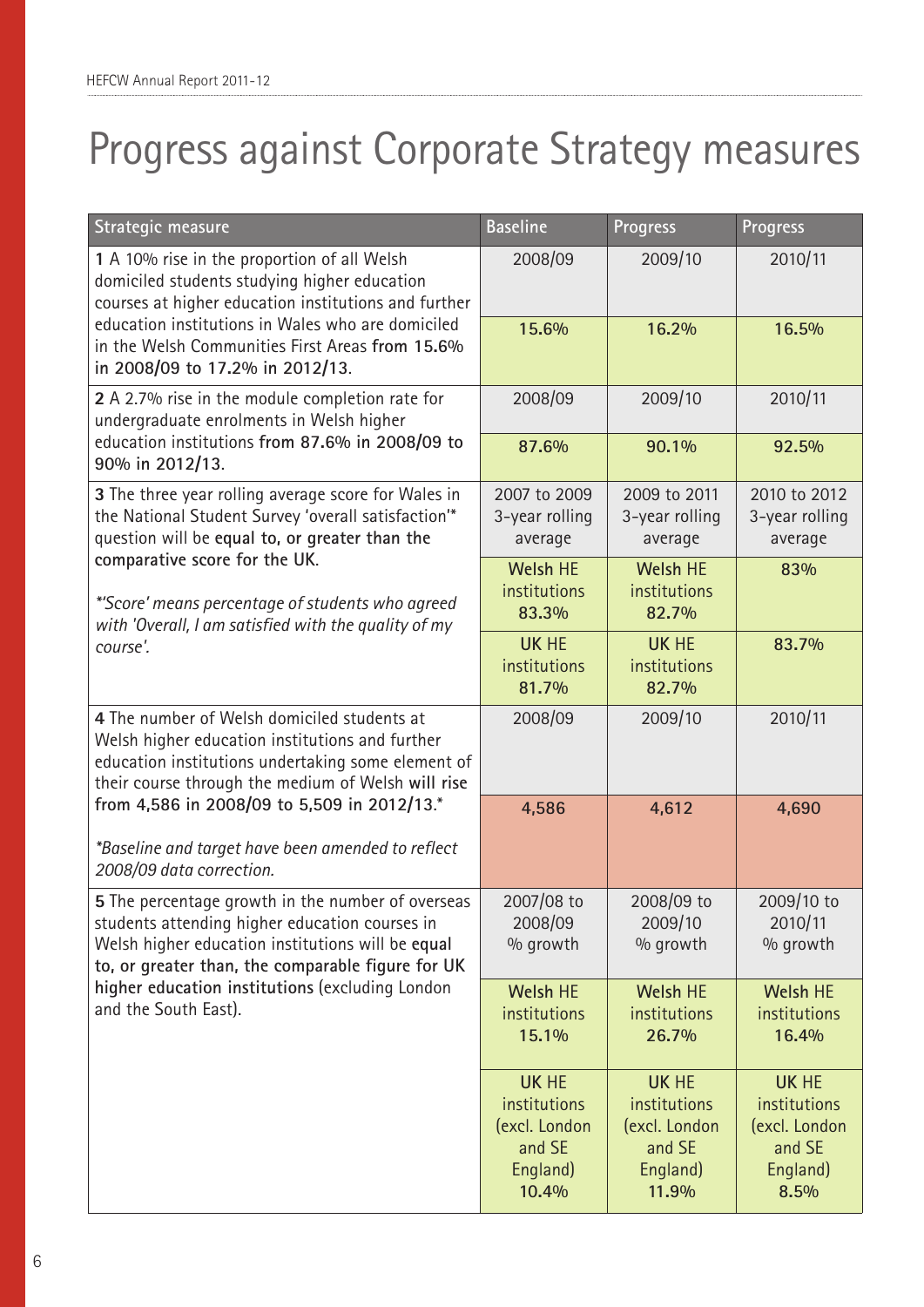| Strategic measure                                                                                                                                                                                                                          | <b>Baseline</b>                                                | <b>Progress</b>                                                   | Progress                                                      |
|--------------------------------------------------------------------------------------------------------------------------------------------------------------------------------------------------------------------------------------------|----------------------------------------------------------------|-------------------------------------------------------------------|---------------------------------------------------------------|
| 6 The proportion of leavers obtaining first degrees<br>from full-time courses who were employed,<br>studying or both six months after leaving, will be<br>equal to, or greater than the UK proportion by                                   | 2008/09<br>$\%$ employed /<br>studying after<br>6 months       | 2009/10<br>% employed /<br>studying after 6<br>months             | 2010/11<br>% employed /<br>studying after<br>6 months         |
| 2012/13.                                                                                                                                                                                                                                   | <b>Welsh HE</b><br>institutions<br>91.2%                       | <b>Welsh HE</b><br>institutions<br>91.9%                          | <b>Welsh HE</b><br>institutions<br>91.0%                      |
|                                                                                                                                                                                                                                            | <b>UK HE</b><br>institutions<br>89.9%                          | <b>UK HE</b><br>institutions<br>90.4%                             | <b>UK HE</b><br>institutions<br>90.3%                         |
| 7 The absolute participation rate within Welsh<br>higher education providers of students in the five<br>Universities Heads of the Valleys Institute unitary                                                                                | 2007/08                                                        | 2008/09                                                           | 2009/10                                                       |
| authorities will rise by 8% to the current national<br>average by 2012/13 (from 2.5% to 2.7%).                                                                                                                                             | 2.5%                                                           | 2.5%                                                              | 2.5%                                                          |
| 8 The total number of part-time students studying<br>higher education courses in higher education<br>institutions and further education institutions in                                                                                    | 2008/09                                                        | 2009/10                                                           | 2010/11                                                       |
| Wales will rise from 54,714 in 2008/09 to 59,000<br>in 2012/13.                                                                                                                                                                            | 54,714                                                         | $50,243$ <sup>1</sup>                                             | 50,020                                                        |
| 9 The number of spin-off companies still active<br>which have survived at least three years will                                                                                                                                           | 2008/09                                                        | 2009/10                                                           | 2010/11                                                       |
| increase by 10% from 252 in 2008/09 to 277 in<br>2012/13.                                                                                                                                                                                  | 252                                                            | 301                                                               | 376                                                           |
| 10 The annual percentage growth in income from<br>Research Councils will be equal to, or greater                                                                                                                                           | 2007/08 to<br>2008/09                                          | 2008/09 to<br>2009/10                                             | 2009/10 to<br>2010/11                                         |
| than, the comparable figure for UK higher<br>education institutions (excluding the 'golden<br>triangle' of Oxford, Cambridge and London).<br>[In 2008/09, Welsh HE income from the Research<br>Councils accounted for 4.8% of the UK total | % growth in<br>income for<br>Welsh HE<br>institutions<br>17.4% | % growth in<br>income for<br>Welsh HE<br>institutions<br>3.0%     | % growth in<br>income for<br>Welsh HE<br>institutions<br>1.2% |
| excluding 'golden triangle' universities.]                                                                                                                                                                                                 | % growth in<br>income for<br>UK HE<br>institutions<br>13.9%    | % growth in<br>income for<br><b>UK HE</b><br>institutions<br>3.1% | % growth in<br>income for<br>UK HE<br>institutions<br>$-2.7%$ |

*<sup>1</sup> We currently attribute this to a combination of possible falling economic demand, course restructuring for various academic and financial sustainability reasons, and withdrawal from franchises. We would expect some future upturn in response to emerging new part-time provision in some institutions.*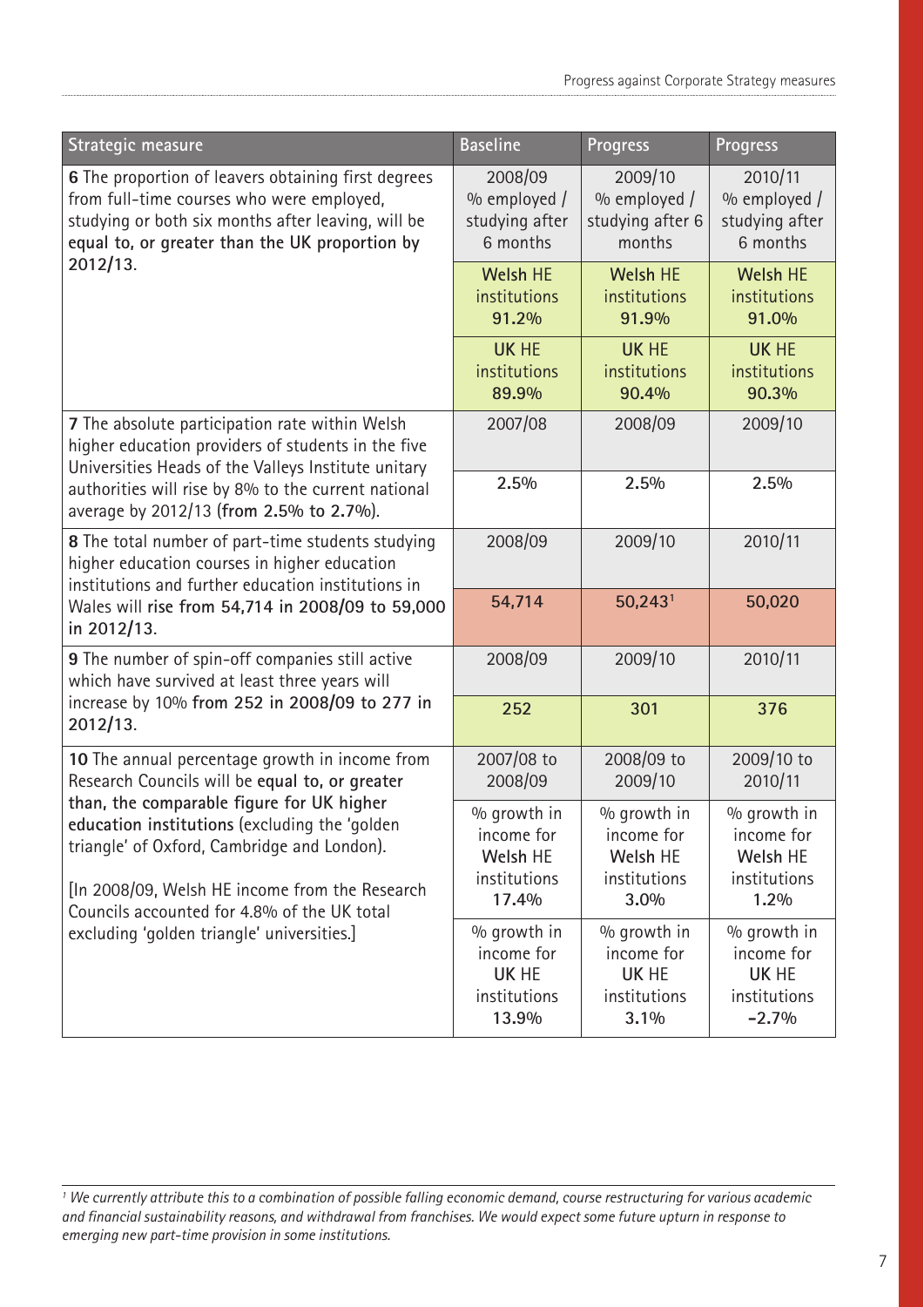| Strategic measure                                                                                                         | <b>Baseline</b>                                                                                                                     | <b>Progress</b>                                                                                                                    | Progress                                                                                                                                      |
|---------------------------------------------------------------------------------------------------------------------------|-------------------------------------------------------------------------------------------------------------------------------------|------------------------------------------------------------------------------------------------------------------------------------|-----------------------------------------------------------------------------------------------------------------------------------------------|
| 11 At least 75% of the Welsh higher education<br>institutions will have an annual income in excess of                     | 2008/09                                                                                                                             | 2009/10                                                                                                                            | 2010/11                                                                                                                                       |
| the UK median (36% in 2008/09), with no<br>institution to be in the lower quartile by 2012/13<br>(4 in 2008/09).          | In excess of UK<br>median<br>36%<br>(4 out of 11)<br>institutions)<br>In lower<br>quartile<br>36%<br>(4 out of 11)<br>institutions) | In excess of UK<br>median<br>45%<br>(5 out of 11<br>institutions)<br>In lower<br>quartile<br>36%<br>(4 out of 11)<br>institutions) | In excess of UK<br>median<br>40%<br>$(4 \text{ out of } 10)$<br>institutions)<br>In lower<br>quartile<br>30%<br>(3 out of 10<br>institutions) |
| 12 No higher education institution to be classified<br>as 'high risk' under HEFCW institutional risk review<br>processes. | 2008/09<br>No of HE<br>institutions<br>classified as<br>'high risk'                                                                 | 2009/10<br>No of HE<br>institutions<br>classified as<br>'high risk'                                                                | 2010/11<br>No of HE<br>institutions<br>classified as<br>'high risk'                                                                           |
|                                                                                                                           | $\Omega$                                                                                                                            | $\mathbf 0$                                                                                                                        | $\mathbf 0$                                                                                                                                   |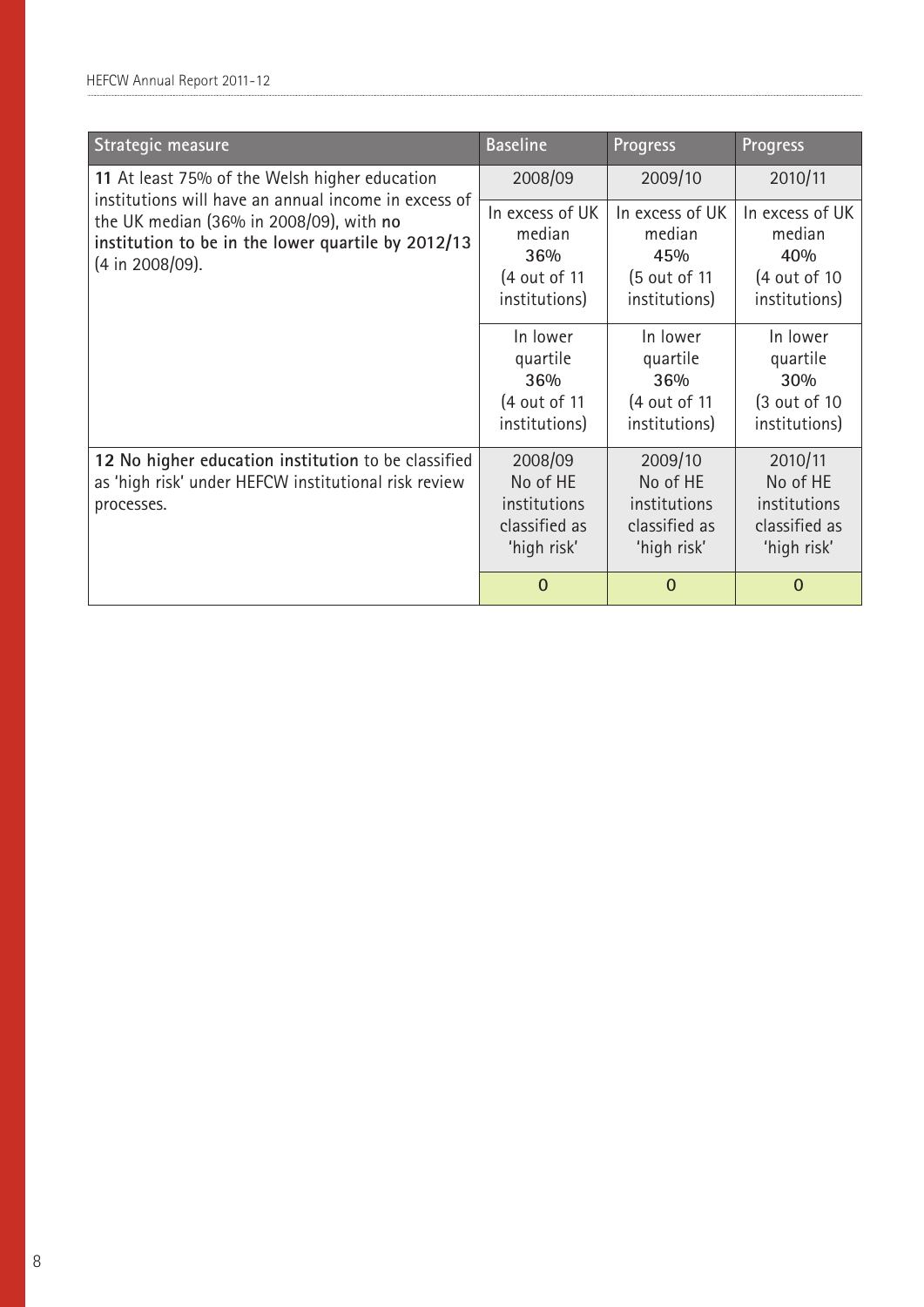### Chairman's Statement

This year, we implemented major changes to our funding system in the context of a new tuition fees regime for students, within a difficult economic and funding climate.

Our 2012 funding letter to universities and colleges showed just how much things are going to change: we will allocate 37% less teaching funding in the coming year, but institutions receive more income from full-time undergraduate and PGCE tuition fees.

In July 2011, higher education (HE) institutions

submitted their first fee plans under the new arrangements which outlined how they intended to use a proportion of the new income from increased tuition fees on widening access and promoting higher education. The process was challenging, not least given the time constraints, but we worked with institutions to help them be in a position to charge their chosen tuition fees in 2012.

Even within the climate of fiscal uncertainty, universities have shown they are adjusting well to changes, with financial health indicators showing that the sector as a whole has improved financial sustainability on the previous year.

In the summer, we welcomed the publication of the Welsh Government's White Paper to seek views on proposals for a Further and Higher Education (Wales) Bill. This would most likely include provision for reforming HEFCW's functions, including those for quality assurance and enhancing HE provision and other regulatory activities. We studied the potential implications for us as a body, and for HE in Wales more generally.

The White Paper also underlines the importance of a strong student voice in universities in Wales. Student engagement has been a major component of the funding council's work over the past few

years, with developments in relation to student charters, student union funding and student representation continuing apace over the reporting period.

In July 2011, the Welsh Government consulted on our advice about the future structure of higher education in Wales. That autumn, the Education

> Minister announced that he was minded to accept the majority of recommendations in our report.

As I write, universities in south west Wales are working towards a merger; a review of higher education provision in north east Wales is ongoing; and the University of Glamorgan and the University of Wales, Newport have been progressing talks aimed at integrating the two institutions. In the

meantime, the Education Minister has been consulting on the dissolution of two of south east Wales's three post-92 institutions to create through merger - a single metropolitan university for the region. We continue to believe that forming a powerful new university will benefit learners and employers in south east Wales.

We have recently completed a consultation on our new Corporate Strategy, which will outline our vision and aims for higher education in Wales to 2016. We hope to get interest and input from as wide a range of stakeholders as possible about our goals and the measures against which we will evaluate progress within the HE sector.

During the year, we said goodbye to Professor Sir Brian Smith, who brought a wealth of knowledge and wisdom to our Council over a nine period. Following a short tenure, James Bennett resigned from our Council in April 2011 after being appointed as Principal of an FE college in Wales. I

PHOTO REDACTED DUE TO THIRD PARTY RIGHTS OR OTHER LEGAL ISSUES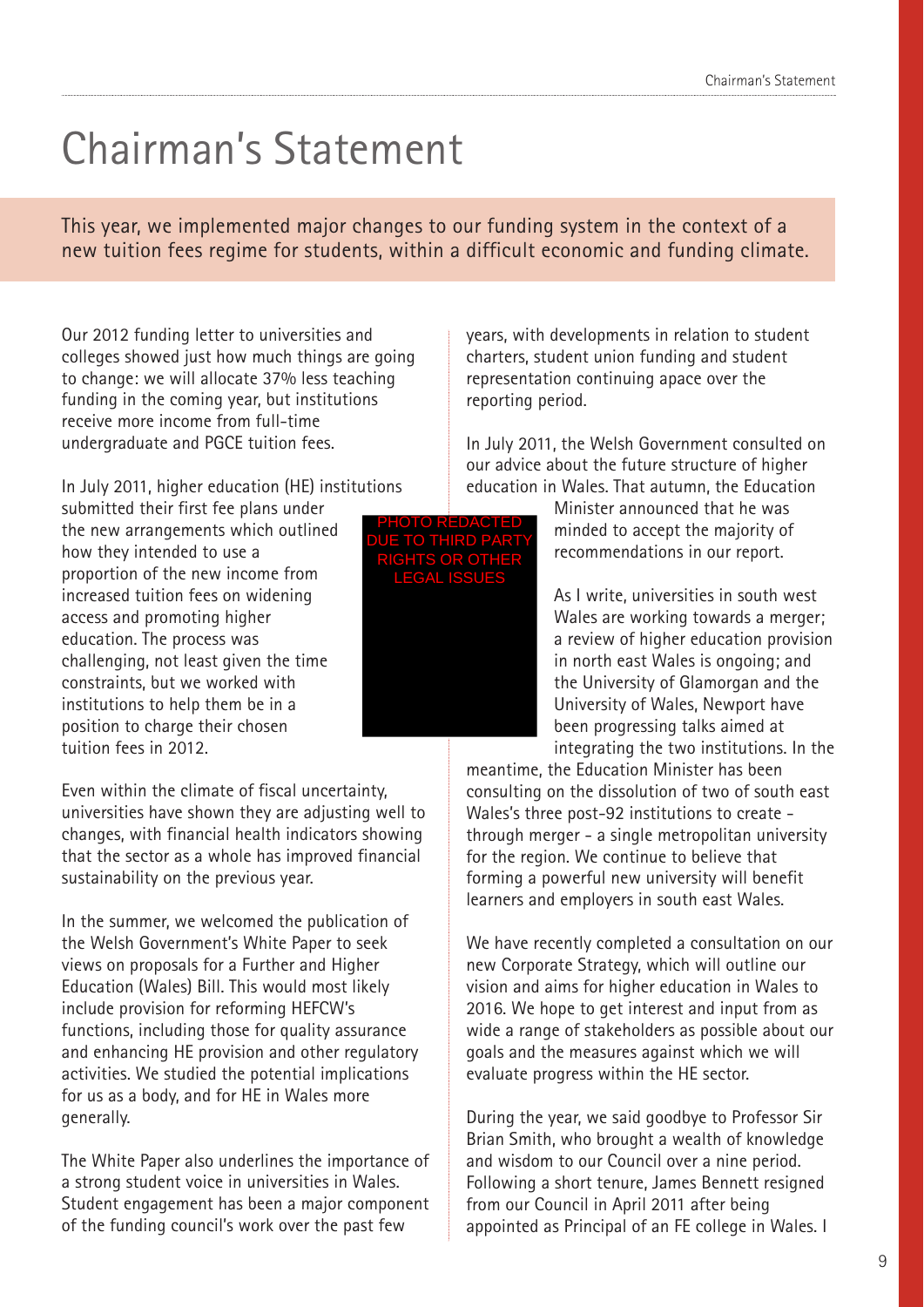wish them both the best of luck in their future endeavours. The reporting year also saw David Allen, Dame Sandra Burslem and Professor Leni Oglesby reappointed to the Council for further three year terms.

Finally, I would like to pay tribute to the HEFCW executive. This is the last chief executive's introduction from Professor Phil Gummett, who is retiring in October 2012 after twelve years with HEFCW – first as director of higher education, then as chief executive. During this time he has presided over a body which has introduced new funding regimes in the face of reduced HEFCW funding in difficult economic times, implemented the new fees funding regime successfully, including the process of approving fee plans, and put forward a persuasive case to the Education Minister for restructuring the higher education sector. He has also overseen changes within HEFCW itself, from the funding council's separation from ELWa to the more recent restructuring and reduction in staffing numbers as a consequence of reduced running costs. I would like to thank Phil for everything he has done as chief executive over the last eight years, both for HEFCW and for higher education in Wales, and I look forward to working with his successor, Dr David Blaney, over the coming months and years.

#### **Roger Thomas**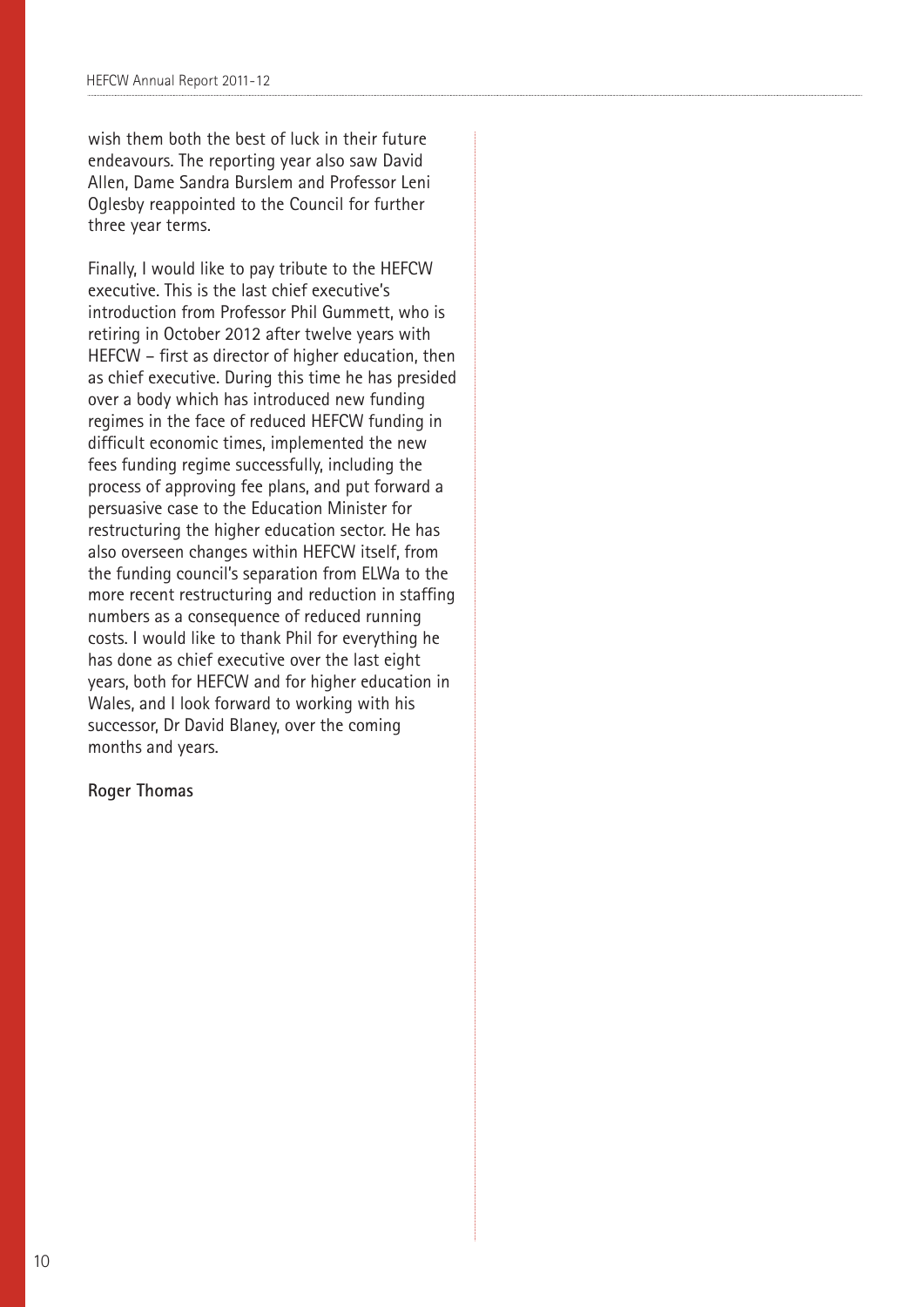## Chief Executive's Statement

The challenges – and achievements - of the last year have often been related to the difficult economic situation we find ourselves in, and consequent reductions in public funding.

We brought in an upper limit for universities' recruitment of full-time undergraduate and PGCE students in 2012/13 to help manage the cost of Wales's student support package. We also carried out an exercise to share out these student numbers differently in 2013/14 according to each

university's amount of priority or expensive subject provision; achievement of Welsh Government targets; and average fee level.

Sustaining quality research at universities in Wales remains a high priority, and while our core funding to universities reduced we were still able to maintain the level of research funding in cash terms - of particular importance as we move towards the

Research Excellence Framework in 2014. In 2012 we welcomed the Welsh Government's science policy, which is likely to have a huge bearing on research funding and priorities at universities over the coming years. We will be working closely with Government and the higher education sector to apply and progress the strategy.

We have maintained our firm commitment to the Welsh Government's priorities of social inclusion and supporting a buoyant economy. Widening access to higher education provides a significant contribution to the well-being of people in Wales, and universities have continued to put the Reaching Wider programme into action, which helps to raise the aspirations of those who have the potential to benefit from higher education. The Universities Heads of the Valleys Institute has continued to recruit well from low participation areas in south Wales. And the Welsh Government's Jobs Growth Wales has enabled us to expand the opportunities already offered by our GO Wales programme by extending work experience opportunities for unemployed graduates.



Challenges continue in the shape of reaching our target for part-time students studying in Wales and, looking to the future, the support and fees package to be offered to these students in the context of changes already applied across the border. The flow of students between Wales and

> England within the new fees funding regime, and its ultimate impact on support for students and universities in Wales, remains to be seen. We are confident that Welsh universities will maintain their successful recruitment of international students despite recent changes in arrangements for international student visas.

This is my last annual report as chief executive. It's been an enormous

pleasure and privilege to have had this opportunity to work with, and between, the Welsh Government and the higher education sector in Wales, and more widely across the UK. I've been blessed with great support and counsel, from government and the sector, and from HEFCW's Council, including both the Chairs with whom I have worked. HEFCW's staff, above all, have been tremendous colleagues, deeply committed and extraordinarily competent, and a joy to work with. I wish David Blaney, my successor, all the best, confident that he can count on similar unstinting support.

### **Phil Gummett**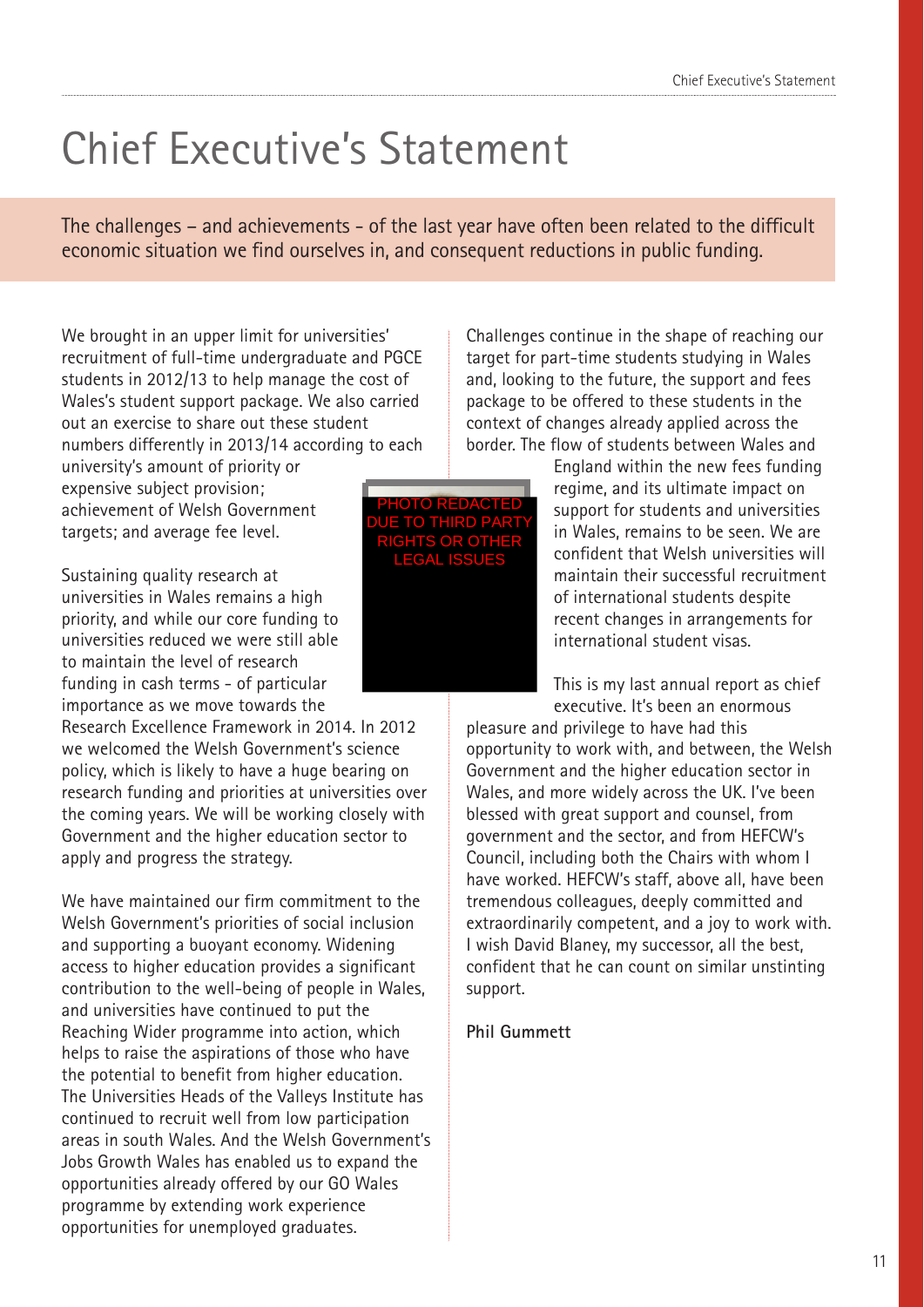## Funding higher education

We receive a grant from the Welsh Government on a financial year (FY) basis (1 April to 31 March), most of which we then allocate on an academic year (AY) basis (1 August to 31 July).

- We normally announce our annual grant to higher education (HE) institutions in March each year.
- In AY 2011/12 we made further changes to HEFCW funding arrangements, following consultation with the higher education sector.
- We set out guidance on how to **manage fulltime undergraduate and PGCE student numbers** from 2011/12.
- We consulted on further **proposed changes to the funding mechanism** for higher education in Wales in 2012/13 and 2013/14, in light of the new tuition fee regime.
- We announced a s**ignificant change to funding higher education** from 2013/14. The Strategic Reallocation of Student Numbers would redistribute full-time undergraduate and PGCE student numbers around the HE sector, based on universities' portfolios of expensive and priority subjects, how well they are performing against *For our Future* aims, and whether they reduce their average fee to £7,500 or less.
- We provided £3,184,326 to Welsh universities under our **matched funding scheme for voluntary giving**, which supplemented eligible donations to HE institutions.

### **Formula funding allocations for the 2011/12 academic year**

We announced recurrent grant allocations of more than £384.6 million for higher education in 2011/12 and an additional £16.4 million in financial year 2011-12 to support continuing financial year commitments (including *Reaching Higher, Reaching Wider* and *One Wales*).

From this, £345.3 million in (mainstream) formula grant was given to the higher education sector for teaching, innovation and engagement activities, research and postgraduate research training. This comprised:

- £260.2 million for teaching
- £71.4 million for research
- £5.2 million for postgraduate research training
- £8.5 million for innovation and engagement activities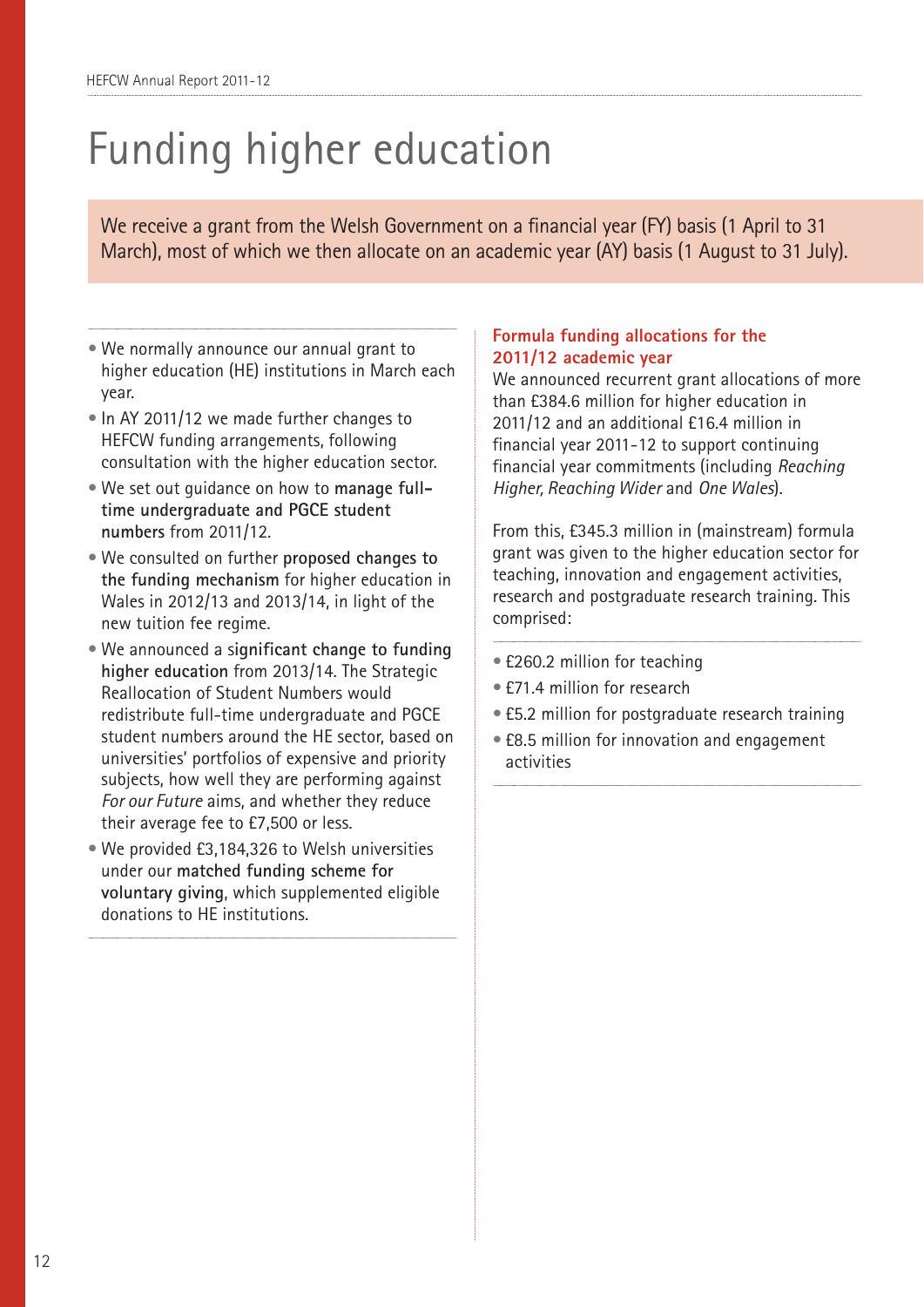### **Formula funding allocations 2011/12**

| Institution                                | Total<br>Formula<br><b>Funding for</b><br>Teaching<br>(includes<br>premia, per<br>capita,<br><b>ERASMUS</b> and<br>part-time fee<br>waiver) | Research<br>(OR) | Innovation<br>and<br>engagement<br>allocations | <b>PGR</b><br>(Post-<br>graduate<br>research) | <b>Grand Total</b> |
|--------------------------------------------|---------------------------------------------------------------------------------------------------------------------------------------------|------------------|------------------------------------------------|-----------------------------------------------|--------------------|
|                                            | £                                                                                                                                           | £                | £                                              | £                                             | £                  |
| University of Glamorgan                    | 43,915,700                                                                                                                                  | 2,371,044        | 737,496                                        | 254,725                                       | 47,278,965         |
| Aberystwyth University                     | 21,552,495                                                                                                                                  | 7,381,395        | 567,763                                        | 397,708                                       | 29,899,361         |
| <b>Bangor University</b>                   | 20,675,654                                                                                                                                  | 6,951,624        | 501,254                                        | 693,131                                       | 28,821,663         |
| Cardiff University                         | 60,765,691                                                                                                                                  | 39,956,038       | 1,732,193                                      | 2,744,238                                     | 105,198,160        |
| University of Wales Trinity<br>Saint David | 9,883,187                                                                                                                                   | 663,523          | 152,705                                        | 44,682                                        | 10,744,097         |
| Swansea University                         | 25,881,762                                                                                                                                  | 11,645,398       | 907,489                                        | 928,161                                       | 39,362,810         |
| Cardiff Metropolitan University            | 22,507,618                                                                                                                                  | 1,117,943        | 410,814                                        | 83,255                                        | 24,119,630         |
| University of Wales, Newport               | 17,022,181                                                                                                                                  | 453,777          | 267,345                                        | 15,359                                        | 17,758,662         |
| Glyndŵr University                         | 13,541,204                                                                                                                                  | $\overline{0}$   | 205,576                                        |                                               | 13,746,780         |
| Swansea Metropolitan University            | 13,785,612                                                                                                                                  | 139,284          | 255,260                                        | 9,076                                         | 14,189,232         |
| The Open University in Wales               | 8,103,082                                                                                                                                   | $\overline{0}$   | 262,105                                        |                                               | 8,365,187          |
| University of Wales                        | $\mathbf 0$                                                                                                                                 | 397,317          |                                                |                                               | 397,317            |
| <b>Bridgend College</b>                    | 61,857                                                                                                                                      |                  |                                                |                                               | 61,857             |
| Coleg Sir Gâr                              | 953,141                                                                                                                                     |                  |                                                |                                               | 953,141            |
| Grŵp Llandrillo Menai                      | 1,408,910                                                                                                                                   |                  |                                                |                                               | 1,408,910          |
| Neath Port Talbot College                  | 132,854                                                                                                                                     |                  |                                                |                                               | 132,854            |
| Gower College Swansea                      | 32,097                                                                                                                                      |                  |                                                |                                               | 32,097             |
| Total                                      | 260,223,045                                                                                                                                 | 71,077,342       | 6,000,000                                      | 5,170,332                                     | 342,470,719        |

*\*Figures may not sum exactly to totals due to rounding*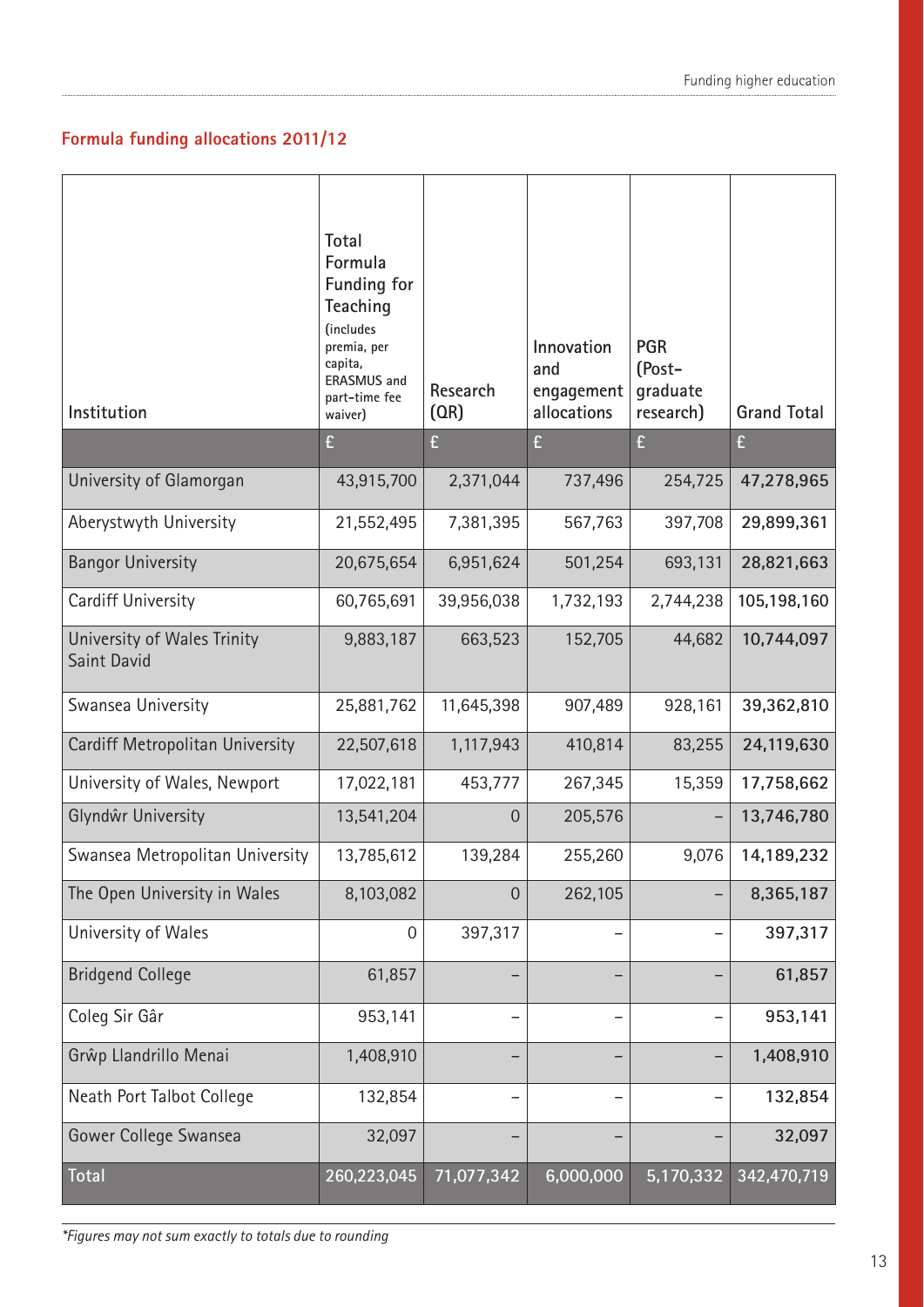## Higher Education Funding Council for Wales Grant

| <b>Baseline</b>                               |              |
|-----------------------------------------------|--------------|
| Recurrent                                     | 2011/12      |
|                                               |              |
| Grant for teaching                            | (E)          |
| Main formula grant                            | 238,901,511  |
| Per capita                                    | 5,324,100    |
| Widening access premium                       | 9,990,922    |
| Welsh medium premium                          | 1,489,706    |
| Disability premium                            | 994,400      |
| Part-time premium                             | 1,771,285    |
| <b>ERASMUS</b>                                | 1,221,701    |
| Part-time fee waiver                          | 529,420      |
| <b>Total</b>                                  | 260,223,045  |
| Grant for research                            |              |
| RAE quality based grant                       | 71,077,344   |
| PGR (postgraduate research)                   | 5,170,336    |
| <b>Research initiatives</b>                   | 352,123      |
| <b>Total</b>                                  | 76,599,803   |
|                                               |              |
| <b>Strategy and initiatives</b>               |              |
| Strategy and initiatives                      | 39,168,766   |
| CEO's miscellaneous fund                      | 200,000      |
| Total                                         | 39,368,766   |
|                                               |              |
| Innovation and engagement                     |              |
| GO Wales (WEFO income)                        | 1,668,367    |
| GO Wales (WEFO income)                        | $-1,500,000$ |
| Innovation and engagement - formulaic funding | 6,000,000    |
| Innovation and engagement - competitive bids  | 2,328,477    |
| <b>Total</b>                                  | 8,496,844    |
| Recurrent Total                               | 384,688,458  |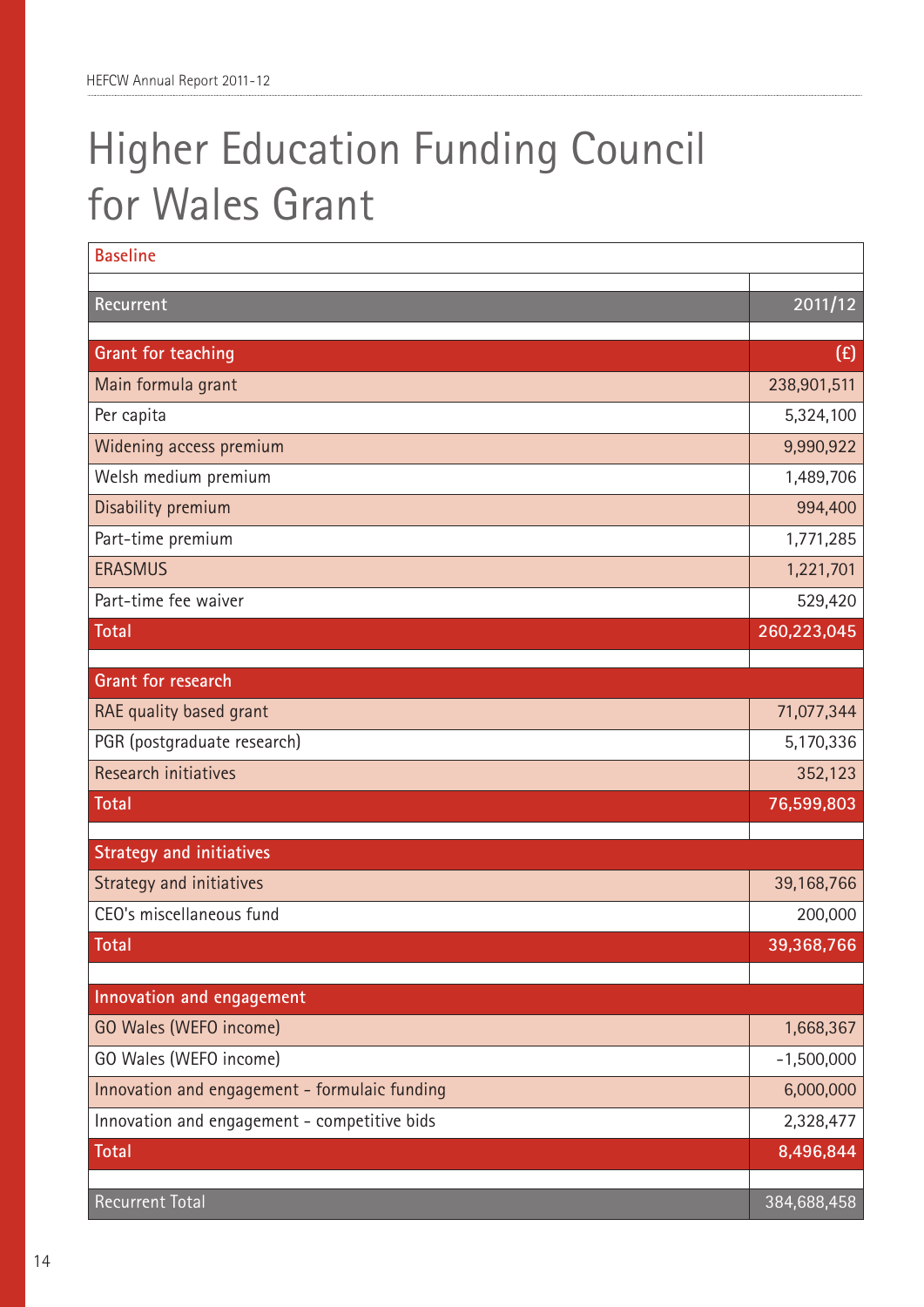PHOTO REDACTED DUE TO THIRD PARTY RIGHTS OR OTHER LEGAL ISSU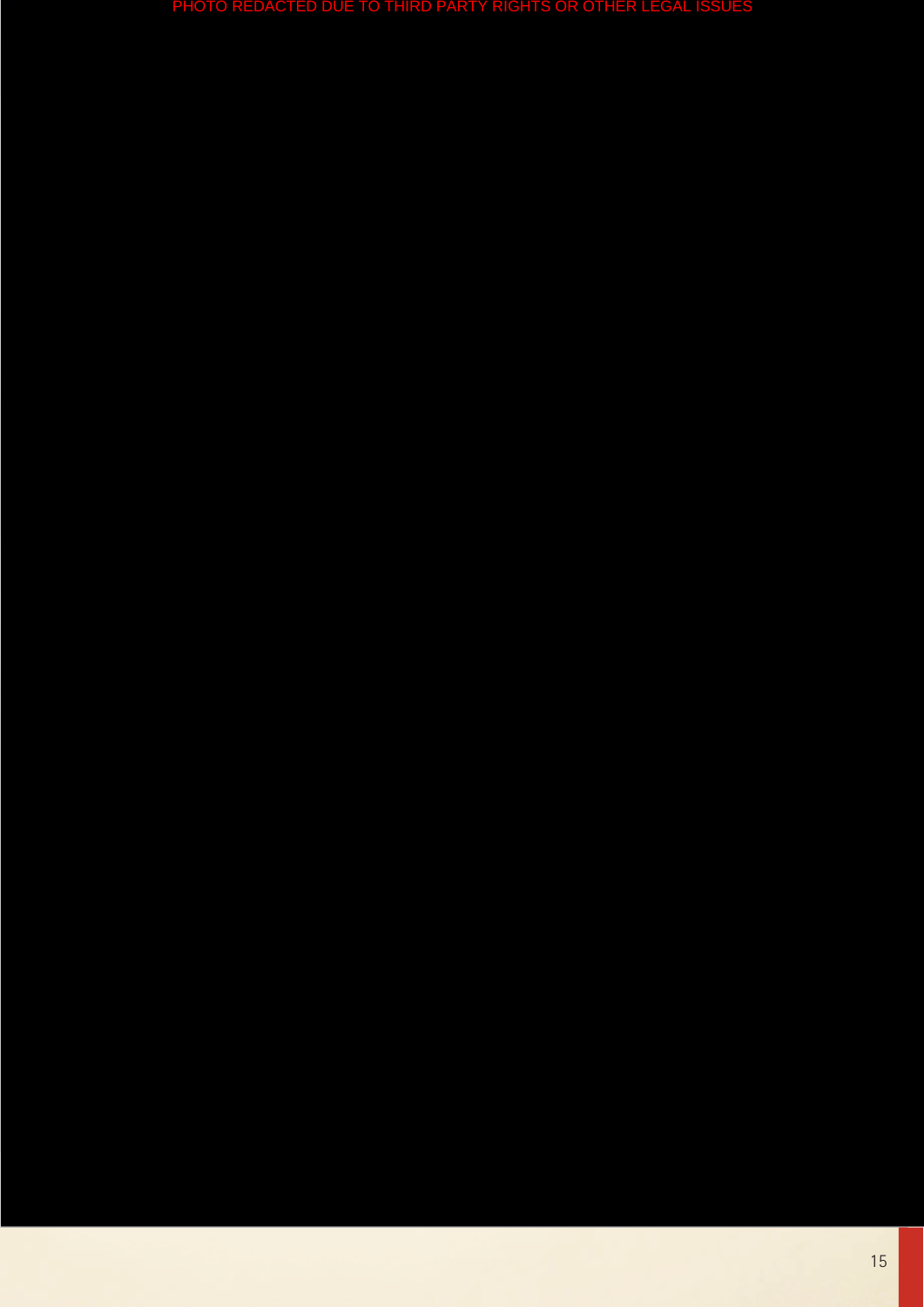### **Enrolments by Institution, Level and Mode 2010/11**

| Institution                             | Undergraduate degree |                      | Undergraduate non-degree |                      |  |
|-----------------------------------------|----------------------|----------------------|--------------------------|----------------------|--|
|                                         | Full-time            | Sandwich<br>year out | Full-time                | Sandwich<br>year out |  |
| University of Glamorgan                 | 9,952                | 61                   | 1,581                    | $\overline{0}$       |  |
| Aberystwyth University                  | 6,937                | 128                  | 112                      | 18                   |  |
| <b>Bangor University</b>                | 6,909                | 30                   | 97                       | $\overline{0}$       |  |
| <b>Cardiff University</b>               | 16,071               | 318                  | 105                      | $\mathbf 0$          |  |
| University of Wales Trinity Saint David | 2,860                | $\overline{0}$       | 40                       | $\overline{0}$       |  |
| Swansea University                      | 10,085               | 29                   | 224                      | $\mathbf 0$          |  |
| Cardiff Metropolitan University         | 6,571                | 59                   | 650                      | $\overline{2}$       |  |
| University of Wales, Newport            | 2,883                | $\mathbf 0$          | 350                      | $\overline{0}$       |  |
| Glyndŵr University                      | 3,266                | $\overline{0}$       | 436                      | $\mathbf 0$          |  |
| Swansea Metropolitan University         | 2,656                | 3                    | 426                      | $\overline{0}$       |  |
| The Open University in Wales            | $\overline{0}$       | $\overline{0}$       | $\mathbf 0$              | $\mathbf 0$          |  |
| <b>Bridgend College</b>                 | $\overline{0}$       | $\overline{0}$       | 28                       | $\overline{0}$       |  |
| Coleg Sir Gâr                           | 199                  | $\overline{0}$       | 1                        | $\overline{0}$       |  |
| Grŵp Llandrillo Menai                   | 169                  | $\overline{0}$       | 272                      | $\overline{0}$       |  |
| Neath Port Talbot College               | $\overline{0}$       | $\overline{0}$       | 24                       | $\overline{0}$       |  |
| Gower College Swansea                   | $\overline{0}$       | $\mathbf 0$          | $\mathbf 0$              | $\mathbf 0$          |  |
| <b>Total</b>                            | 68,558               | 628                  | 4,345                    | 20                   |  |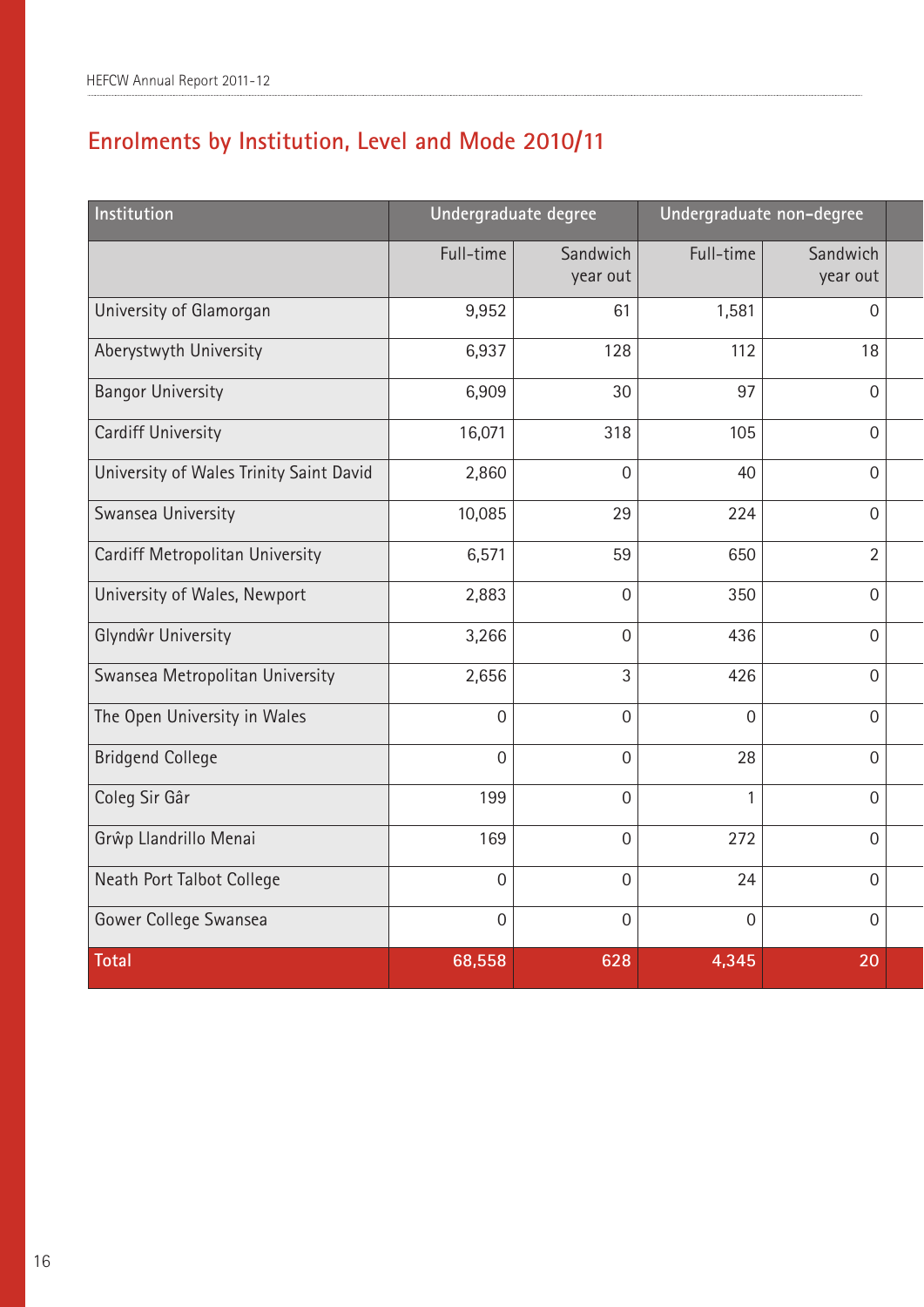| Undergraduate           |                   | Postgraduate Taught |                  | Postgraduate Research |                  |
|-------------------------|-------------------|---------------------|------------------|-----------------------|------------------|
| Part-time<br>(excl. FO) | Part-time<br>(FO) | Full-time           | Part-time        | Full-time             | Part-time        |
| 2,455                   | 1,489             | 1,621               | 1,595            | 156                   | 264              |
| 1,906                   | 40                | 384                 | 883              | 268                   | 61               |
| 619                     | 16                | 1,317               | 693              | 559                   | 134              |
| 5,908                   | $\boldsymbol{0}$  | 2,848               | 3,169            | 1,294                 | 352              |
| 2,011                   | 5                 | 1,297               | 574              | 34                    | 67               |
| 1,732                   | $\mathbf 0$       | 1,021               | 583              | 568                   | 134              |
| 956                     | 83                | 1,085               | 1,350            | 168                   | 135              |
| 2,190                   | 1,602             | 372                 | 1,153            | 44                    | 28               |
| 3,102                   | 438               | 745                 | 497              | 45                    | 80               |
| 1,109                   | $\mathbf 0$       | 252                 | 456              | 24                    | 62               |
| 5,317                   | $\mathbf 0$       | $\mathbf 0$         | 371              | $\mathbf 0$           | $\boldsymbol{0}$ |
| $\overline{4}$          | $\overline{0}$    | $\mathbf 0$         | $\boldsymbol{0}$ | $\mathbf 0$           | $\mathbf 0$      |
| 128                     | $\boldsymbol{0}$  | $\mathbf 0$         | $\mathbf 0$      | $\mathbf 0$           | $\mathbf 0$      |
| 317                     | $\mathbf 0$       | $\mathbf 0$         | $\mathbf 0$      | $\mathbf 0$           | $\mathbf 0$      |
| 39                      | $\mathbf 0$       | $\overline{0}$      | $\mathbf 0$      | $\mathbf 0$           | $\boldsymbol{0}$ |
| 50                      | $\mathbf 0$       | $\mathbf 0$         | 22               | $\mathbf 0$           | $\boldsymbol{0}$ |
| 27,843                  | 3,673             | 10,942              | 11,346           | 3,160                 | 1,317            |

l

ı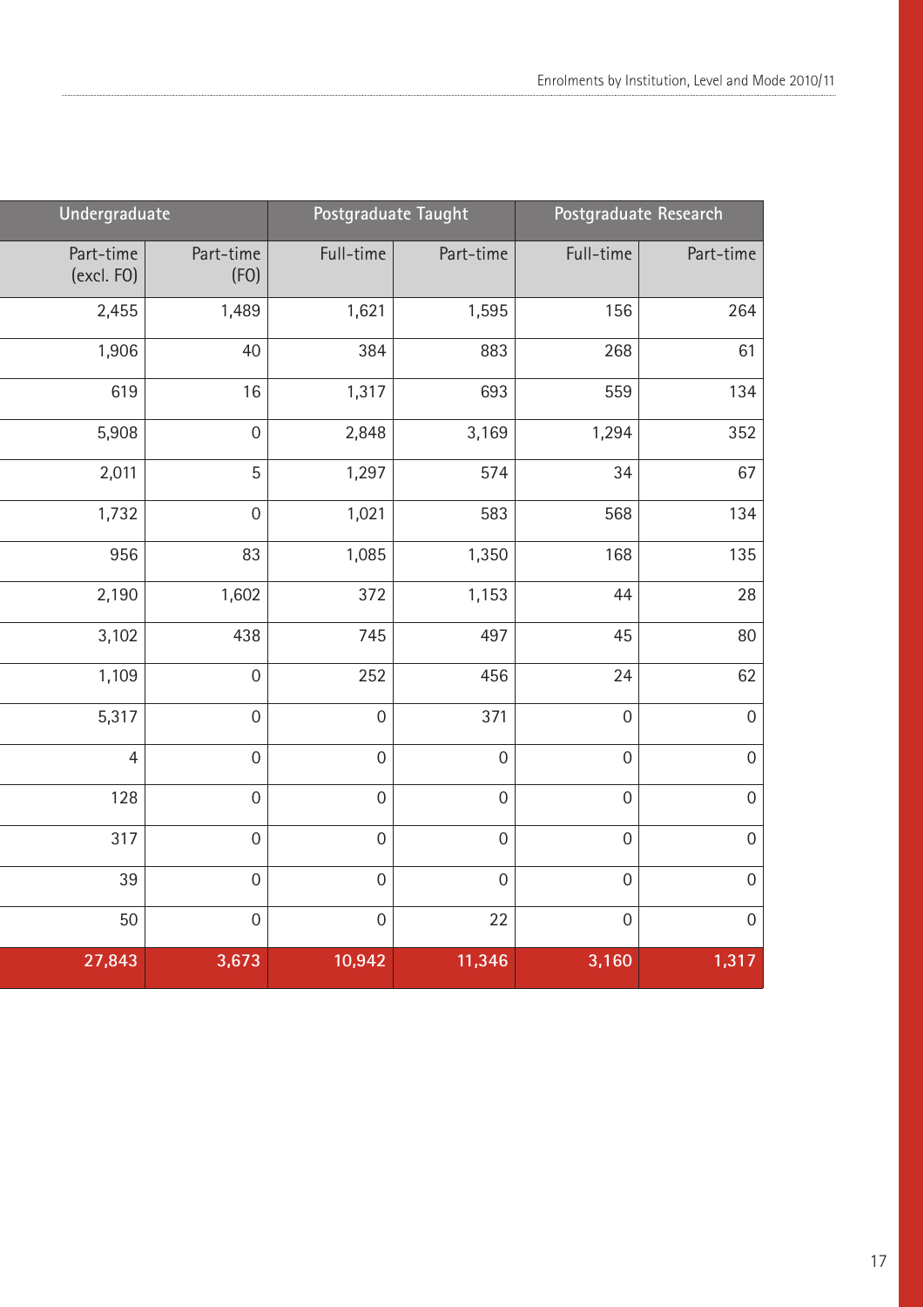### **Enrolments by level and mode**





### **Enrolments by mode**

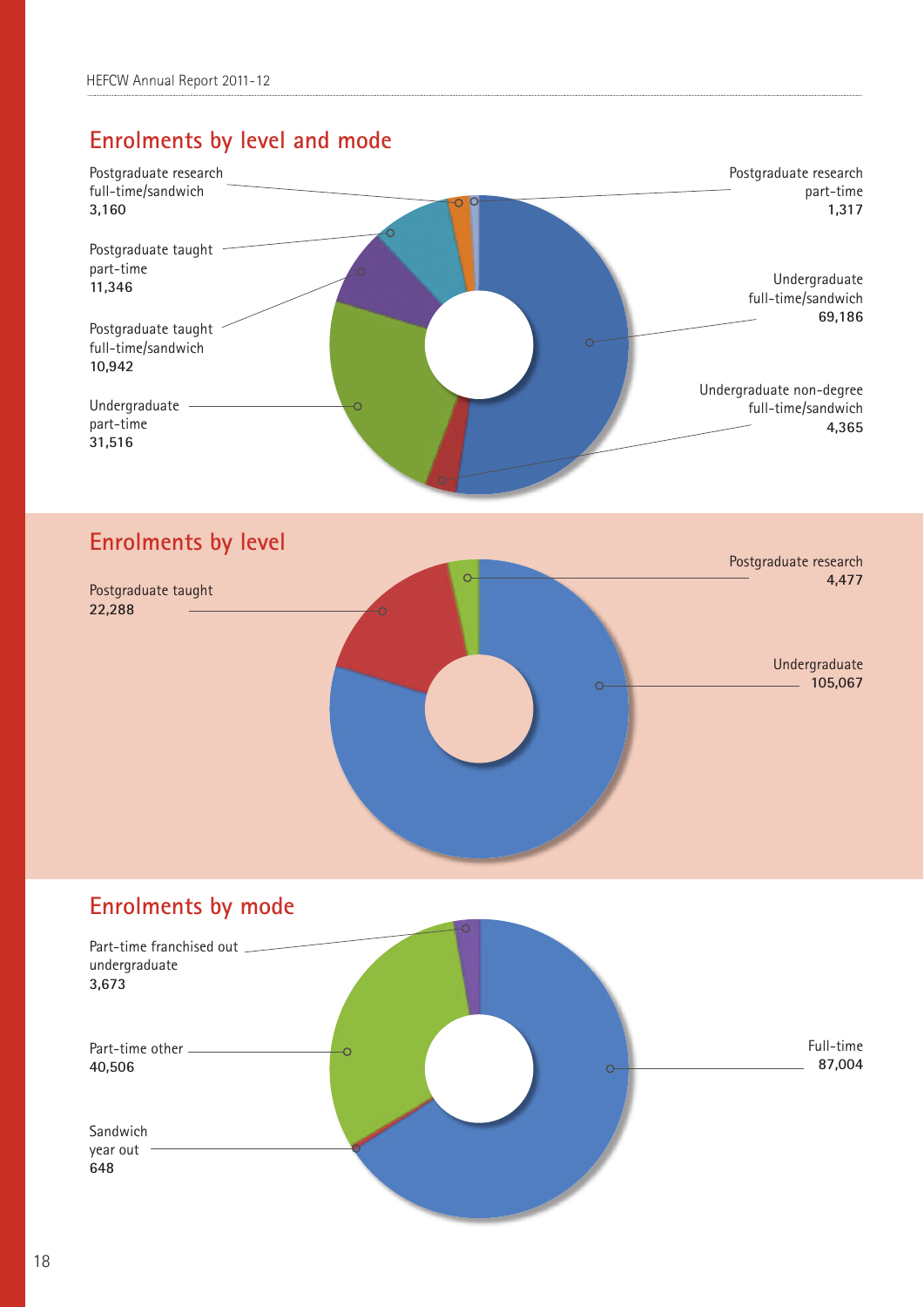## Widening access

Ensure equity, opportunity and success in higher education.

### **Social justice is a key Welsh Government priority.**

Universities contribute to this through widening access to higher education.

### **We aim to:**

- improve access to higher education for learners of all ages, including those under-represented in higher education and from Communities First areas.
- prioritise student learning success and retention.
- encourage flexible learning opportunities, including part-time study.

### **Every year, we work with universities to:**

- implement strategies to widen access to and through higher education, which include increasing part-time provision and opportunities for disabled students.
- provide additional support for students to raise skills and educational aspirations to progress to HE, and enable students to fulfil their potential and complete their studies.
- provide additional 'premium' funding for recruiting: students from Communities First and other low participation areas; students with non-traditional qualifications; and disabled students.
- increase opportunities for regional, collaborative, cross-sector and multi-agency working, including through the Reaching Wider Programme, to widen access more effectively.

- Higher education institutions received £9.99 million for **widening access and retention premium funding**. The total premium funding for disabled students was more than £990k. Institutions received approximately £22 million for the Reaching Wider initiative, and £5.6 million to implement **widening access strategies and support part-time provision**.
- We provided guidance to institutions on developing their **Widening Access Strategies**, which included the opportunity to develop joint Widening Access and Learning and Teaching Strategies.
- Thirteen universities and colleges in Wales had their **fee plans** approved by us, and were consequently permitted to increase tuition fee levels for full-time undergraduate and PGCE courses to no more than £9,000 from the 2012 academic year.
- The latest UK-wide figures Performance Indicators 2010-11 - on the make-up of the higher education sector showed that universities and colleges in Wales continued to perform well in **recruiting students from under-represented groups**.
- We continued funding for the **Universities Heads of the Valleys Institute (UHOVI)**, which included providing £1.39 million for learners in HE from the UHOVI area in 2011/12.
- We published our **Child Poverty Strategy**, which sets out our actions to contribute to delivering the Welsh Government's commitment to eradicating child poverty.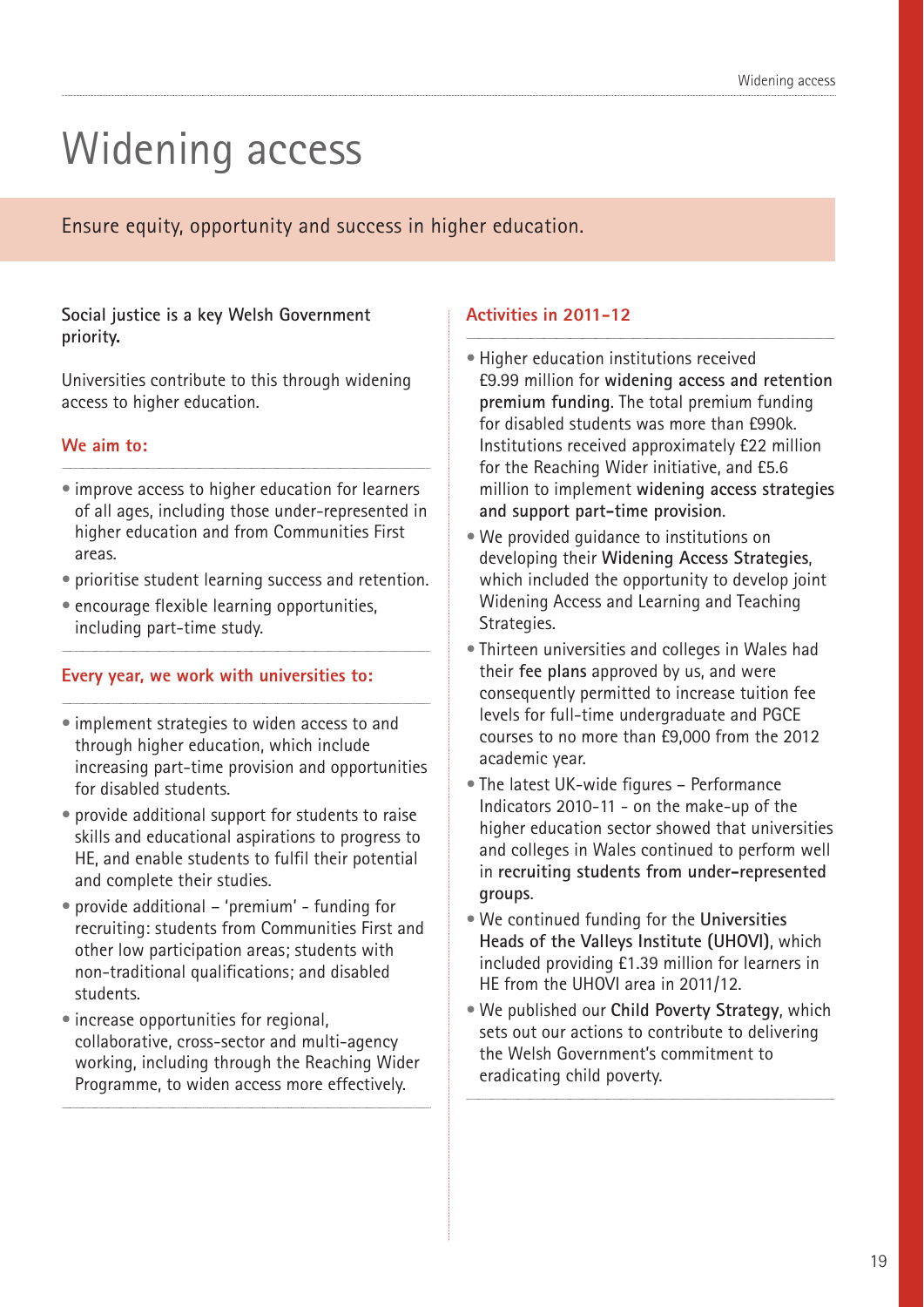### **Delivering responsibilities in 2011-12 set by the Welsh Government**

| Task                                                                                                                                                                                                                | <b>Outcome</b>                                                                                                                                                                                                                                                                                                                                                                                                                                                                                           |
|---------------------------------------------------------------------------------------------------------------------------------------------------------------------------------------------------------------------|----------------------------------------------------------------------------------------------------------------------------------------------------------------------------------------------------------------------------------------------------------------------------------------------------------------------------------------------------------------------------------------------------------------------------------------------------------------------------------------------------------|
| To identify and share effective practice in<br>retention, including through:<br>• publishing the HE Academy's guidance in April<br>2011 and<br>• monitoring retention and completion rates.                         | Achieved.<br>HE Academy guidance published in April 2011.<br>Annual report on monitoring of retention and<br>completion rates presented to HEFCW's Student<br>Engagement Teaching and Quality Committee in<br>June 2011.<br>Annual monitoring conducted on the Corporate<br>Strategy module completion target, as reported to<br>Council in October 2011.                                                                                                                                                |
| To promote the dissemination of good practice in<br>the Universities Heads of the Valleys Institute<br>(UHOVI) through a HE sector event in May 2011.                                                               | HE sector event held in May 2011, which included a<br>presentation on good practice from the UHOVI<br>Project Director.<br>Ongoing meetings with Welsh Government officials<br>and UHOVI on possible further actions.                                                                                                                                                                                                                                                                                    |
| To:<br>• monitor the evidence base for and report on<br>part-time, employer-focused provision, and<br>opportunities for progression from FE.<br>• report to the Minister for Education and Skills by<br>March 2012. | Achieved.<br><b>HEFCW:</b><br>• Considered statistical and other evidence, and<br>steered the CQFW project on progression.<br>• Commissioned a review of employer perceptions<br>of higher education by consultancy Old Bell3.<br>• Delivered a part-time, employer focused<br>provision, and progression from FE seminar; and a<br>Foundation Degree conference with the Higher<br><b>Education Academy.</b><br>• Submitted a report on part-time provision to the<br>Education Minister in March 2012. |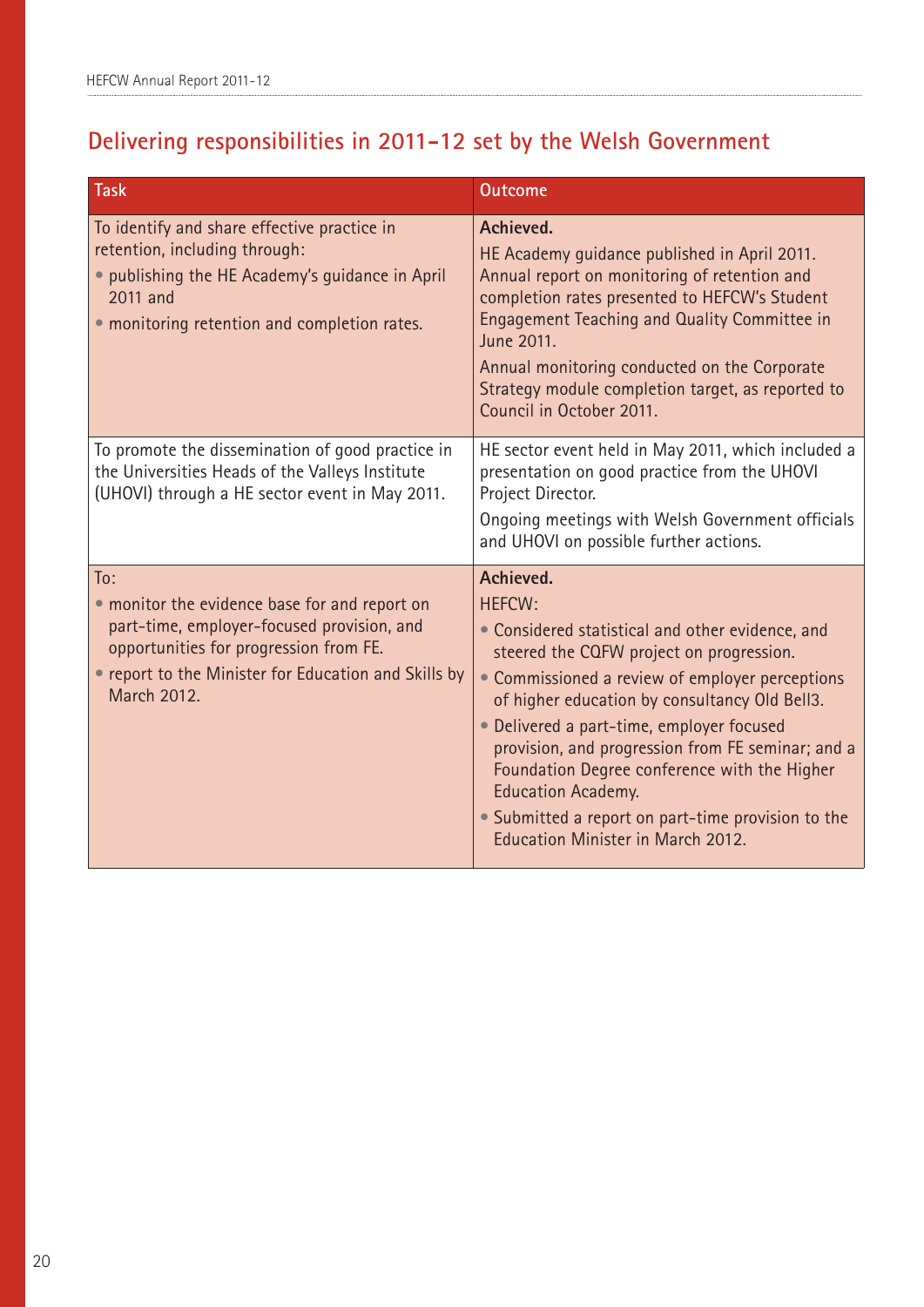## The student experience

Ensure that the student learning experience is of high quality.

**The outcomes of the National Student Survey, and surveys of the experience of international students in Wales, show how universities make an excellent student experience for a diverse student population a priority, and make sure that students are well-informed and listened to.**

We ensure that the quality of funded provision in higher education institutions is assessed, and help the HE sector to increase the number of students who complete some of their course in Welsh.

### **We aim to:**

- ensure a high quality student learning experience in higher education.
- encourage institutions to continuously enhance the student experience for the diverse student population.
- evaluate technology-enhanced learning to reflect new and innovative techniques.
- work with the HE sector to extend the range of Welsh medium provision.
- help institutions to enhance their provision.
- support Education for Sustainable Development and Global Citizenship through HE sector networks.
- support the Welsh Government's international strategy and ensure that higher education institutions contribute effectively to European developments.
- work with HE providers to encourage innovative programme design and more flexible provision.
- continue to meet our statutory responsibilities for initial teacher training.

### **Every year, we work with higher education institutions:**

• who receive funding to implement learning and teaching strategies and share good practice,

including enhancing learning and teaching through technology.

- whose standards and quality are assessed by the Quality Assurance Agency for Higher Education (QAA).
- by funding the Higher Education Academy which helps the HE sector provide the best possible learning experience for all students.
- which we fund to maintain and develop Welsh medium courses.
- who nominate members to our Student Experience, Teaching and Quality Committee, and our Research, Innovation and Engagement Committee, which advise our Council on policy issues in these areas.
- to address the Welsh Government priority of Education for Sustainable Development and Global Citizenship.

#### **We also work with:**

- the UK HE International Unit, WHEB and HEW on opportunities that encourage further internationalisation in HE institutions.
- the National Union of Students Wales, through the Wales Initiative for Student Engagement (WISE), and through supporting the 'Have your Say' campaign.

- HEFCW approved institutions' first **fee plans** under the new arrangements, which outlined how they would spend some of their additional fee income on widening access and promoting HE, and which allowed them to charge each full time undergraduate and PGCE student more than £4,000 from 2012/13.
- **Y Coleg Cymraeg Cenedlaethol**, which HEFCW has been instrumental in setting up, supports Welsh medium higher education working with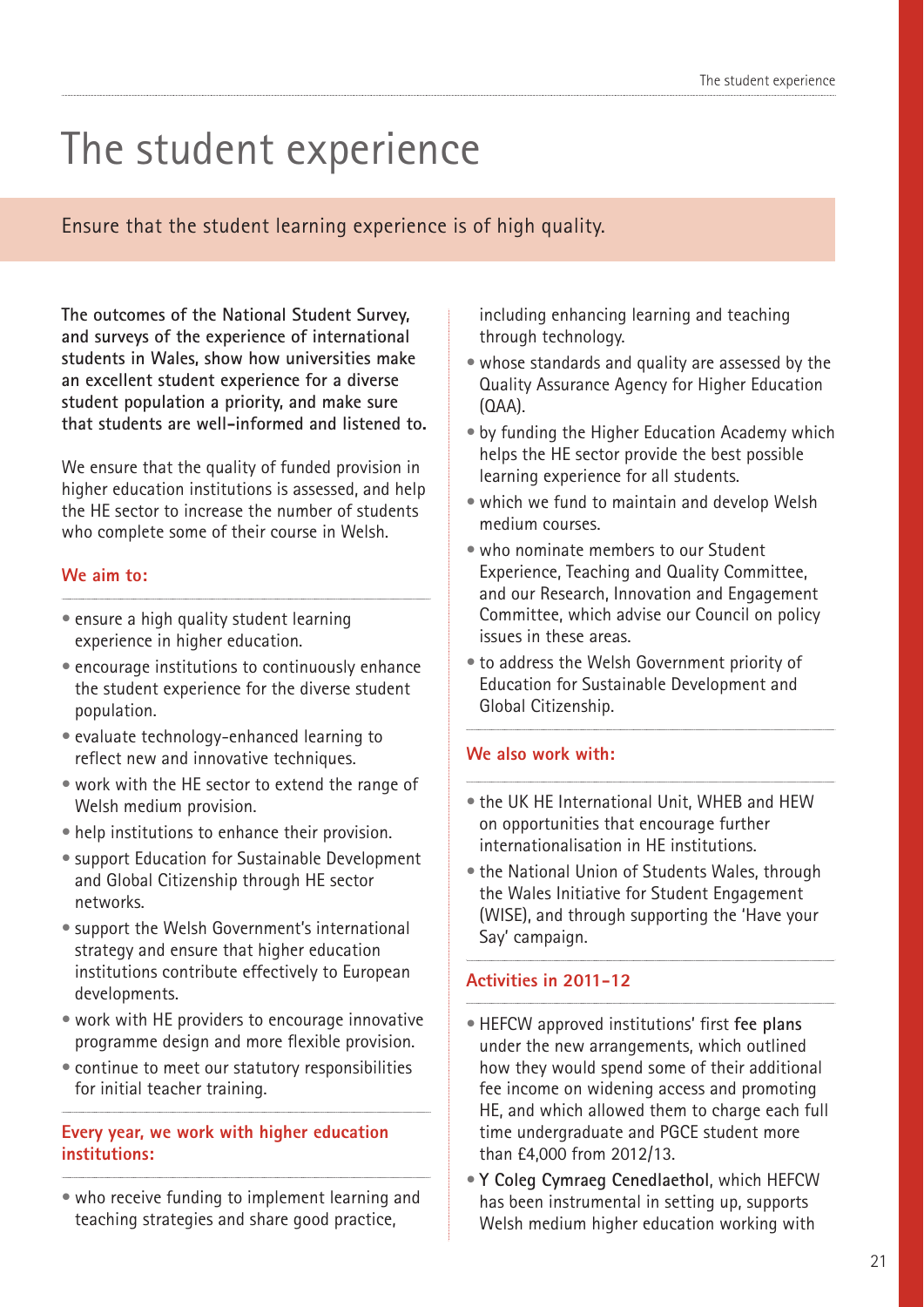and through universities in Wales. It was formally established in March 2011 and invited students, prospective students and staff to join the Coleg from September 2012.

- We continued to support the HE Academy's work to enhance learning and teaching and the **student experience**. This included endorsing the revised Professional Standards Framework for the UK, which helps improve the quality and accountability of teaching in higher education.
- We published guidance on developing **student charters**, which should be agreed jointly with student unions, and should clearly lay out the mutual roles and responsibilities of institutions and their students. We also provided guidance on best practice in funding effective, democratic student unions, and student representation.
- The outcomes of the **National Student Survey 2011** showed that, overall, 83% of respondents in Wales were satisfied with their course.
- We confirmed that £1.252 million would be available to support the learning and teaching element of institutions' **Learning and teaching and widening access strategies**.
- An implementation review of our *Enhancing Learning and Teaching through Technology* **strategy** found that there was a good level of maturity in practices across the higher education sector.
- HEFCW-funded projects, Gwella and the JISC Building Capacity Programme, were showcased

at an event in April 2011, which gave staff in HE a chance to reflect on success and lessons learned from recently completed **learning and teaching innovation projects**.

- We published our *Strategic Approach to the Student Experience*, which identified: the features of an excellent student experience; measures of success; and actions we would undertake in relation to our Corporate Strategy intentions. They included publishing guidance on **Key Information Sets** to help prospective students choose a course by accessing information on study costs, time spent on learning and teaching activities, course assessment methods, student satisfaction and graduate employability from September 2012.
- With the support of the Education Minister and the President of NUS Wales, we re-launched the **Wales Initiative for Student Engagement**, which included pledges to improve how higher education students gave and received feedback in universities and colleges.
- We consulted on and announced the outcomes of changes to the **QAA's institutional reviews of universities** in Wales.
- We published revised procedures on **accrediting providers of initial teacher training**.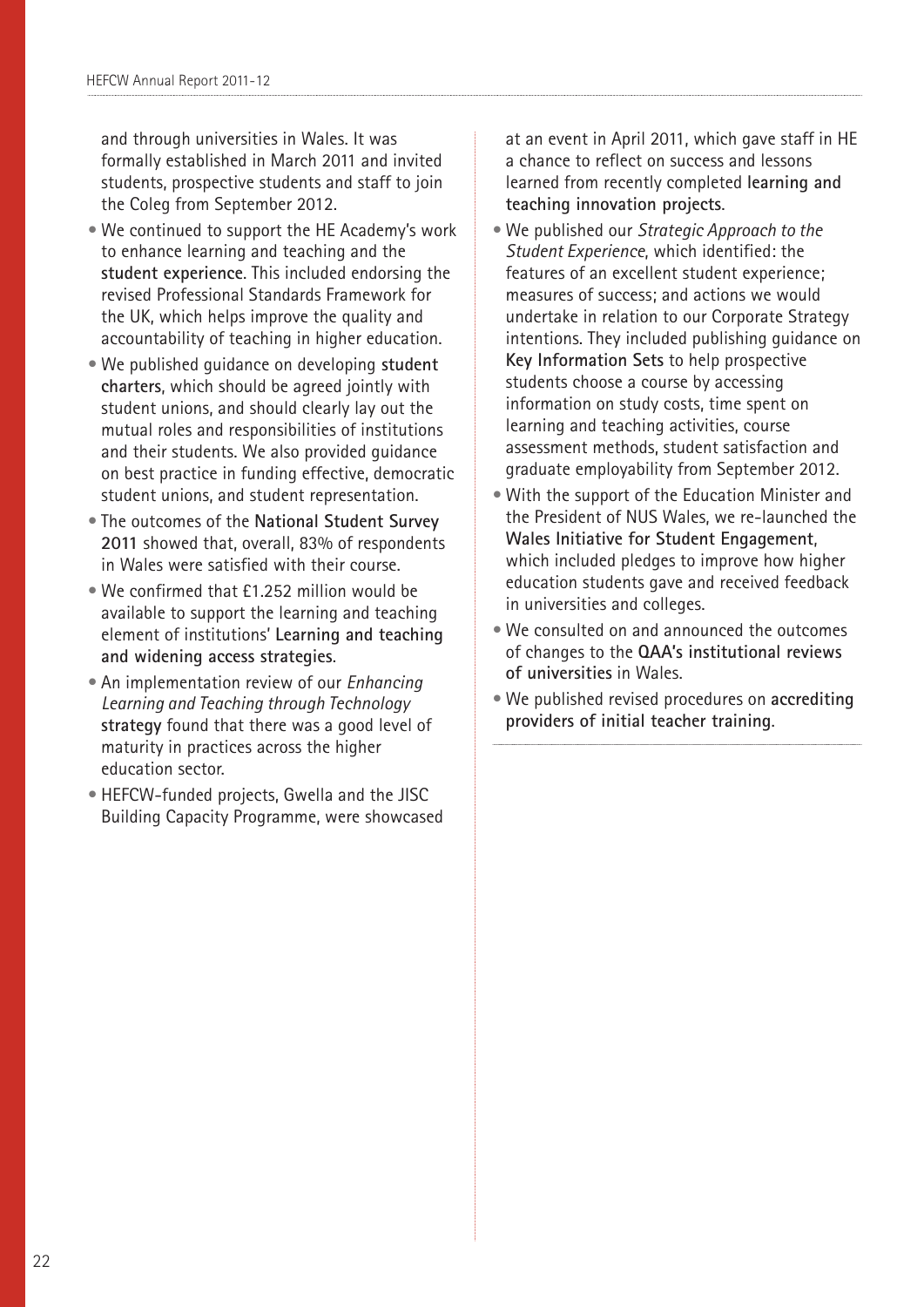### **Delivering responsibilities in 2011-12 set by the Welsh Government**

| <b>Task</b>                                                                                                                                                                                                                                                                                                                                                               | <b>Outcome</b>                                                                                                                                                                                                                                                                                                                                  |
|---------------------------------------------------------------------------------------------------------------------------------------------------------------------------------------------------------------------------------------------------------------------------------------------------------------------------------------------------------------------------|-------------------------------------------------------------------------------------------------------------------------------------------------------------------------------------------------------------------------------------------------------------------------------------------------------------------------------------------------|
| To implement our Strategic Approach to the<br>Student Experience, reporting annually on progress<br>to HEFCW's Student Engagement Teaching and<br>Quality Committee. To include working with NUS<br>Wales to establish good practice in:<br>• funding students' unions and<br>• student representation on decision-making<br>bodies<br>to improve the student experience. | Achieved.<br>References to student union funding was built in to<br>learning and teaching strategy guidance.<br>Following work with NUS Wales and Higher<br>Education Wales, and consultation, we published<br>Guidance on good practice in funding of effective,<br>democratic student unions, and student<br>representation on 28 March 2012. |
| To work with NUS Wales and HE institutions to<br>ensure joint agreement of a student charter.                                                                                                                                                                                                                                                                             | Achieved.<br>Guidance agreed with NUS Wales and HEW<br>published in September 2011.                                                                                                                                                                                                                                                             |
| To secure the launch of the Coleg Cymraeg<br>Cenedlaethol, before it became fully operational in<br>September 2011.                                                                                                                                                                                                                                                       | Achieved.<br>Coleg now operating. Twice-yearly monitoring<br>meetings established.                                                                                                                                                                                                                                                              |
| To continue to engage with the University of<br>Wales on quality and governance assurance,<br>reporting on the Institutional Review outcomes by<br>June 2011.                                                                                                                                                                                                             | Letter sent in July 2011.                                                                                                                                                                                                                                                                                                                       |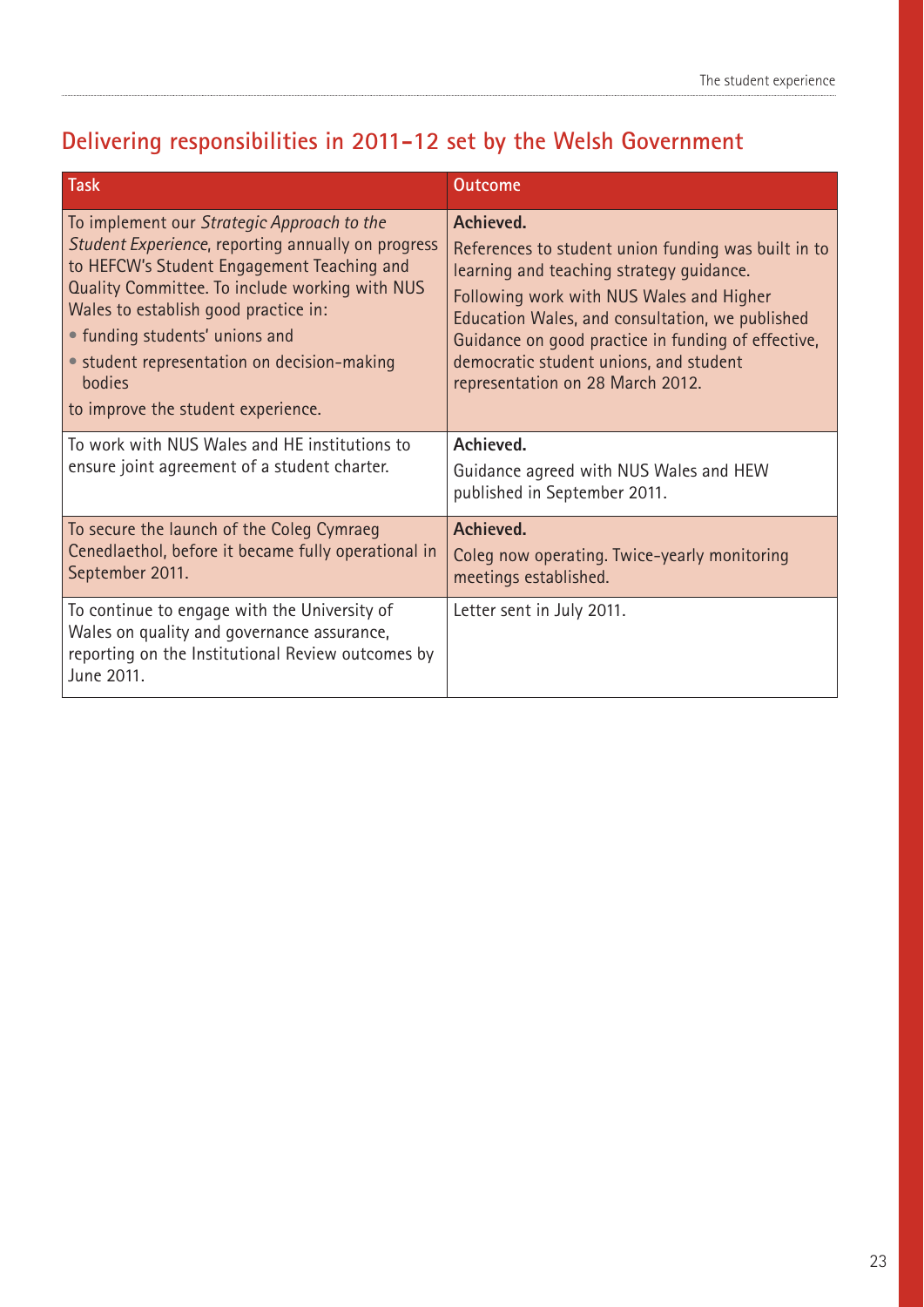## Skills

Ensure that all graduates are equipped for the world of work and for their role as citizens.

### **Universities in Wales produce more than 30,000 graduates a year.**

We are committed to ensuring that graduates are equipped for the world of work and for their roles as citizens.

### **We aim to:**

- retain graduate skills in the Welsh economy and enhance the contribution of graduate skills more widely, through flexible programmes and workbased learning.
- increase higher-level and entrepreneurial skills in the workforce.
- encourage careers guidance and improve employability.
- support institutions to deliver newly qualified teachers of the highest quality.

### **Every year we work with higher education institutions:**

- to contribute to economic development and delivering social justice, including in the areas of skills and employability.
- who are leaders in employability initiatives in the UK with schemes such as GO Wales, which have strengthened employer links by supporting a range of work experience and training opportunities.
- to support initial teacher training (ITT) providers in meeting training and teaching priorities set by the Welsh Government, Estyn and HEFCW, which include: training for secondary priority subjects and Welsh medium teachers; school partnerships; maintaining and enhancing quality; and curriculum development.
- to support the priority subjects of science, technology, engineering and mathematics (STEM) and modern foreign languages.

- We outlined our commitment to graduate skills through developing the **Skills and Employability Framework** along with our partners Higher Education Wales, CBI Wales and NUS Wales.
- A number of subject areas received **regional funding allocations** from HEFCW, which were designed to better match the needs of learners and businesses in the local economy, improve skills and help employers to access local higher education support and expertise. We also outlined arrangements for continuing the development of a regional dimension to planning and delivering HE.
- We continued to co-fund the Higher Education STEM Programme, an initiative to promote **science, technology, engineering and mathematics (STEM)** and encourage innovation in England and Wales, which Swansea University leads within Wales.
- We continued to fund CILT Cymru to deliver the Welsh 'region' within England's wider *Routes into Languages* initiative, enabling groups of our universities to work closely with schools and colleges to motivate and encourage people to **study languages.**
- **GO Wales**, the established student and graduate employability programme managed by HEFCW and delivered through universities, secured significant European Social Funding from January 2012 to December 2014.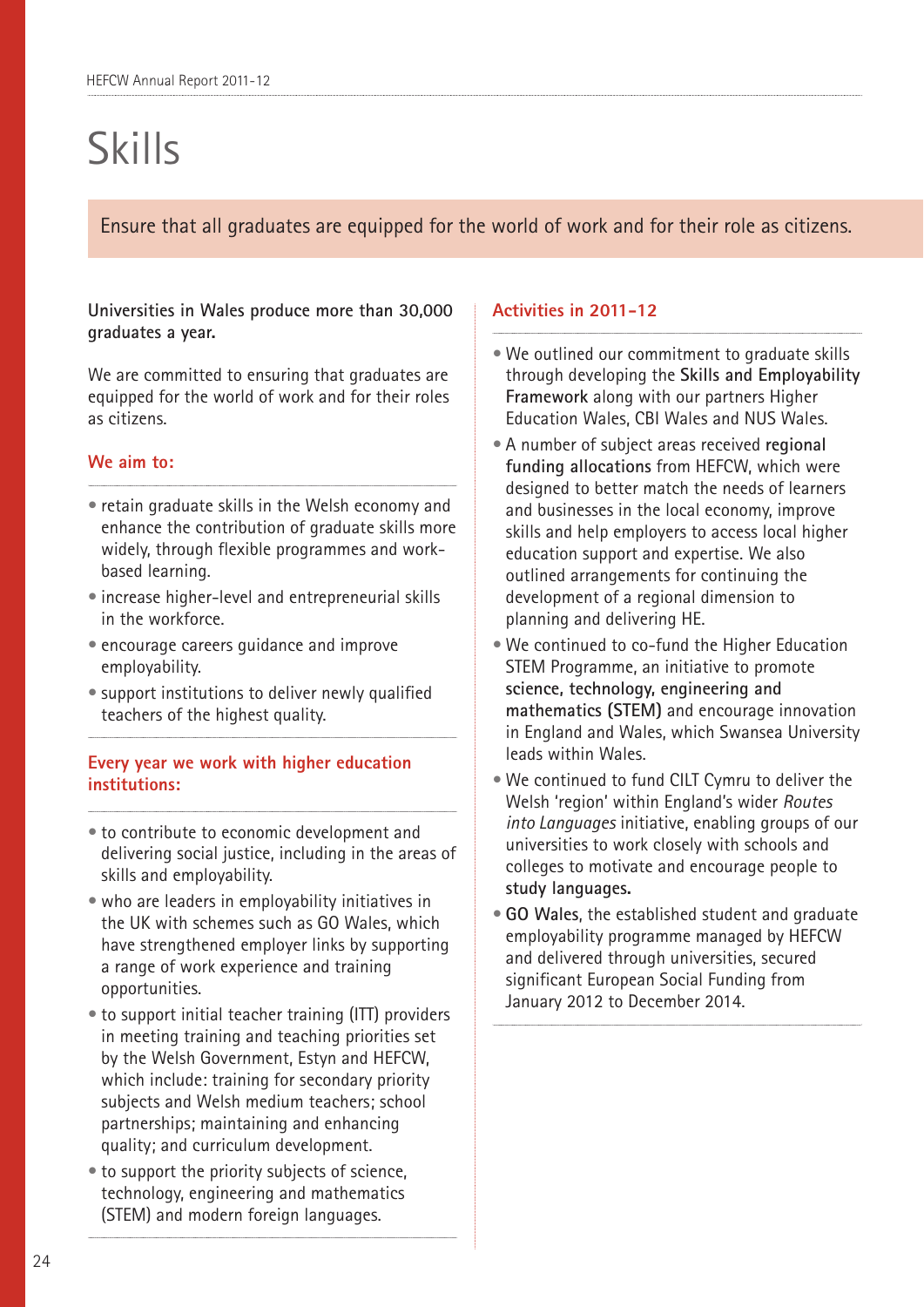### **Delivering key tasks in 2011-12 set by the Welsh Government**

| <b>Task</b>                                                                                                                          | <b>Outcome</b>                                                                                                                                                                                                                                                                     |
|--------------------------------------------------------------------------------------------------------------------------------------|------------------------------------------------------------------------------------------------------------------------------------------------------------------------------------------------------------------------------------------------------------------------------------|
| To continue work to enhance graduate<br>employability, including through institutions'<br>publication of an employability statement. | Achieved.<br>All HE institutions and most directly-funded FE<br>institutions have published employability<br>statements and these have been reviewed by the<br>Wales Employment and Skills Board.<br>Ongoing work with Colegau Cymru regarding other<br>FE institution statements. |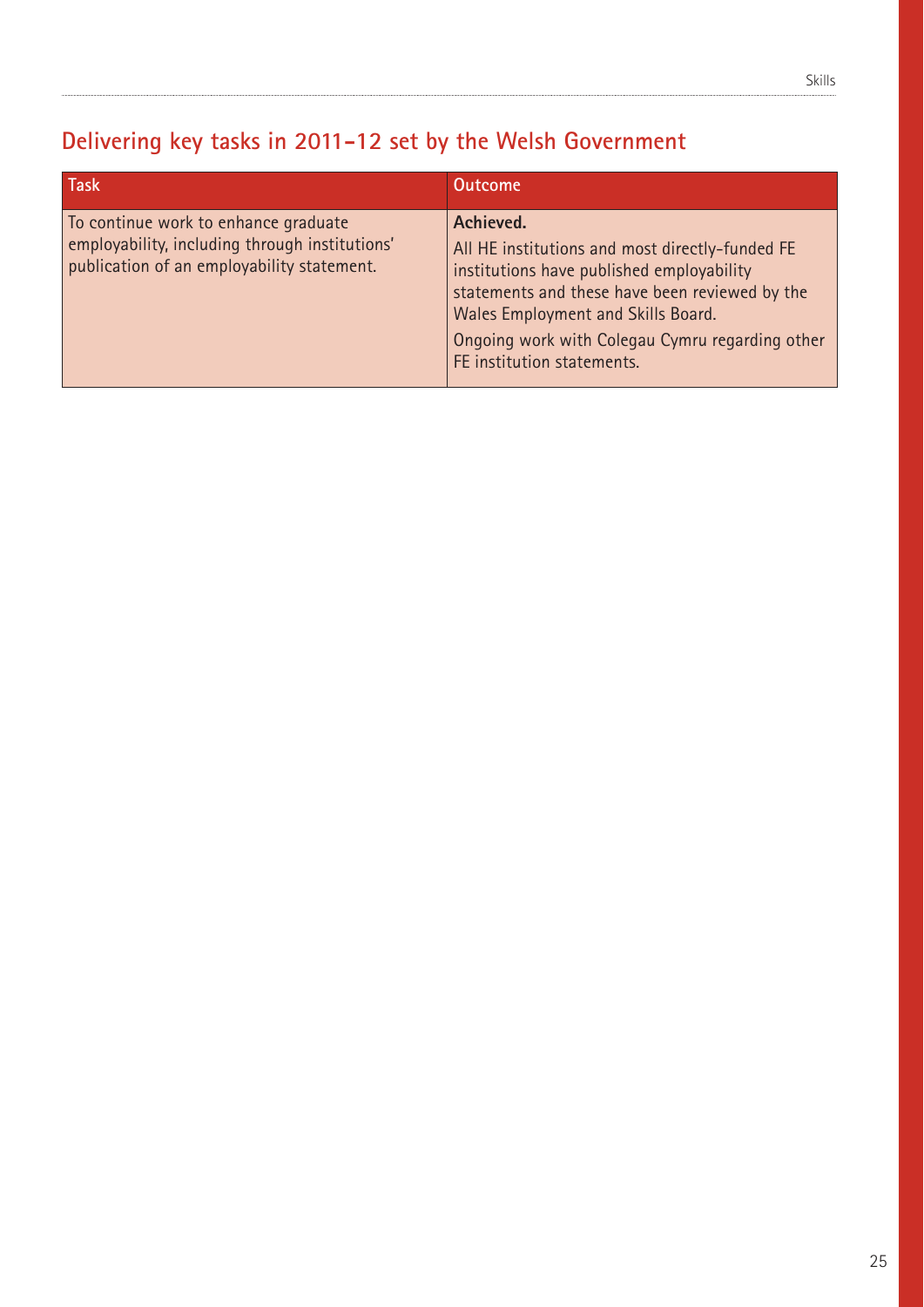## Knowledge Transfer

Ensure more productive relationships between higher education institutions and public/private sectors, local communities and other agencies.

**Universities contribute more than £2 billion a year to the Welsh economy, attract inward investment and generate export earnings.** 

Knowledge created in higher education institutions must be made accessible for use in the economy and society more widely, through institutions developing their links with employers, and their cultural and civic roles.

### **We aim to:**

• benefit economy and society – create wealth and knowledge – through delivering productive relationships between HE institutions and the public and private sectors, other agencies and local communities.

### **Every year, we work with higher education institutions:**

- to contribute to economic development and social justice-related activities, which include those around sustainability, enterprise, innovation and inward investment.
- which implement Innovation and Engagement strategies to support economic and social wellbeing.
- to increase the commercialisation of research.
- to further their public engagement roles.

- A new three year cycle of **Innovation and Engagement (I&E) funding** started, and we delivered more than £5.98 million to support Innovation and Engagement strategies. The funding supports a number of institutional and collaborative projects that impact on social and economic well-being.
- In 2010/11, Welsh universities, which make up some 5% of UK higher education, generated 10% of all UK graduate business-start-ups and more than 10% of estimated turnover (around £28.4 million) from all active UK graduate startup firms. These were the findings of the latest UK-wide HE –Business and Community Interaction Survey (HE-BCI) on how **HE institutions work with and generate business**.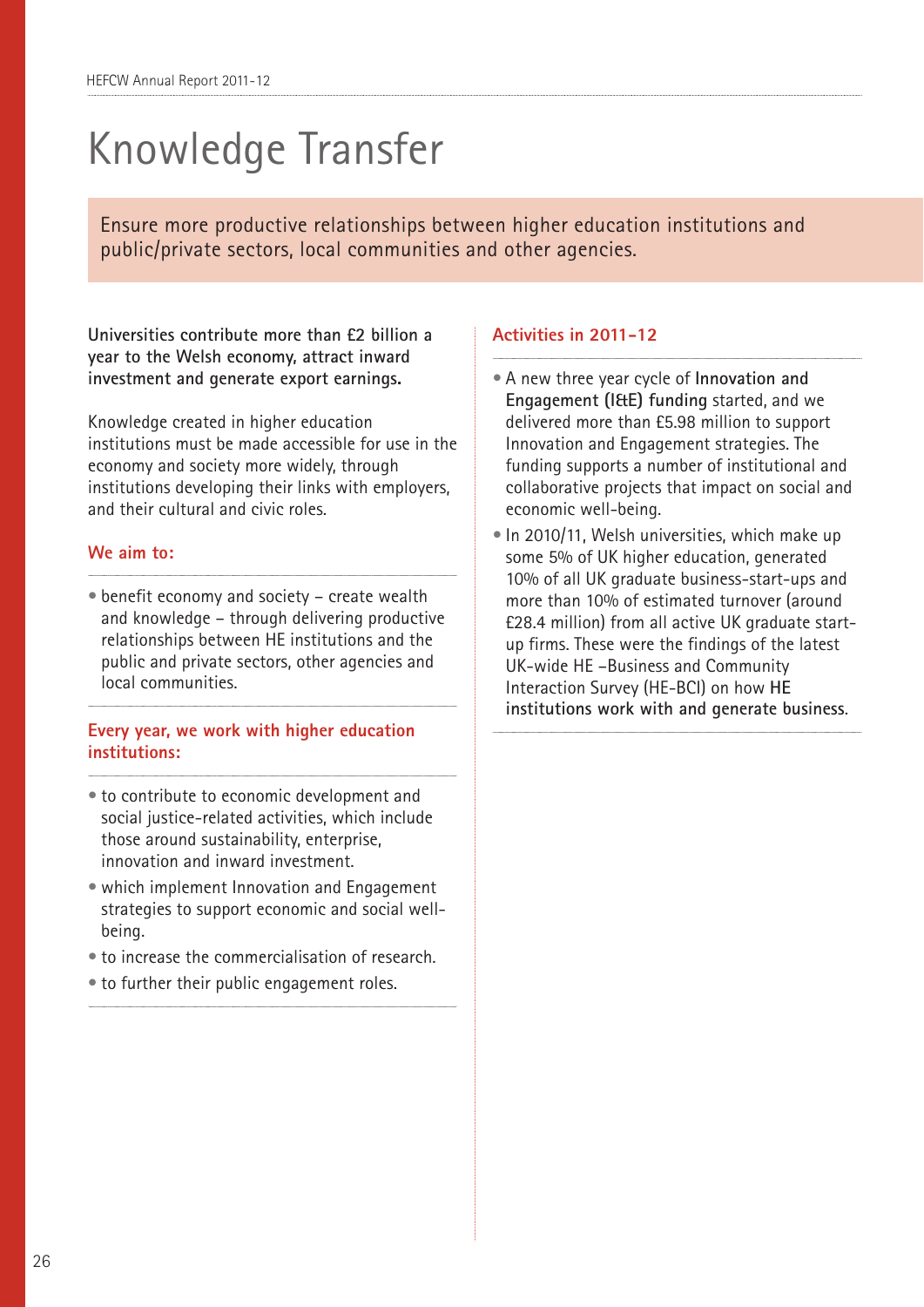### Research

Ensure improved research performance to underpin the knowledge economy and cultural and social renewal.

**Research creates knowledge which, when applied, can address concerns in society, provide new, high-level jobs, and generate wealth.** 

We direct funding to help strengthen research, and to secure sustainable excellent research that is recognised around the world. We also encourage universities to collaborate in order to strengthen their research goals.

### **We aim to:**

- maintain a stronger internationally-competitive and thriving research base.
- encourage sizeable research groupings and collaboration in a range of disciplines, particularly in areas of strength and national priority.
- encourage the HE sector to secure more research income from sources other than HEFCW, through Research Council grants and commercialising their research outputs.
- support economic development by attracting new inward investors based on the commercial relevance of Welsh research expertise.
- increase the size of and support for the postgraduate community.

### **Every year, we work with higher education institutions:**

- which carry out research that advances knowledge and practice which can be further applied and transferred.
- which receive HEFCW funding for research through the QR (Quality Research) funding stream, which supports research excellence based on the outcomes of the Research Assessment Exercise (RAE).
- by providing support from our postgraduate research funding stream (PGR) which trains the next generation of researchers.
- to progress developments that strengthen their capacity to carry out research capacity collaboratively.

- We provided input to the Welsh Government's **Science for Wales** strategy.
- Along with the other UK funding bodies, we published guidance materials on assessment and procedures for the **Research Excellence Framework (REF)** 2014.
- Along with UK funders of research, and other stakeholders, we agreed a number of principles to **support researchers** who move between the UK research base and other nations around the world, which include promoting *Euraxess UK* as the main information portal for researchers.
- We announced £4.2 million **research capital funding** for qualifying institutions, provided in part by the UK Department of Business Innovation and Skills and the Welsh Government, and to be used to support the development of the physical research infrastructure.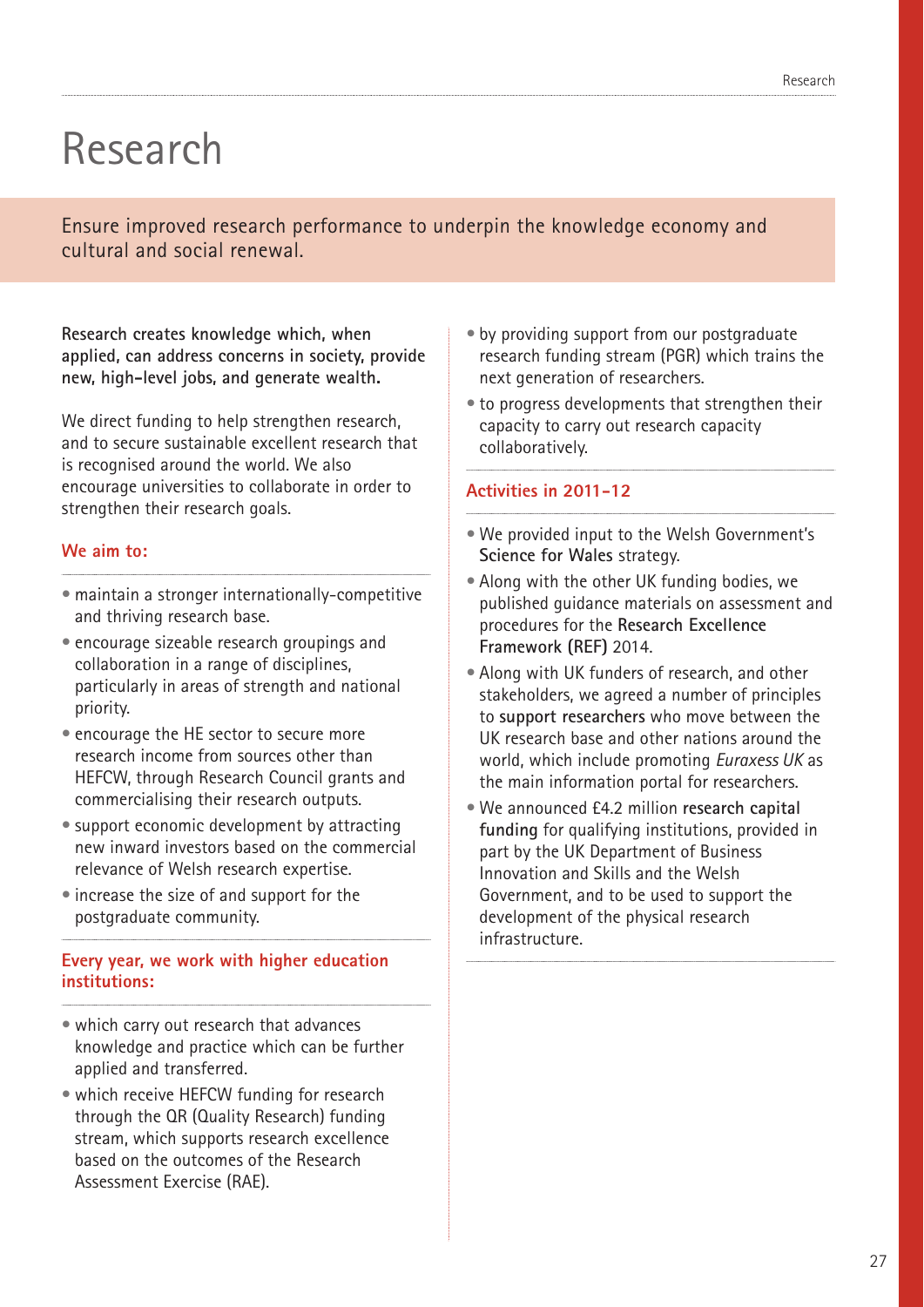### **SUPPORTING THEMES**

## Reconfiguration and collaboration

Deliver a reconfigured higher education system with strong providers that, through partnership working, particularly regionally, offers more accessible higher education opportunities.

**We are committed to delivering the Welsh Government's priority of a strong, reshaped HE system that offers more accessible higher education opportunities and improved provision for students through helping to build critical mass.**

HE in Wales is part of a UK and wider international market for students and staff. We wish to see a stronger HE sector through collaborations and mergers, to help improve funding opportunities and make them more financially resilient.

#### **We are aiming for:**

- a diverse and internationally competitive higher education system.
- an embedded culture of regional collaboration and a fall in unwarranted course duplication.
- a more strategic approach towards distributing our funding to HE institutions.
- a reduction in the number of universities, but not the number of locations for higher education.
- no more than two HE institutions to have an income below the UK median, neither of which should be in south-east Wales.

#### **We work with higher education institutions:**

• to review their estates strategies, which include the accommodation requirements of students and financial and environmental sustainability issues.

- We submitted advice to the Education Minister about the **future structure of the higher education sector** in Wales. The Welsh Government subsequently published the advice, and invited representations from interested stakeholders before announcing its preferred outcome in November 2011.
- We published the outcomes of the **strategic reallocation of student numbers** 2013/14 exercise, which would reallocate full-time undergraduate and PGCE student numbers across the HE sector in Wales according to: the amount of priority and expensive subject provision at an institution; how successfully they are meeting Welsh Government priorities; and whether their fee levels are set at an average of £7,500 or less.
- We revised the criteria for submissions to our **Strategic Development Fund** to focus more on proposals for sector reconfiguration, and we announced that we would no longer be considering new proposals through our Reconfiguration and Collaboration fund, which had supported a number of major projects since 2002, given that *Reaching Higher* funding would be discontinued.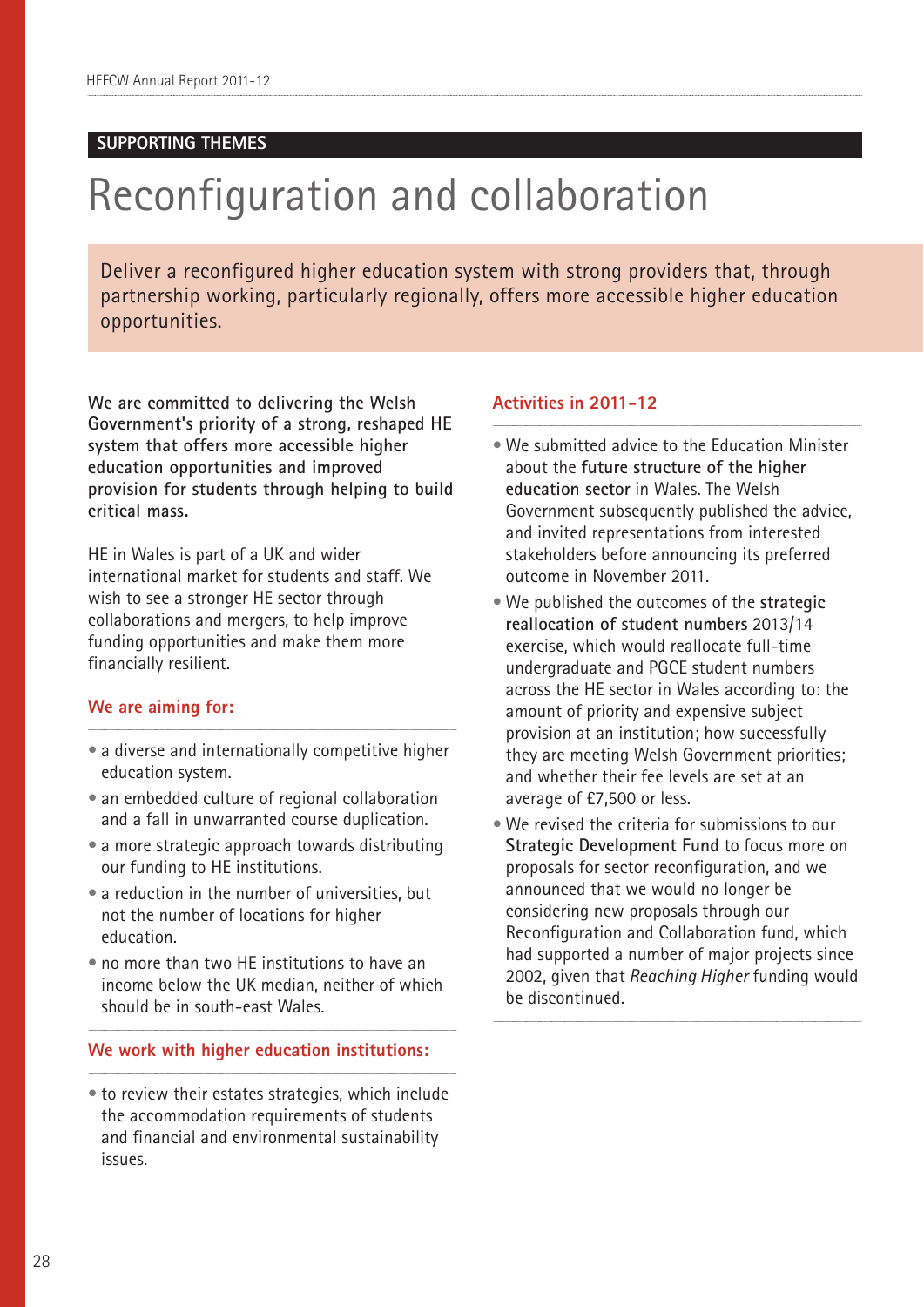### **Delivering key tasks in 2011-12 set by the Welsh Government**

| Task                                                                                                                                        | <b>Outcome</b>                                                                                                                                                                                                                                                                    |
|---------------------------------------------------------------------------------------------------------------------------------------------|-----------------------------------------------------------------------------------------------------------------------------------------------------------------------------------------------------------------------------------------------------------------------------------|
| To take forward the HEFCW target on institutional<br>income and our statement on the future shape of<br>the sector, using levers available. | Advice submitted to and published by the<br>Education Minister in July 2011 on the future<br>sector structure of HE.<br>Support provided in strategic reallocation of<br>student numbers exercise to prevent any adverse<br>impact of merger developments in south west<br>Wales. |
| To seek revised regional strategies by October<br>2011.                                                                                     | Achieved.<br>Further guidance published in July 2011 and three<br>revised regional strategies submitted to HEFCW in<br>October 2011.<br>Strategies analysed and considered by HEFCW's<br>Strategic Development Committee in January 2012.                                         |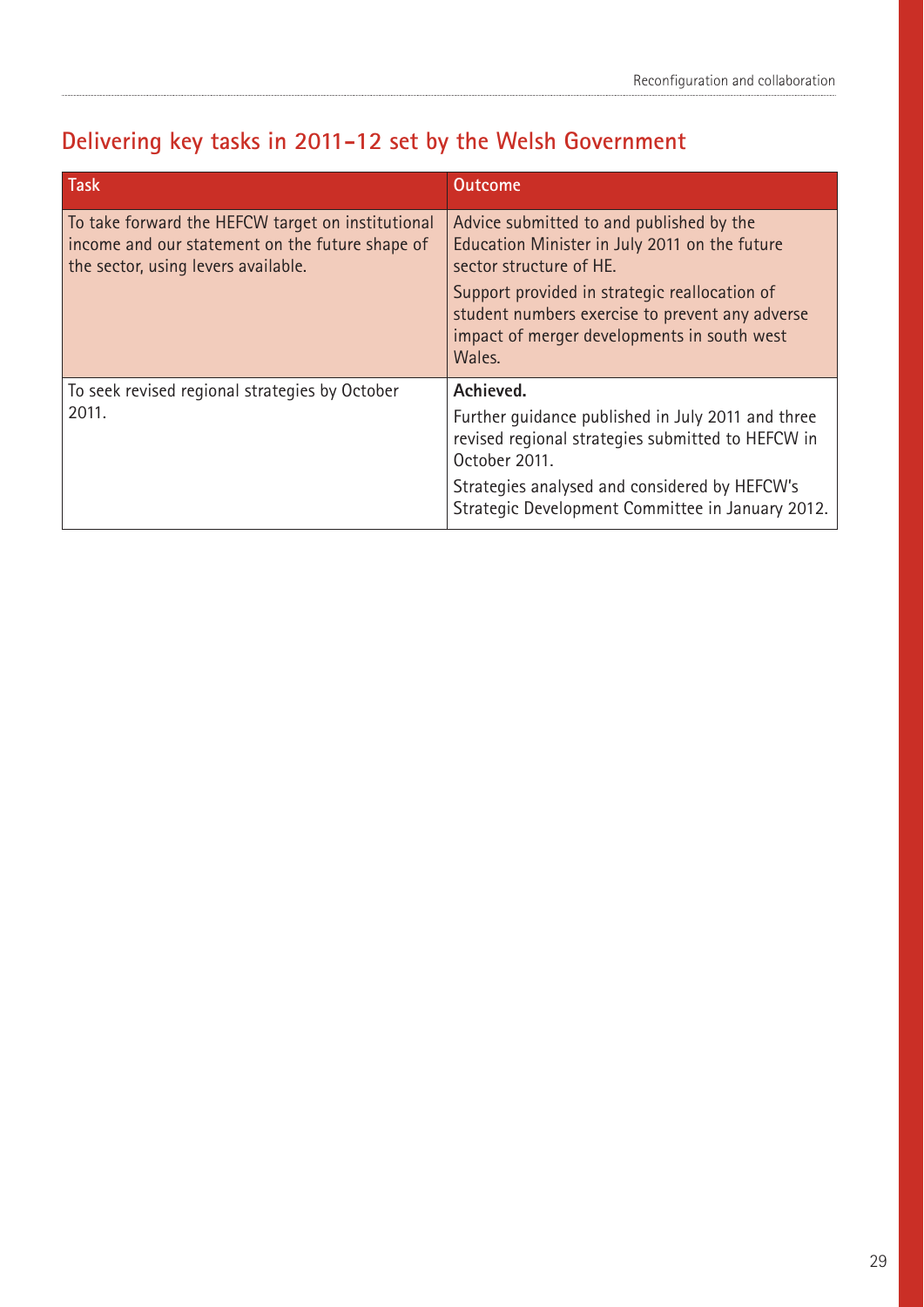## Governance

Deliver continual improvement in the quality of governance and long term sustainability of the higher education system.

**Universities' governing bodies set their direction and ensure executive teams are accountable for their performance.** 

We encourage governing bodies to continuously improve the quality of governance, and to support the long term sustainability of the HE system through establishing a restructured higher education system that best meets the needs of Wales.

### **We aim to:**

- further develop leadership and governance within the higher education sector.
- promote the role of HE providers as 'corporate citizens'.

#### We:

- engage strategically with higher education institutions, which includes giving feedback on strategic plans, monitoring progress, working on enhancing certain areas of performance, and ensuring our Council visits each HE institution at least once every three years.
- assess HE institutions' reports on progress against strategies and HEFCW initiatives.
- review institutions' five year financial forecasts and their annual audited financial statements in order to assess their sustainability.
- support institutions in adhering to external guidelines and legislation in areas such as equality and sustainability.
- monitor individual institutions' and the HE sector's procurement progress and performance.
- continue to support the governance and management work of the Leadership Foundation for Higher Education (LFHE) and the Committee of University Chairs (CUC), and others involved in governor and management development.

- Our Council visited Glyndŵr and Aberystwyth Universities and the University of Wales, Newport as part of our rolling three-year **programme of institutional visits**.
- In our annual **institutional risk review**, no institutions were assessed as at 'High' risk overall, seven institutions were assessed as at 'Moderate' risk, which prompts a dialogue with HEFCW, and three institutions assessed as at 'Low' risk overall.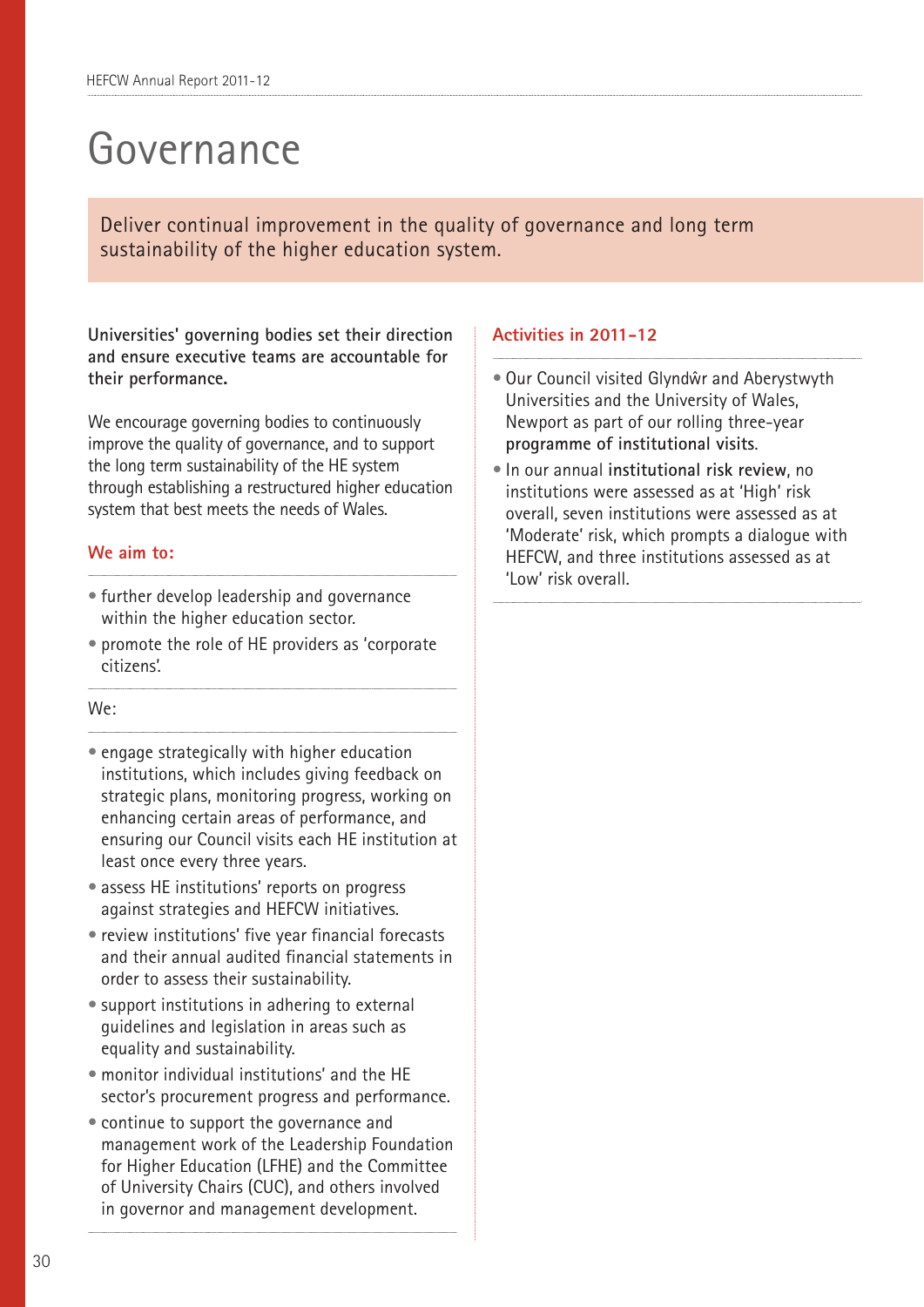### **Delivering key tasks in 2011-12 set by the Welsh Government**

| <b>Task</b>                                                                                                                                                                | <b>Outcome</b>                                                                                                                                                                                                                                                 |
|----------------------------------------------------------------------------------------------------------------------------------------------------------------------------|----------------------------------------------------------------------------------------------------------------------------------------------------------------------------------------------------------------------------------------------------------------|
| To require institutions, in financial forecasts, to<br>exemplify actions taken and financial impact in<br>respect of the Welsh Government's Front Line<br>Services Review. | Information was received in the financial forecasts<br>relating to planned actions.<br>Progress in implementing these actions and<br>achieving the planned efficiencies reported in the<br>financial information submitted to HEFCW by 31<br><b>July 2012.</b> |
| To work with the Welsh Government in developing<br>policies arising from the HE Governance Review<br>and determine actions for HEFCW for their<br>implementation.          | Progress aligned with the Welsh Government's<br>plans and timetable for consulting on the review<br>report's recommendations.                                                                                                                                  |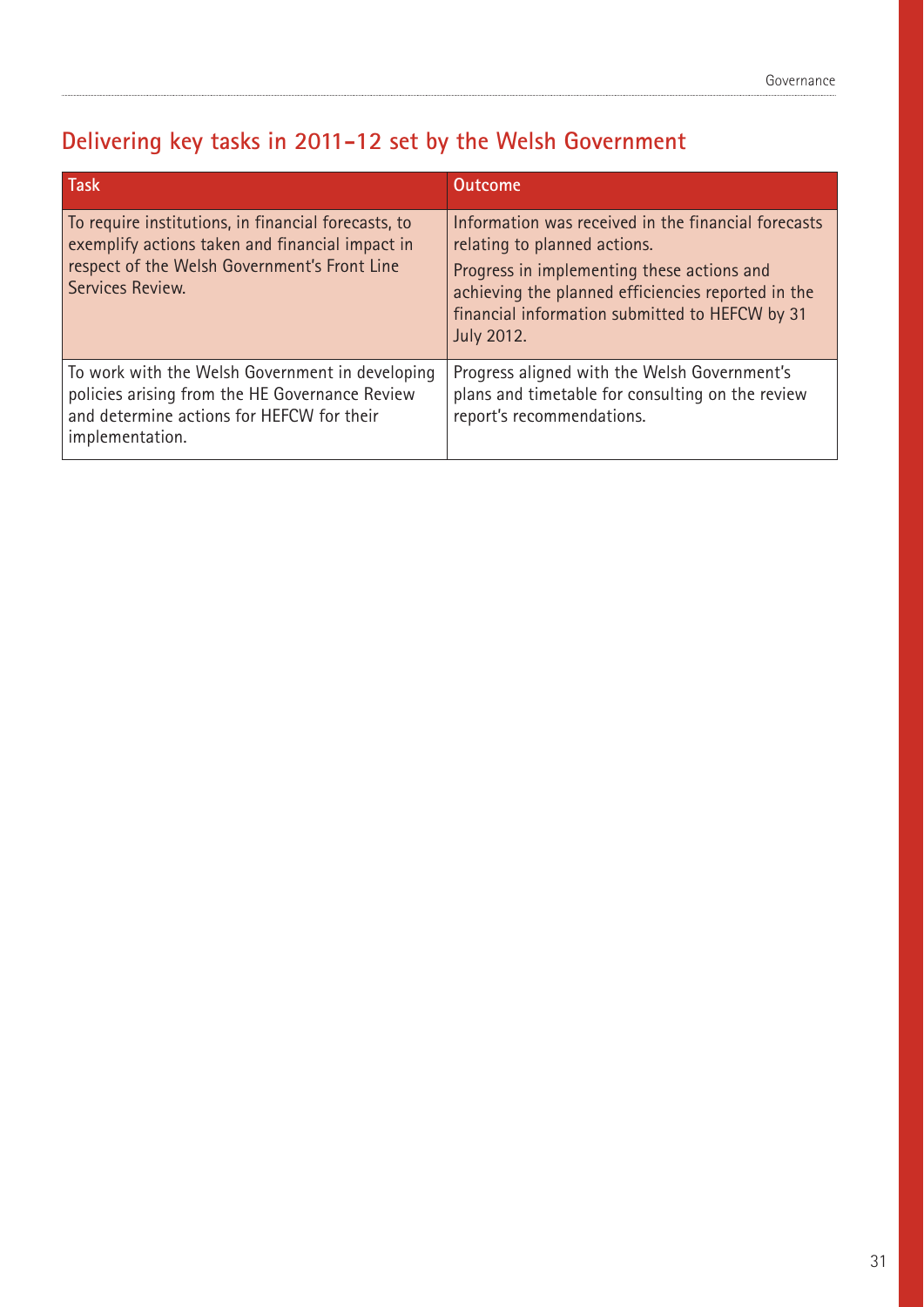## HEFCW as an organisation

We aim to provide an environment in which our staff can realise their full potential so that HEFCW can, in turn, deliver its policy objectives and provide an effective service.

**As an intermediary body between the Welsh Government and the higher education sector, we act within an environment over which we exercise influence rather than control.**

### **HEFCW's accountability**

A Management Statement and Financial Memorandum defines the relationship between HEFCW and the Welsh Government.

The chief executive is accountable to the Welsh Government and to the National Assembly for Wales for use of the public funds made available to HEFCW.

The Welsh Government's Minister for Education and Skills holds quarterly meetings with the chairman and chief executive, and Welsh Government officials conduct quarterly performance review meetings with the chief executive and HEFCW staff.

The independent office of the Auditor General for Wales (Wales Audit Office) audits our records and accounts.

### **HEFCW's Council and executive**

During 2011-12, there were 12 members of the Council, including the chairman.

The Council met seven times in 2011-12. An assessor from the Welsh Government attends the meetings. The chief executives of the Higher Education Funding Council for England (HEFCE) and the Scottish Funding Council (SFC), and the president of the National Union of Students in Wales have observer status on the Council.

The average number of full-time equivalent posts in HEFCW in 2011-12 was 51. This included staff working on a full time, part-time, job-share, or fixed term basis, staff on long and short-term

secondments and students working on placements.

### **In order to fulfil our mission, we aim to:**

- recruit and develop staff who perform effectively and demonstrate the values and behaviours of the organisation.
- always assess and identify areas for improvement and take the required action in order to meet future challenges.
- ensure that we provide an effective service to our stakeholders and partners, and that clear and considered communications support our internal operations and our relationships with partners.
- work effectively and be a model employer, having maintained the Investors in People standard.
- work efficiently and reduce environmental impact, including through employing sustainable procurement.

### **What we do**

- We produce a longer-term corporate strategy and a more detailed, one-year operational plan. Progress against the targets in the operational plan is reviewed quarterly by our Council and at meetings with the Welsh Government.
- Our corporate and fraud risk registers identify risks associated with delivering our corporate objectives and the environment within which we operate, and include measures for managing those risks.
- Our Welsh Language Scheme outlines our commitment to treating the Welsh and English languages on the basis of equality in providing services to the public in Wales.
- Our new Strategic Equality Plan states our responsibilities towards individuals with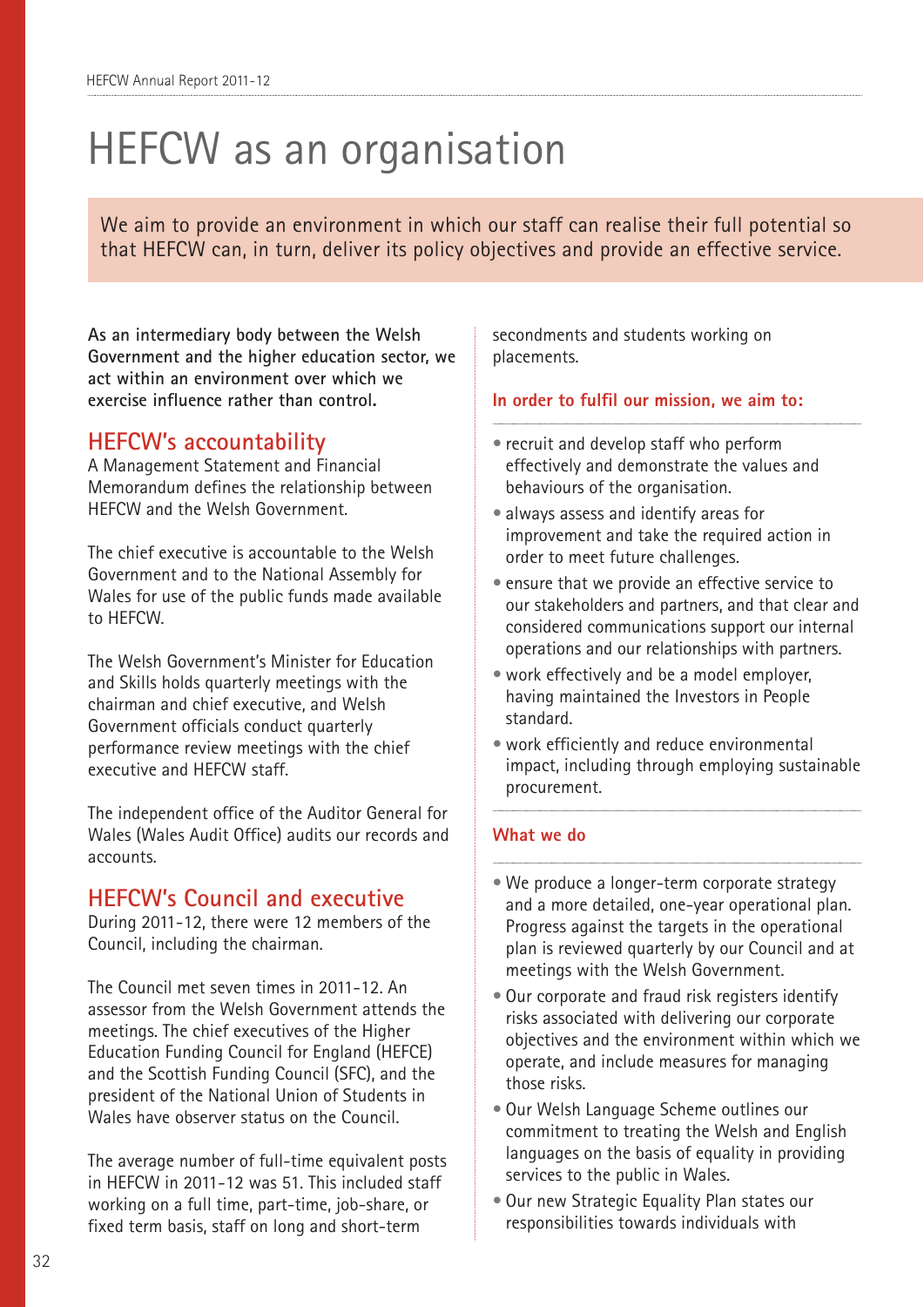protected characteristics. We involved staff and other stakeholders in developing our Plan, which covers HEFCW as an employer and policies relating to the HE sector.

- We collect and analyse information on staff and job applicants with protected characteristics. As a small organisation, we were unable to publish our 2011-12 data without identifying individuals.
- We have an externally verified environmental management system, and work with staff to implement improvements in environmental performance.
- We procure our goods and services as collaboratively as possible, using technology to support procurement. We meet Welsh Government targets on sustainable procurement and efficiencies and report the benefits accrued from our procurement.
- Welsh Government performance reviews and monitoring, Investors in People, external stakeholder surveys and internal staff surveys all assess the degree to which we meet our objectives.
- We keep our staffing and support structure under review, and also our financial and other systems, to ensure that they continue to be appropriate to safeguard public funds and deliver value for money.

### **Access to information**

### **Publication Scheme**

HEFCW's Publication Scheme, drawn up under Section 19 of the Freedom of Information Act 2000 and available at **www.hefcw.ac.uk** or in hard copy on request, sets out: the information we publish, or intend to publish; how this information will be published; and whether the information is available free of charge or not.

### **Code of Conduct and register of interests**

All Council members and staff are required to abide by a Code of Practice and to register financial, political and other interests relevant to HEFCW business. The register of Council and committee member interests is available on request from the Council Secretary and from **www.hefcw.ac.uk**.

### **Complaints**

We operate a Complaints Against HEFCW Procedure and HEFCW can be investigated by the Public Services Ombudsman for Wales. We received one request to consider a complaint under the Complaints Procedure during the year.

### **In 2011-12:**

- The Welsh Government Cabinet endorsed the recommendations set out by the Education Minister following the McCormick review of HE governance in Wales that a **new arms-length body** with increased planning and regulatory powers be created to succeed HEFCW.
- We carried out our second **survey of stakeholders and partners**. 74% of respondents had a favourable overall impression of HEFCW.
- HEFCW signed a Memorandum of Understanding with the Charity Commission to improve liaison and work more effectively when developing guidance for the HE sector.
- We retained our Investors in People standard for a further three years following a review.
- We developed our new Strategic Equality Plan.
- HEFCW maintained accreditation against the ISO 27001 **Information Security Management System Standard**, after originally achieving certification in September 2007.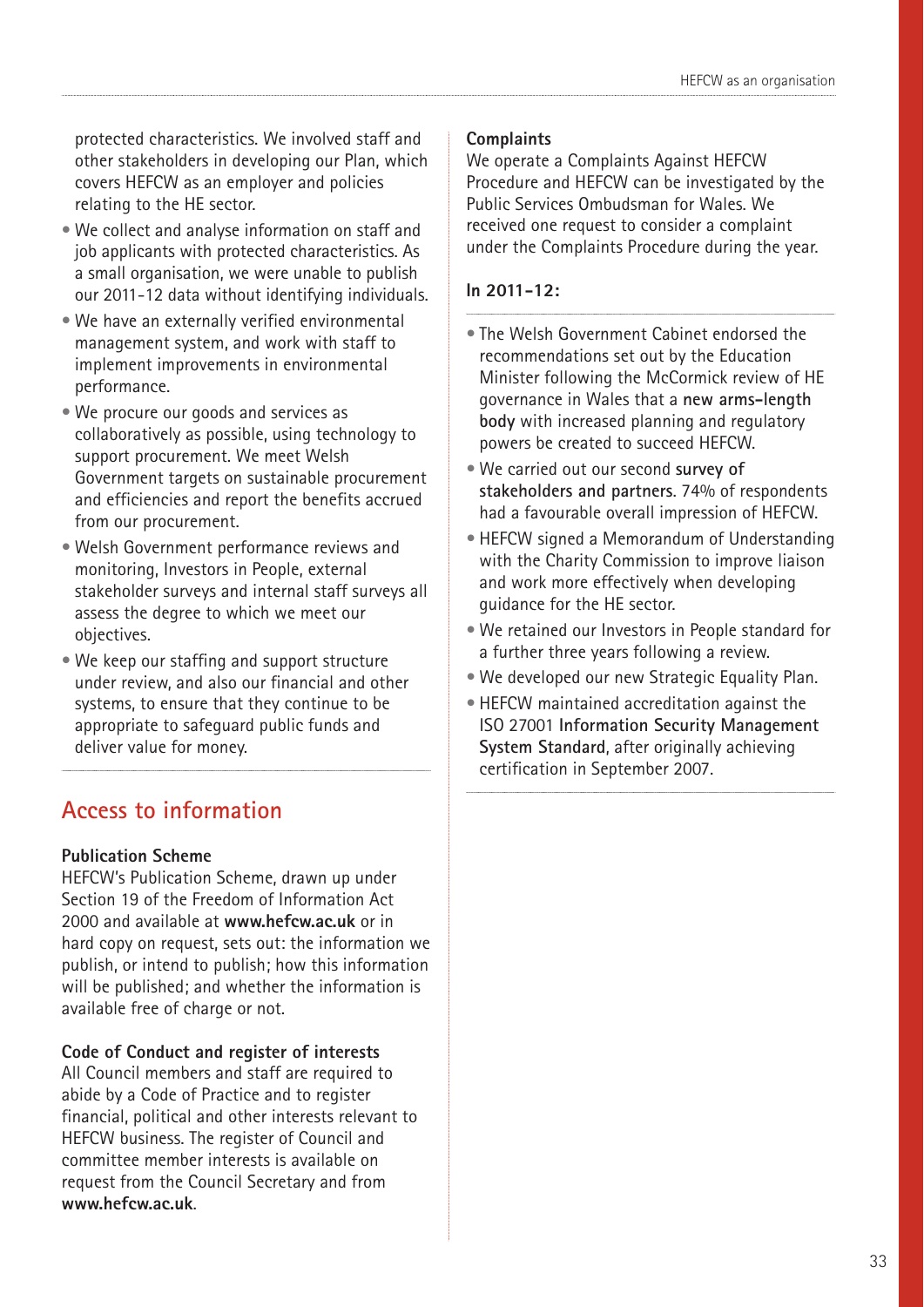### **Delivering key tasks in 2011-12 set by the Welsh Government**

| Task                                                                                                                                                                                                                                                                                    | <b>Outcome</b>                                                                                                                                                                                                           |
|-----------------------------------------------------------------------------------------------------------------------------------------------------------------------------------------------------------------------------------------------------------------------------------------|--------------------------------------------------------------------------------------------------------------------------------------------------------------------------------------------------------------------------|
| To:<br>• prepare an operational plan in April 2011 based<br>on HEFCW's Corporate Strategy and remit letter.<br>• submit operational plan to the Education<br>Minister by the end of May 2011.<br>• provide regular progress updates on the<br>operational plan to the Welsh Government. | Achieved.<br>Draft operational plan submitted by 31 May<br>deadline and subsequently approved.                                                                                                                           |
| To work with the HE sector in order to ensure<br>robust monitoring and reporting arrangements for<br>fee plans, building on existing widening access<br>work.<br>To submit a report on fee plans to the Education<br>Minister.                                                          | Achieved.<br>Report presented to Education Minister in March<br>2012 on 2011 exercise, and circular issued to<br>request 2013/14 fee plans.                                                                              |
| To work with the Welsh Government and the<br>Student Loans Company (SLC) to agree cost<br>effective and timely arrangements for paying fee<br>support grant to HE institutions in Wales and in<br>the rest of the UK.                                                                   | Service Agreement with the SLC agreed.<br>Student number and cash forecasts shared and<br>payment dates agreed.                                                                                                          |
| To keep in place the mechanisms established to<br>prevent over-recruitment of students.<br>To submit a report to the Education Minister by<br>February 2012.                                                                                                                            | Achieved.<br>Report submitted to Minister, February 2012.                                                                                                                                                                |
| To establish a new Public Investment Fund from<br>2012/13, with initial proposals to Council in July<br>2011, before consulting as appropriate.                                                                                                                                         | Achieved.<br>Following consultation, proposals agreed by Council<br>in October 2011.<br>Final outcomes considered in March 2011 Council.                                                                                 |
| To undertake an organisational review in the light<br>of running cost reductions.                                                                                                                                                                                                       | Review conducted.<br>Voluntary exit scheme implemented and completed.<br>Cost reductions on track as per running costs<br>budget.<br>Further engagement in detailed work on<br>completing the new organisational design. |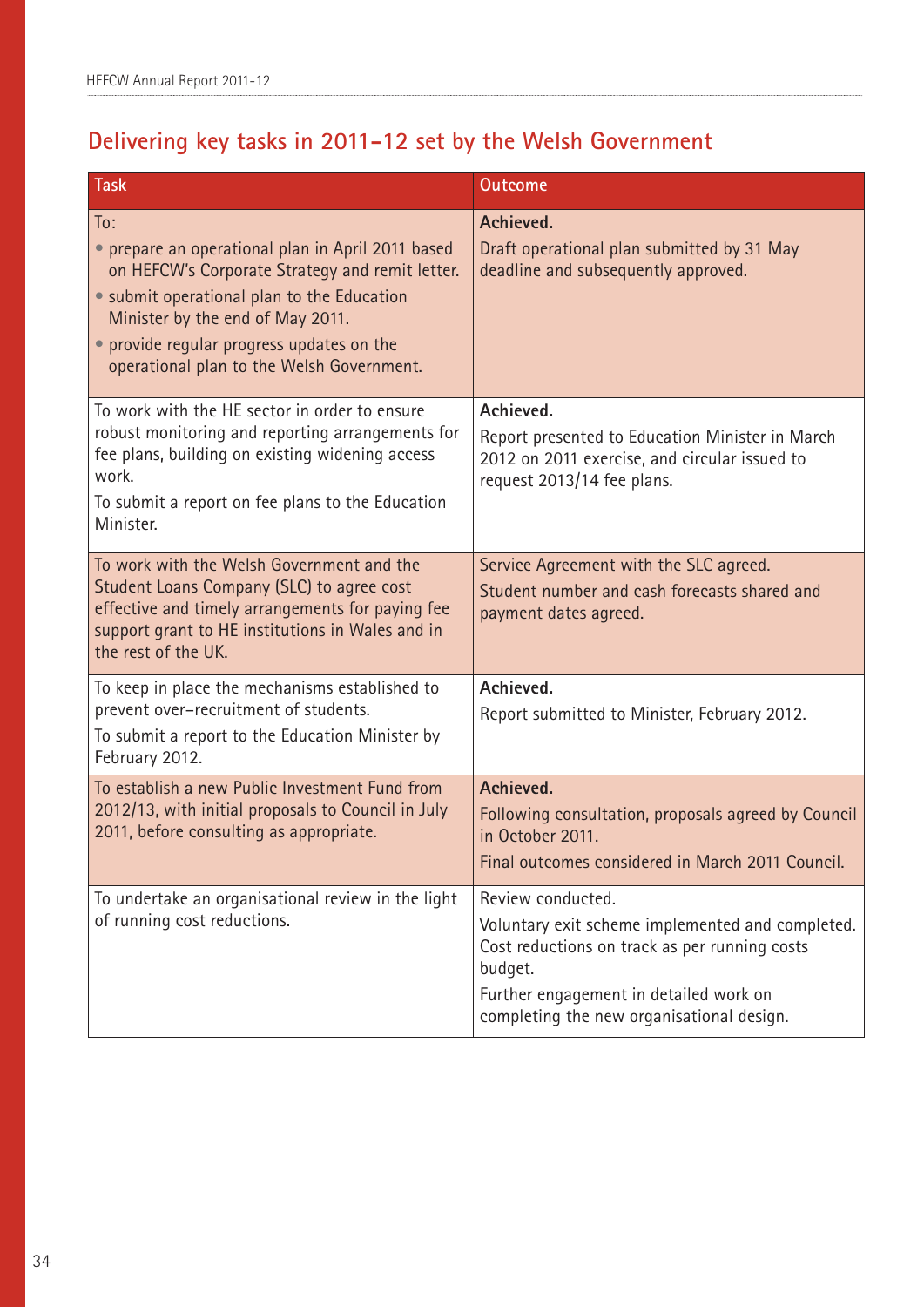## Council committees and working groups in 2011-12

Each year, we ask universities and other partners to nominate members for our Student Experience, Teaching and Quality Committee and our Research, Innovation and Engagement Committee, both of which advise our Council on policy in these areas.

Appointments Committee Chair: **Roger Thomas**  Audit and Risk Committee Chair: **David Allen; David Mason** from December 2011 Human Resources Committee Chair: **Nina Park** Remuneration Committee Chair: **Roger Thomas**  Research, Innovation and Engagement Committee Chair: **Professor Robin Williams** Strategic Development Committee Chair: **Dame Sandra Burslem** Student Experience, Teaching and Quality Committee chair: **Professor Leni Oglesby** 

## Members of Council during 2011-12

### Chairman **Roger Thomas**

### *– 5 May 2008 to 4 May 2011; reappointed 5 May 2011 to 4 May 2014*

Roger Thomas OBE, CCMI, FRSA, OStJ was chair of governors and pro-chancellor of University of Glamorgan, and chairman of Chairs of Higher Education Wales. In the latter capacity he was a member of the Chairs' Group of Committee of University Chairmen (CUC) and also a member of the board of Universities and Colleges Employers Association (UCEA); and the Joint Negotiating Committee for Higher Education Staff. Outside higher education, Roger is a director and vice chairman of Business in Focus Ltd (enterprise agency), a director of Cardiff and Vale Enterprise International Ltd and a judge of the Provincial Court of Church in Wales. He was formerly a senior partner at Eversheds solicitors, Cardiff, Vice President of the National Museums and Galleries of Wales, a director of Welsh National Opera, a member and vice chairman of Techniquest's Council, Business Partnership Adviser to the National Assembly for Wales, a member of Council at Cardiff University and High Sheriff of South Glamorgan 2011-12.

### **Other members**

### **Professor Philip Gummett** *– From May 2004*

Philip Gummett was chief executive of the Higher Education Council for Wales (HEFCW) until October 2012. He joined HEFCW from Manchester University, where he was pro vice-chancellor, former head of the Department of Government, and Professor of Government and Technology Policy. He was a founder member and nonexecutive director of PREST (Policy Research in Engineering, Science and Technology) at Manchester – one of the leading science policy research centres globally – and is a former member, and chair, of the Board of Examiners of the Training Board of the Economic and Social Research Council. He is a companion of the Chartered Management Institute.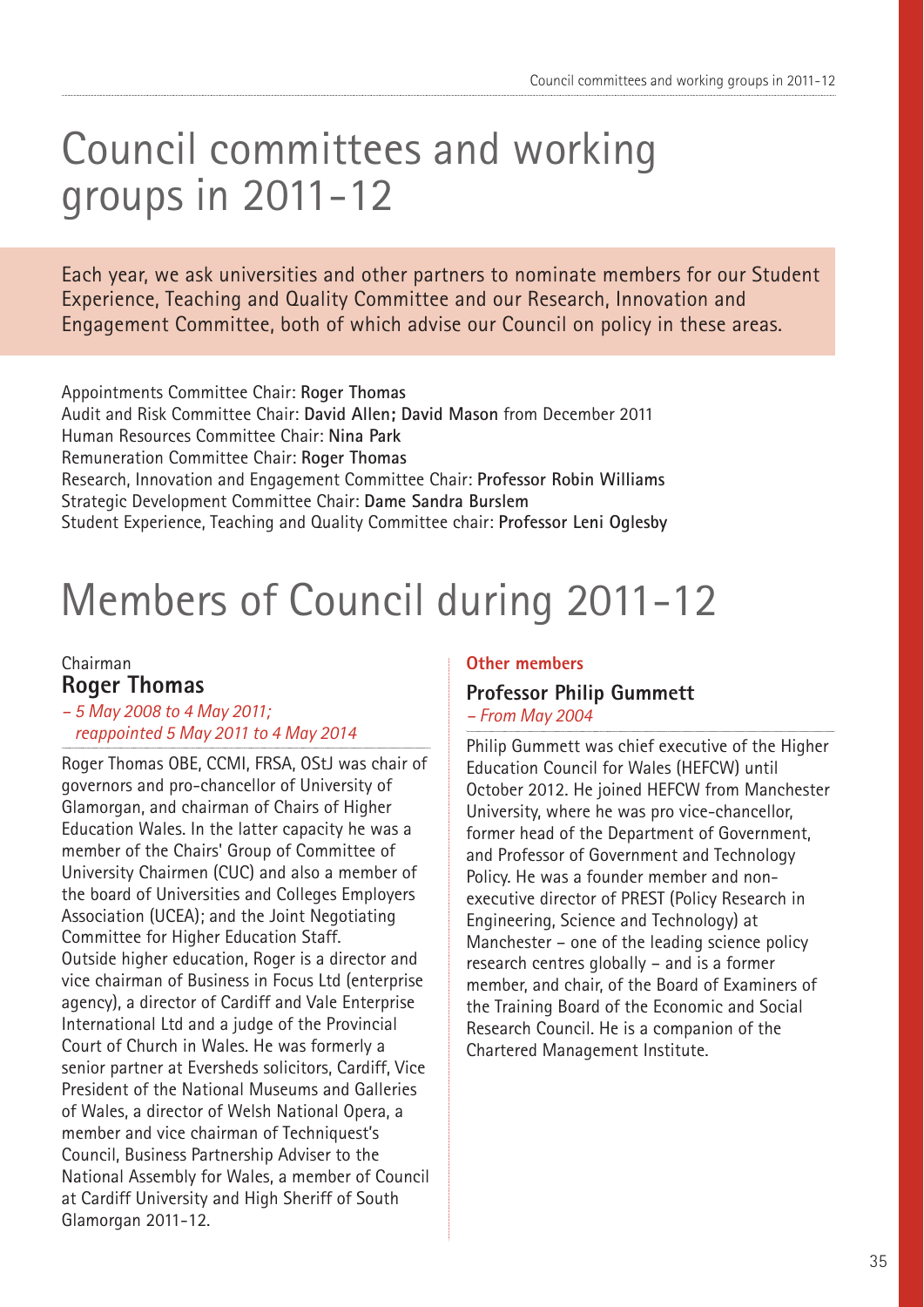### **David Allen**

*– 1 December 2008 to 30 November 2011; reappointed 1 December 2011 to 30 November 2014*

David Allen OBE has been registrar and secretary of the University of Exeter since 2003 and deputy chief executive since 2009. David was until 2010 on the Board of the Leadership Foundation for Higher Education and chaired its Audit Committee. He was a member of the Leadership, Governance and Management Committee of HEFCE and was awarded an OBE for services to higher education in the 2012 New Year's Honours List.

### **James Bennett**

### *– Appointed 1 April 2010; leave of absence from May 2010; membership ended 5 April 2011*

James (Jim) Bennett was appointed a member of HEFCW Council from 1 April 2010 but commenced leave of absence in May 2010 after being appointed as interim principal for Coleg Gwent. Jim took unpaid leave of absence from the Council until May 2011 when he resigned following confirmation of his appointment as principal and chief executive at Coleg Gwent.

### **Dame Sandra Burslem**

*– 1 December 2008 to 30 November 2011; reappointed 1 December 2011 to 30 November 2014*

Dame Sandra was vice-chancellor of Manchester Metropolitan University from 1997-2005. She has now been appointed a civil service commissioner. Among her board member appointments, she is deputy chair of OFQUAL's Council and is the chair of the school governors at Chetham's School of Music. She was awarded an OBE for services to higher education in 1992, and became a Dame Commander of the British Empire in the New Year Honours in 2004. She was High Sheriff for the County of Greater Manchester in 2006-07.

### **Bethan Guilfoyle**

### *– 1 April 2010 to 31 March 2013*

From 1996 to 2011, Bethan Guilfoyle was headteacher of Treorchy Comprehensive School, a school of 1,560 students including 325 students in the sixth form.

She is a member of the Ministerial Advisory Group for the Welsh Government's Department for Education and Skills and is chair of the Corporate Governance Committee for Health, Social Services and Children. She was a governor at the University of Glamorgan until 2010. In 2010 she was awarded a CBE for services to education. In 2011 she was appointed as an Education Commissioner for Blaenau Gwent.

### **Professor Mari Lloyd-Williams**

#### *– 1 January 2007 to 31 December 2009; reappointed 1 January 2010 to 31 December 2012*

Professor Lloyd-Williams has held a personal chair at the University of Liverpool Faculty of Medicine since 2003, where she is a consultant in palliative medicine and director of one of the largest community medical education curricula in the UK. She was lately honorary senior lecturer and medical lead of the LOROS Hospice, Leicester. She has wide experience of chairing and sitting on regional and national committees including currently the professional conduct committee of the General Medical Council and in the Department of Health committee on psychosocial care.

### **David Mason**

### *– 1 April 2010 to 31 March 2013*

David Mason retired after six years as principal/chief executive of Coleg Gwent in February 2004. Before that, David had been Principal of two colleges in England, and had held senior positions in the Civil Aviation Authority. Since his retirement, David has undertaken a number of consultancy projects in FE including two interim principal posts, one managing the closure of a college and the other managing a merger. David is a member of the Board of CollegesWales, and chair of the Board of Directors of Merthyr Tydfil College. He has also been Wales's education liaison officer for the Institute of Directors and is an Honorary Fellow of the University of Wales, Newport.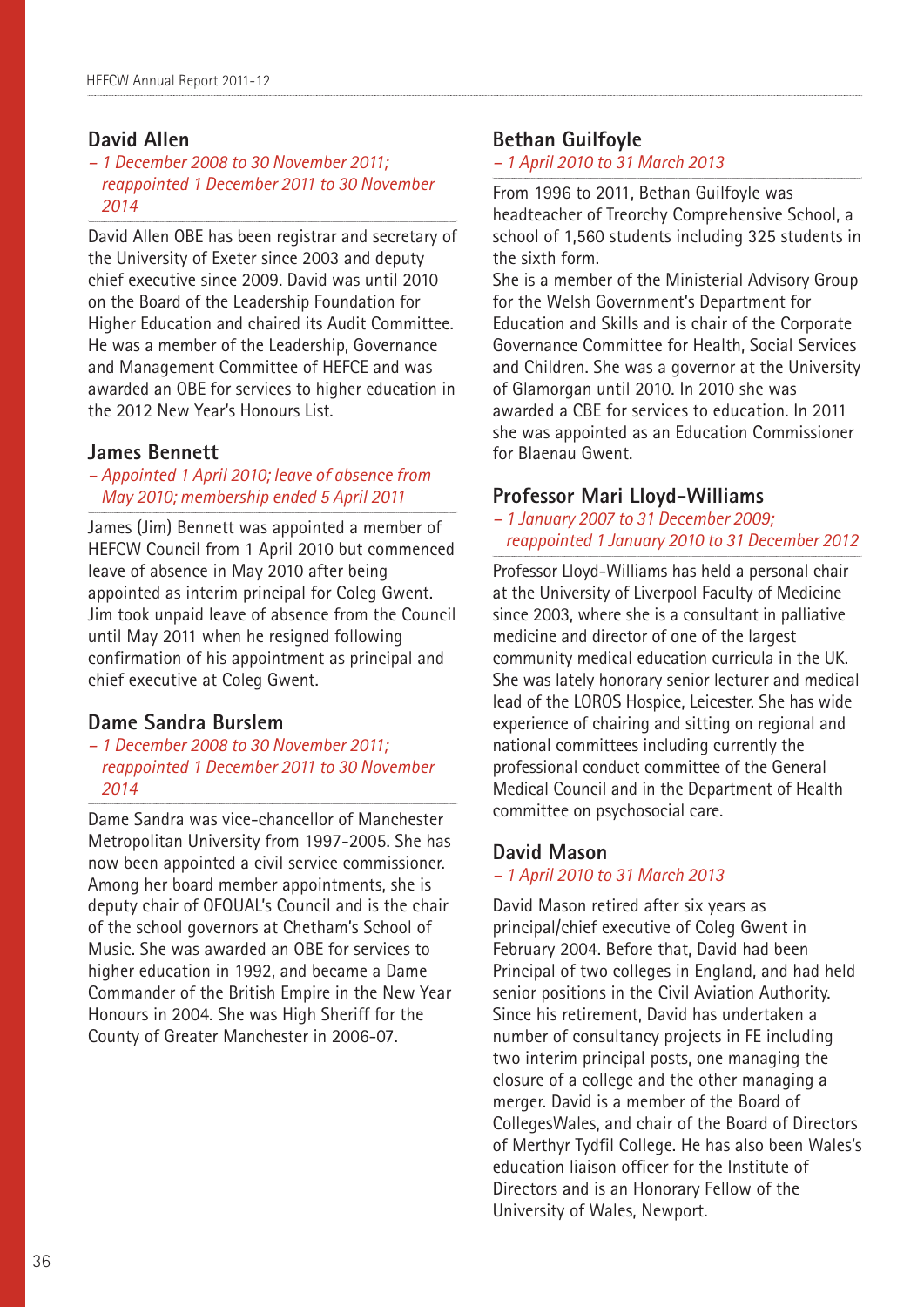### **Professor Katherine Leni Oglesby**

*– 1 December 2008 to 30 November 2011; reappointed 1 December 2011 to 30 November 2014*

Professor Oglesby previously held academic and senior management posts at Leicester, Sheffield, Lancaster, Surrey and Manchester Metropolitan Universities, and a secondment to the Policy Division in HEFCE. She has wide experience of international, European, national and regional agencies and has been a member of HEFCE and QAA panels. She is a graduate of Cardiff University, and undertook postgraduate studies at Leicester University. She is also a fellow of the Royal Society of Arts.

### **Nina Park**

### *– 1 April 2010 to 31 March 2013*

Nina Park has been a vice-president for Control Techniques since 2007 with global responsibility for human resources. Control Techniques, which manufactures motor control and power conversion technologies for commercial and industrial applications, has its headquarters is in Newtown, Powys, and is part of Emerson, a US\$25 billion multi-national company with 134,000 employees. After graduating from Oxford Brookes University with a BA (Hons) in English, Law, Politics and History, she began her career in recruitment before moving into human resources, and held a variety of senior positions before joining Emerson in 2005. She has a Masters in Human Resource Management and is a member of the Chartered Institute of Personnel and Development.

### **Professor Sir Brian Smith**

*– 1 December 2002 to 30 November 2005; reappointed 1 December 2005 to 30 November 2008; reappointed 1 December 2008 to 30 November 2011* 

Sir Brian was appointed vice-chancellor of Cardiff University in 1993, and retired in 2001. Prior to that, he was master of St Catherine's College, University of Oxford. He was awarded a knighthood in 1999 in recognition of his successes in building mutually profitable links between the University and industry and commerce. Sir Brian also served on the Welsh Development Agency from October 1998, assisting in opening up markets for Wales in India and China. Sir Brian is international ambassador for Cardiff University.

### **Professor Robin Williams**

### *– 1 August 2009 to 31 July 2012*

Professor Robin Williams was vice-chancellor of Swansea University from 1994 until 2003. Before that he was head of the Department of Physics and Astronomy at Cardiff University, where he also held the position of vice-principal. Much of his research involved collaboration with industry worldwide and he has chaired a range of national and international committees in physics and engineering. He is a Fellow of the Royal Society and was awarded the CBE for his contribution to research and to higher education. He was a member of the Ministerial Advisory Groups for economic development and for education in Wales, and of the group established to review higher education. He chaired the Planning Board which produced a report on a model for the 'Coleg Ffederal', now established as Y Coleg Cymraeg Cenedlaethol.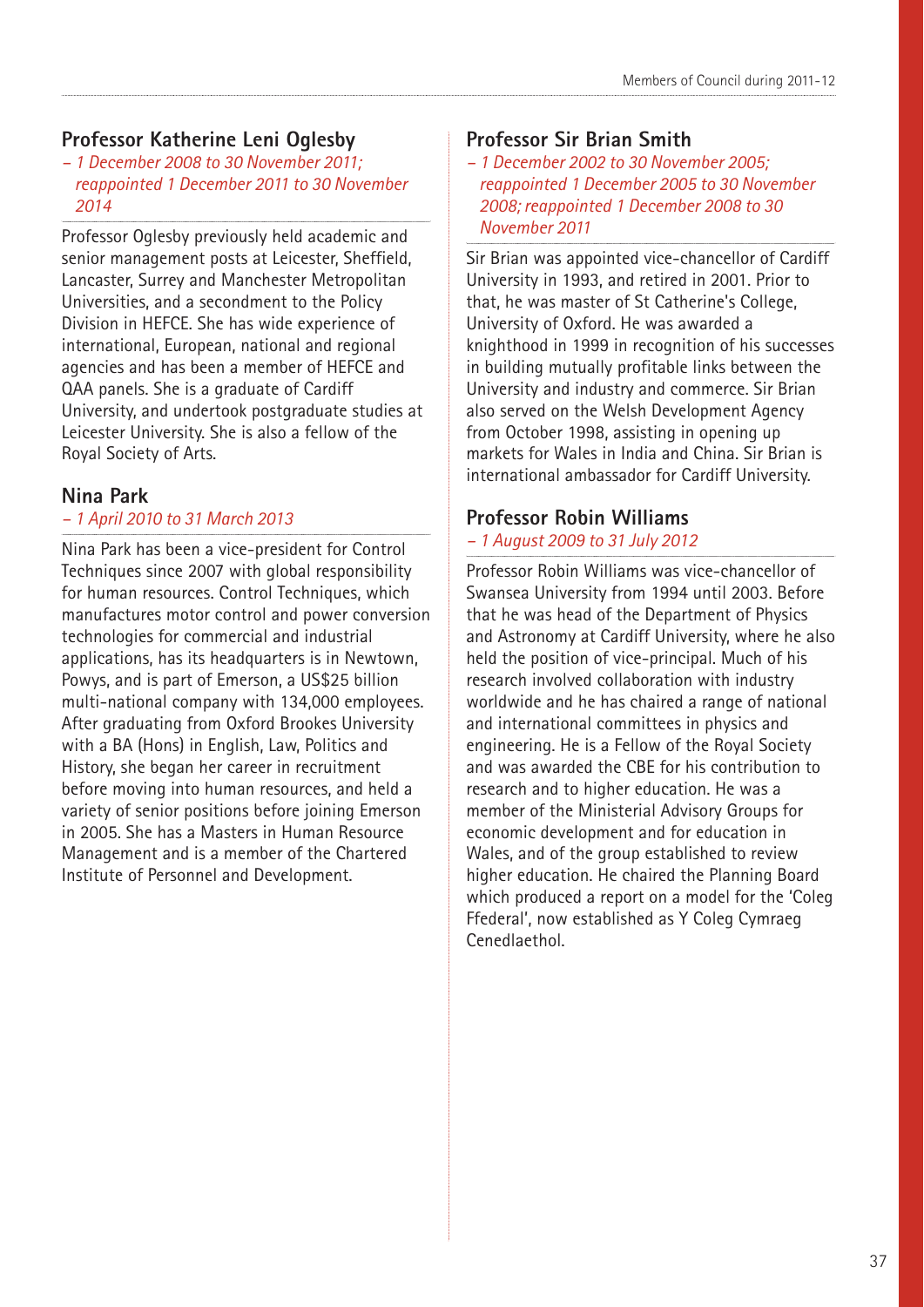Cyngor Cyllido Addysg Uwch Cymru **Higher Education Funding** Council for Wales



# Summary financial statements

### For the year ended 31 March 2012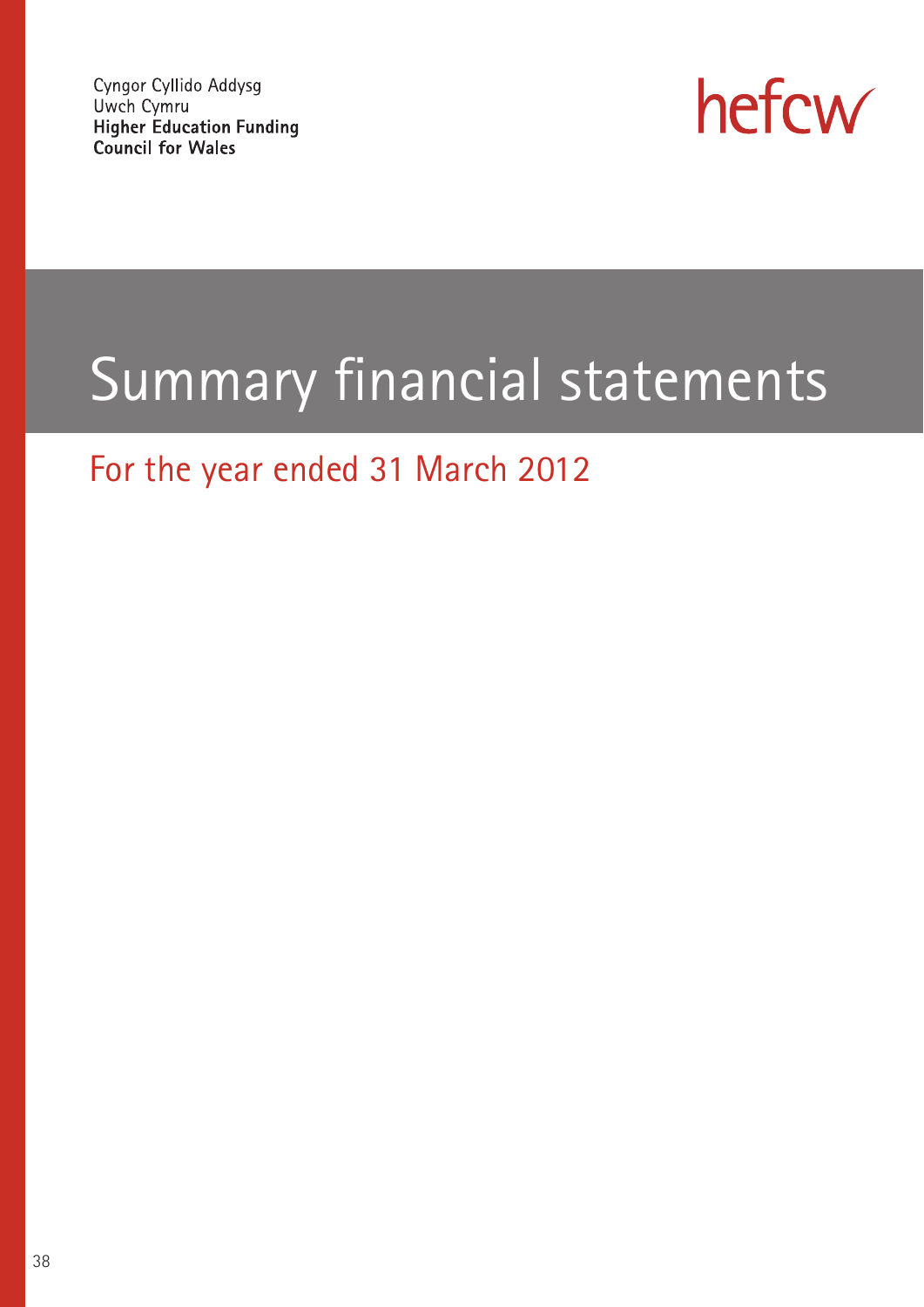## Summary financial statements

The following financial statements are a summary of the accounts for the Higher Education Funding Council for Wales (HEFCW) for the year ended 31 March 2012. The statements are an overview and do not contain sufficient information to allow for a full understanding of the results and state of affairs of HEFCW. For further information, the full annual accounts and the auditor's report on those accounts should be consulted. A copy of the audited accounts, which contain the detailed information required by law and under best practice guidelines, can be obtained, free of charge, from the Council Secretary, HEFCW, Linden Court, The Orchards, Ilex Close, Llanishen, Cardiff CF14 5DZ.

### **Statutory background**

The Higher Education Funding Council for Wales (HEFCW) was established under the Further and Higher Education Act 1992. On 7 May 1999, the National Assembly for Wales was created and took over the majority of the functions of the Welsh Office from 1 July 1999, which led to HEFCW becoming a sponsored body of the former National Assembly for Wales, as constituted by the Government of Wales Act 1998. As a result of the Government of Wales Act 2006, HEFCW became an Assembly Government Sponsored Body and following the election of a new government in May 2011, became known as a Welsh Government Sponsored Body (WGSB).

HEFCW is responsible for the administration of funds made available by the Welsh Government, and others, in support of the provision of education and the undertaking of research by higher education institutions in Wales and the provision of prescribed courses of higher education in further education institutions in Wales, and the performance of such supplementary functions as are required of it by the Further and Higher Education Act 1992. Our responsibilities for initial teacher training are covered under the Education (School Teachers' Qualifications) (Wales) Regulations 2004 and the Education Act 2005.

#### **Results for the year**

The net operating costs for the year were £386.7 million (2010-11 net operating costs £455.6 million). The cumulative taxpayers' equity general fund at 31 March 2012 after crediting grant in aid funding of £389.1 million, was £8.0 million (31 March 2011 – £5.5 million).

### **Council membership**

The following persons served as Council members during the reporting year:

### **Chair**

**• Mr Roger Thomas OBE** *(reappointed 5 May 2011)* Former Chair of Governors and Pro-Chancellor of the University of Glamorgan

#### **Members**

- **Professor Philip Gummett**  Chief Executive, Higher Education Funding Council for Wales
- **Mr David Allen OBE**  *(reappointed 1 December 2011)* Registrar and Deputy Chief Executive of the University of Exeter
- **Dame Alexandra Burslem**  *(reappointed 1 December 2011)* Former Vice-Chancellor of Manchester Metropolitan University
- **Professor Mari Lloyd-Williams**  *(reappointed 1 January 2010)* Senior Clinical Academic, University of Liverpool
- **Professor Katherine Oglesby**  *(reappointed 1 December 2011)* Former Senior Deputy Vice-Chancellor of the University of Teesside
- **Professor Sir Brian Smith**  *(term of office ended 30 November 2011)* Former Vice-Chancellor, Cardiff University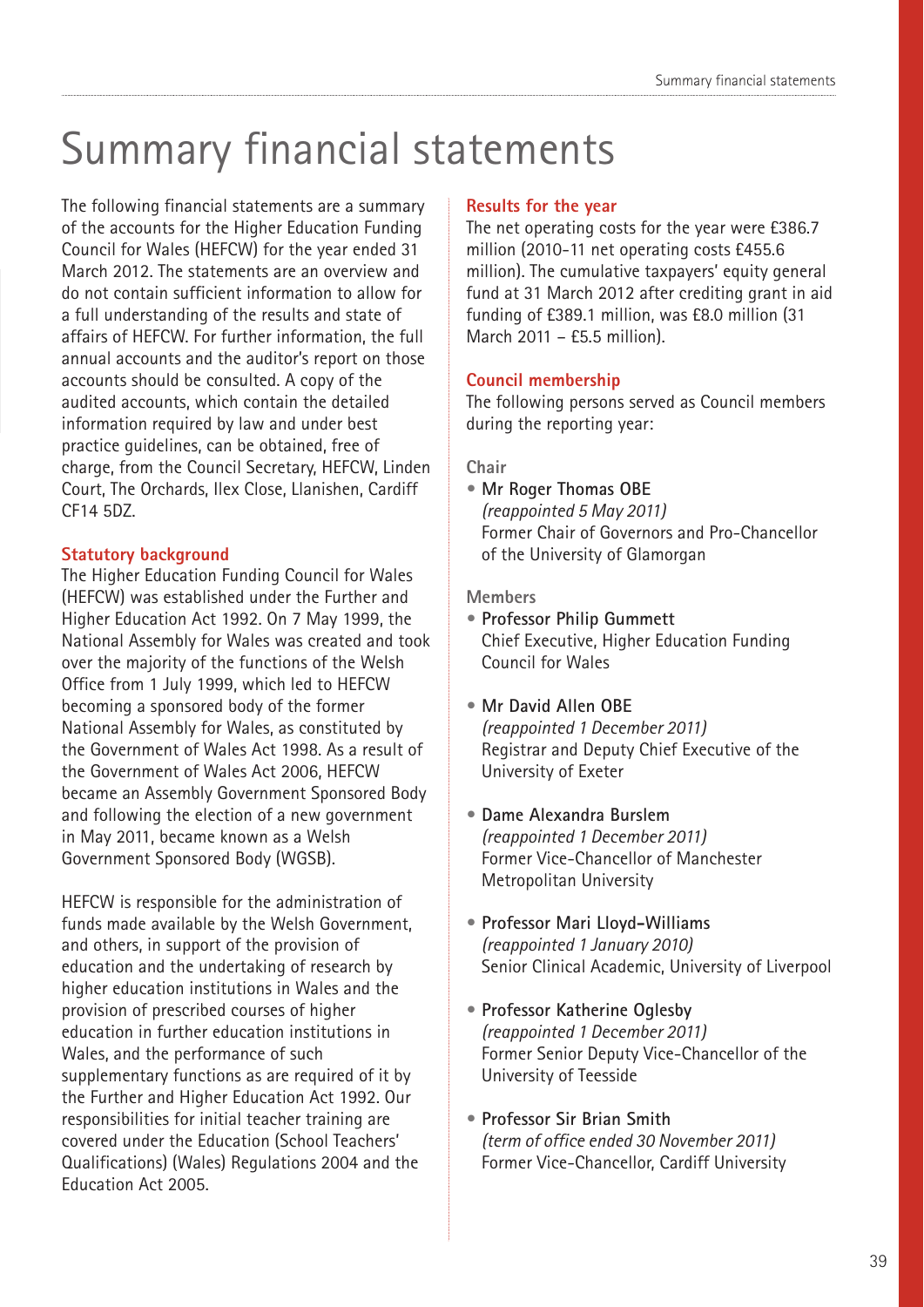- **Professor Robin Williams CBE**  *(appointed 1 August 2009)* Former Vice-Chancellor, Swansea University
- **Mr James Bennett**  *(appointed 1 April 2010, resigned 5 April 2011)* Former Principal of South Tyneside College
- **Mrs Bethan Guilfoyle CBE**  *(appointed 1 April 2010)* Former Head Teacher of Treorchy Comprehensive **School**
- **Mr David Mason**  *(appointed 1 April 2010)* Former Principal/Chief Executive of Coleg Gwent
- **Ms Nina Park**  *(appointed 1 April 2010)* Vice President, Human Resources for Control **Techniques**

The following Council Members served on HEFCW's committees and panels during the year:

| <b>Committees</b>                                                     | <b>Members</b>                                                                                                                                                                                                                                 |
|-----------------------------------------------------------------------|------------------------------------------------------------------------------------------------------------------------------------------------------------------------------------------------------------------------------------------------|
| Student experience, teaching and quality                              | Professor Katherine Oglesby (Chair), Mrs Bethan Guilfoyle,<br>Mr David Mason, Professor Mari Lloyd-Williams<br>(to July 2011)                                                                                                                  |
| Research, innovation and engagement                                   | Professor Robin Williams (Chair), Professor Sir Brian Smith<br>(to 30 November 2011), Ms Nina Park, one vacancy                                                                                                                                |
| Audit and risk                                                        | Mr David Mason (Chair from 1 December 2011),<br>Mr David Allen (Chair to 30 November 2011),                                                                                                                                                    |
| Strategic development (formerly<br>Reconfiguration and collaboration) | Dame Alexandra Burslem (Chair), Mr David Mason,<br>Professor Sir Brian Smith (to 30 November 2011),<br>Professor Robin Williams, Professor Philip Gummett,<br>one vacancy                                                                      |
| Human resources                                                       | Ms Nina Park (Chair), Dame Alexandra Burslem                                                                                                                                                                                                   |
| Remuneration                                                          | Mr Roger Thomas (Chair), Dame Alexandra Burslem,<br>Ms Nina Park                                                                                                                                                                               |
| Appointments                                                          | Mr Roger Thomas (Chair), Mr David Allen (to 30 November<br>2011), Mr David Mason (from 1 December 2011),<br>Dame Alexandra Burslem, Professor Katherine Oglesby,<br>Professor Robin Williams, Ms Nina Park,<br><b>Professor Philip Gummett</b> |

#### **Auditors**

The report of the Auditor General for Wales on the full annual accounts of HEFCW for the year ended 31 March 2012 was unqualified.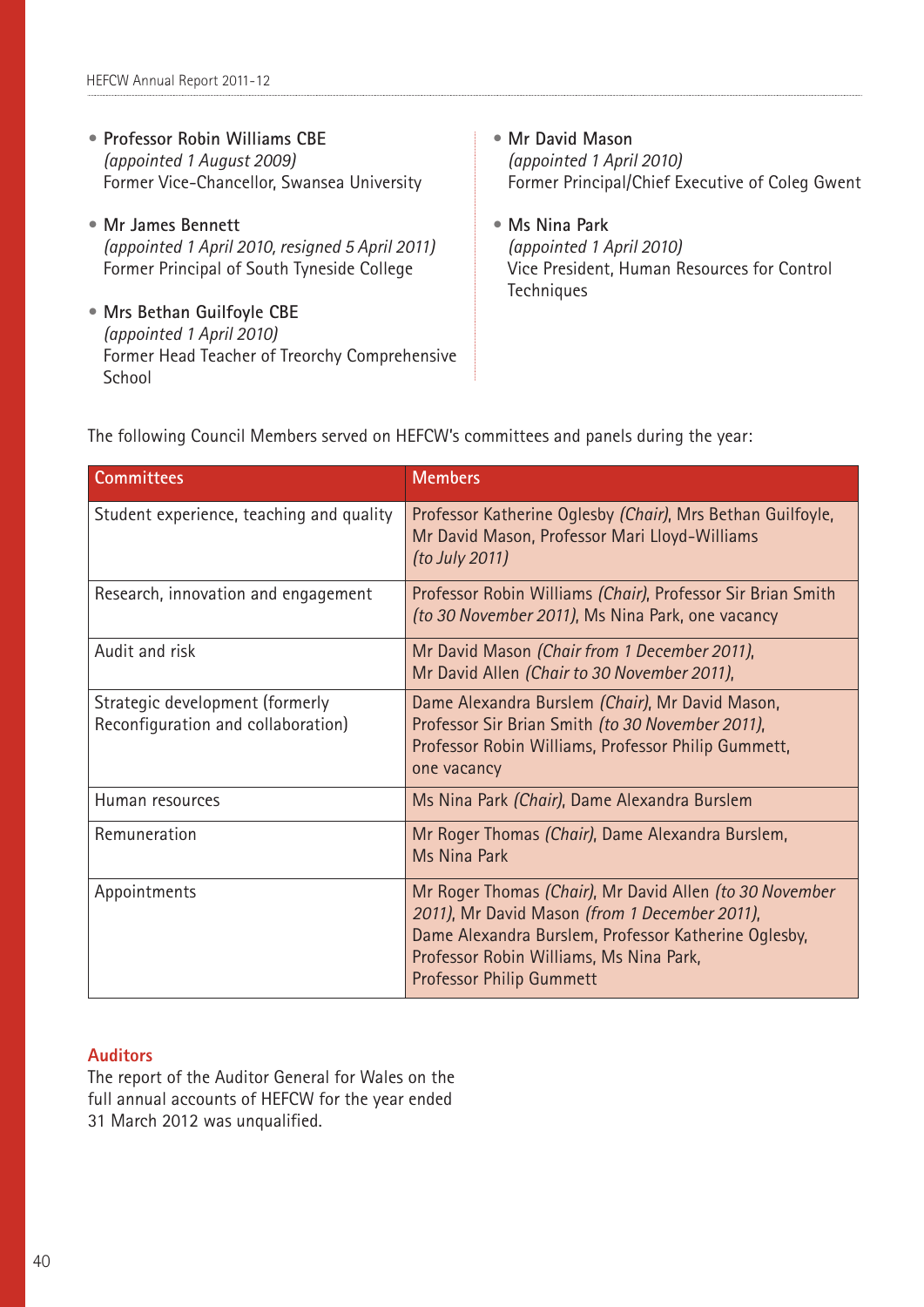## Report of the Auditor General for Wales to the National Assembly for Wales on the Summary Financial Statements

I have examined the summary financial statements contained in the Annual Report of the Higher Education Funding Council for Wales' statutory financial statements set out on pages 42 to 45.

### **Respective responsibilities of the Council, Accounting Officer and auditor**

The Accounting Officer is responsible for preparing the Annual Report. My responsibility is to report my opinion on the consistency of the summary financial statements with the statutory financial statements and the remuneration report. I also read the other information contained in the Annual Report and consider the implications for my report if I become aware of any misstatements or material inconsistencies with the summary financial statements.

### **Basis of opinion**

I conducted my work in accordance with Bulletin 2008/3 'The auditor's statement on the summary financial statements' issued by the Auditing Practices Board for use in the United Kingdom.

### **Opinion**

In my opinion the summary financial statements are consistent with the statutory financial statements and the remuneration report of the Higher Education Funding Council for Wales for the year ended 31 March 2012 on which I have issued an unqualified opinion.

**Huw Vaughan Thomas Auditor General for Wales Wales Audit Office, 24 Cathedral Road, Cardiff CF11 9LJ 23 July 2012**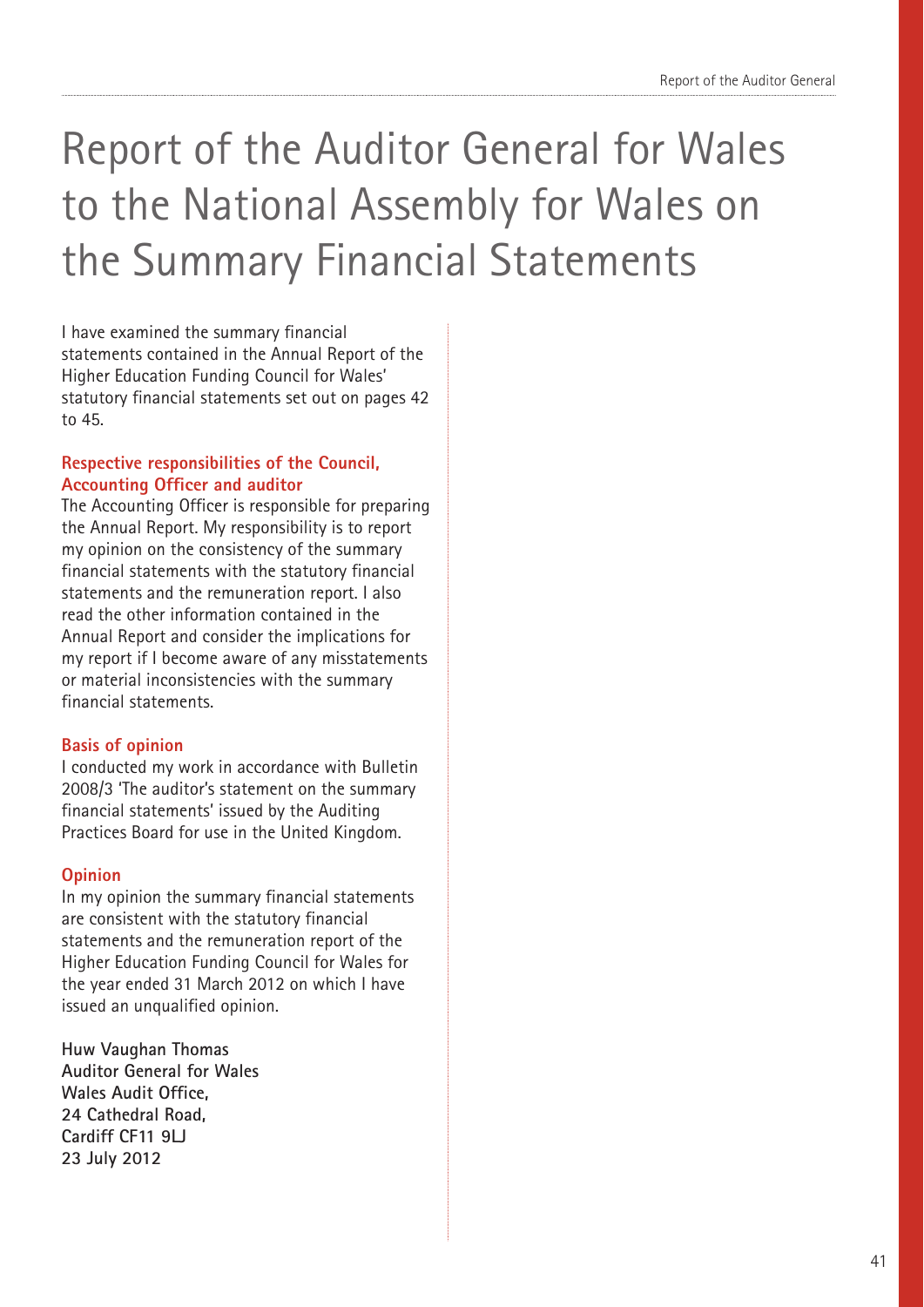### **Summary statement of comprehensive net expenditure**

*for the year ended 31 March 2012*

|                                                | 2012    |            | 2011           |                |
|------------------------------------------------|---------|------------|----------------|----------------|
|                                                |         |            | restated       |                |
|                                                | £'000   | £'000      | £'000          | £'000          |
| Expenditure                                    |         |            |                |                |
|                                                |         |            |                |                |
| Funding of higher education:                   |         |            |                |                |
| Recurrent expenditure                          | 379,855 |            | 431,595        |                |
| Capital expenditure                            |         |            | 17,223         |                |
| Other purposes                                 | 21,819  |            | 28,204         |                |
|                                                | 401,674 |            | 477,022        |                |
|                                                |         |            |                |                |
| Council expenditure:                           |         |            |                |                |
| Staff costs                                    | 2,728   |            | 2,243          |                |
| Depreciation                                   | 58      |            | 76             |                |
| Amortisation                                   |         |            | -              |                |
| Loss on disposal of fixed assets               |         |            | $\overline{2}$ |                |
| Other expenditures                             | 607     |            | 593            |                |
|                                                | 3,393   |            | 2,914          |                |
|                                                |         |            |                |                |
| <b>Total expenditure</b>                       |         | (405, 067) |                | (479, 936)     |
|                                                |         |            |                |                |
| Income                                         |         |            |                |                |
|                                                |         |            |                |                |
| Income from activities                         |         | 18,406     |                | 24,299         |
|                                                |         |            |                |                |
| Net operating costs                            |         | (386, 661) |                | (455, 637)     |
|                                                |         |            |                |                |
| Interest receivable                            |         | 3          |                | $\overline{4}$ |
| Appropriations                                 |         | (2)        |                | (4)            |
|                                                |         |            |                |                |
| Net operating costs after interest transferred |         | (386, 660) |                | (455, 637)     |
| to taxpayers' equity                           |         |            |                |                |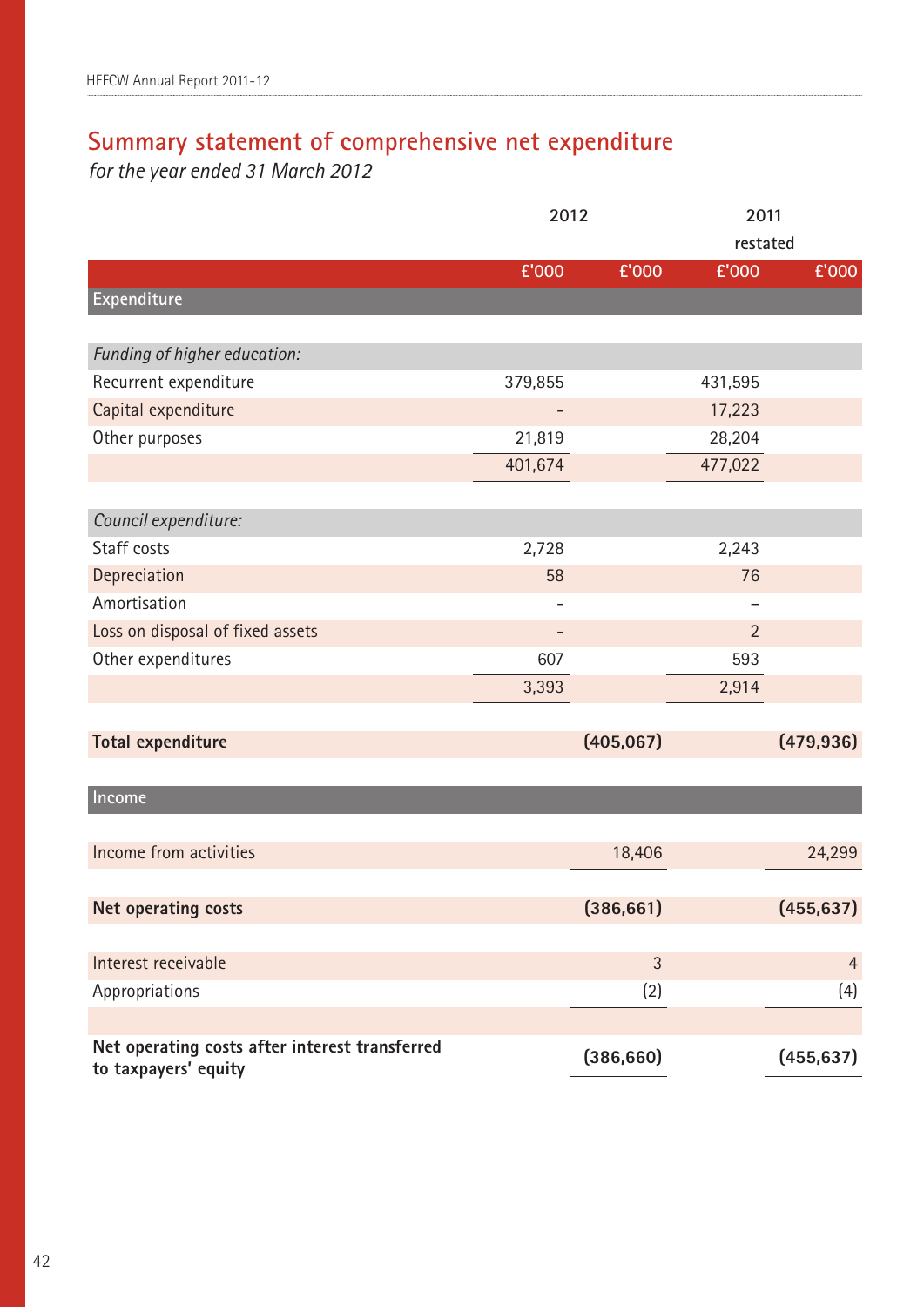### **Summary statement of financial position**

*as at 31 March 2012*

|                                                        | As at<br>31 March 2012 31 March 2011 | As at |
|--------------------------------------------------------|--------------------------------------|-------|
|                                                        | £'000                                | £'000 |
|                                                        |                                      |       |
| Non-current assets                                     |                                      |       |
| Property, plant and equipment                          | 135                                  | 184   |
| Intangible assets                                      |                                      |       |
| Total non-current assets                               | 135                                  | 184   |
| Current assets                                         |                                      |       |
| Trade and other receivables                            | 1,477                                | 804   |
| Cash and cash equivalents                              | 7,550                                | 5,515 |
| <b>Total current assets</b>                            | 9,027                                | 6,319 |
|                                                        |                                      |       |
| <b>Total assets</b>                                    | 9,162                                | 6,503 |
| <b>Current liabilities</b>                             |                                      |       |
| Trade and other payables                               | (1, 106)                             | (927) |
| Provisions for liabilities and charges within one year | (1)                                  | (7)   |
|                                                        |                                      |       |
| Total non-current assets plus net current assets       | 8,055                                | 5,569 |
| Non-current liabilities                                |                                      |       |
| Provision for liabilities and charges after one year   | (19)                                 | (22)  |
| <b>Assets less liabilities</b>                         | 8,036                                | 5,547 |
| Taxpayer's equity                                      |                                      |       |
| General reserve                                        |                                      |       |
|                                                        | 8,036                                | 5,547 |
|                                                        | 8,036                                | 5,547 |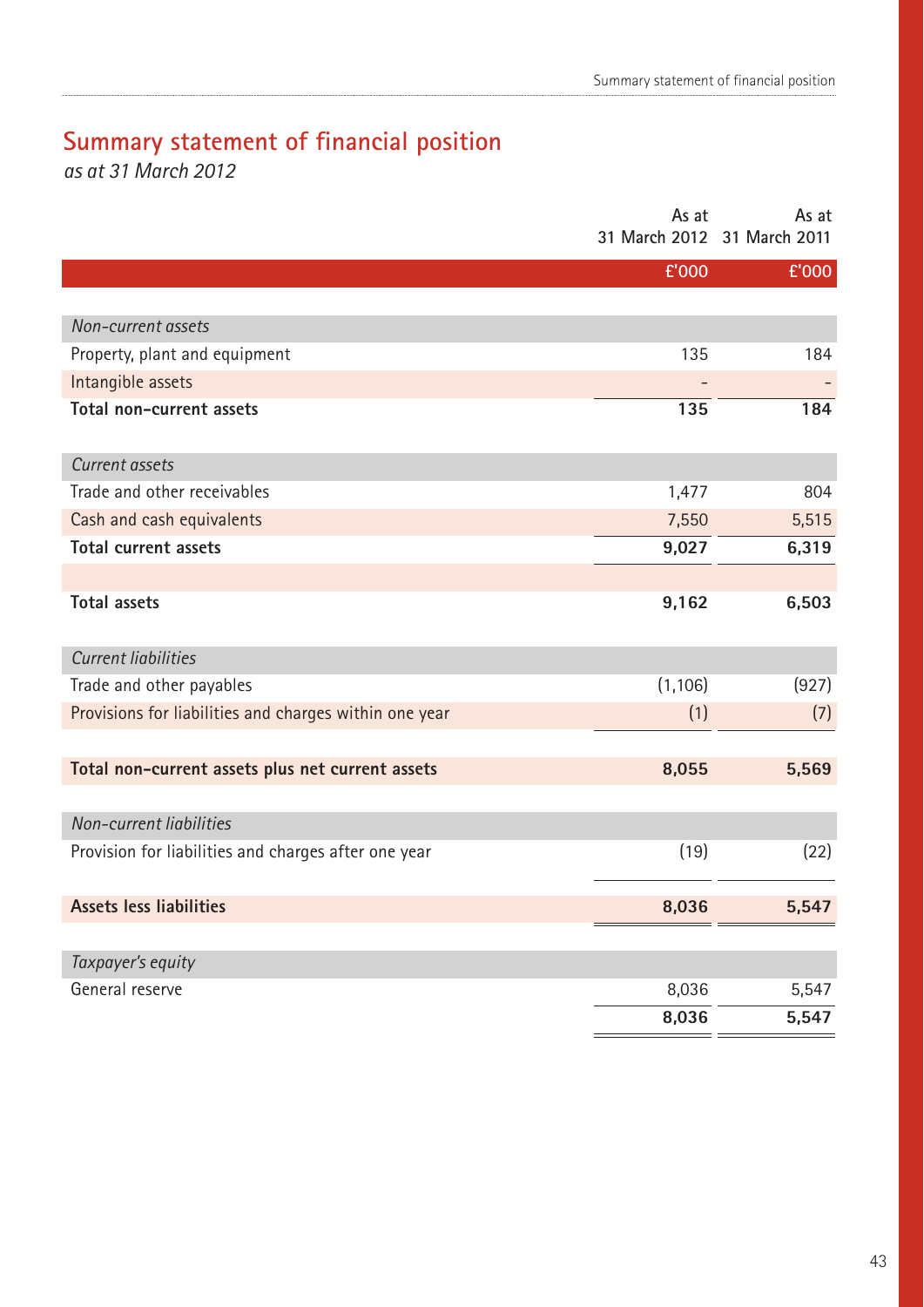### **Summary statement of cash flows**

*for the year ended 31 March 2012*

|                                                                     | 2012       | 2011       |
|---------------------------------------------------------------------|------------|------------|
|                                                                     | £'000      | £'000      |
| Net cash outflows from operating activities                         | (387, 106) | (455, 618) |
| Net cash flows from returns on investments and servicing of finance |            |            |
| Net cash outflow from investing activities                          | (9)        | (96)       |
| Net cash flows from financing activities                            | 389,149    | 456,869    |
| Net increase in cash                                                | 2,035      | 1,155      |

### **Statement of changes in taxpayers' equity**

*for the year ended 31 March 2012*

|                                                 | General reserve |
|-------------------------------------------------|-----------------|
|                                                 | £'000           |
| Balance at 1 April 2011                         | 5,547           |
| Changes in reserves 2011-12                     |                 |
| Net operating costs                             | (386, 660)      |
| Total recognised income and expense for 2011-12 | (386, 660)      |
|                                                 |                 |
| <b>Funding from Welsh Government</b>            | 389,149         |
|                                                 |                 |
| Balance at 31 March 2012                        | 8,036           |